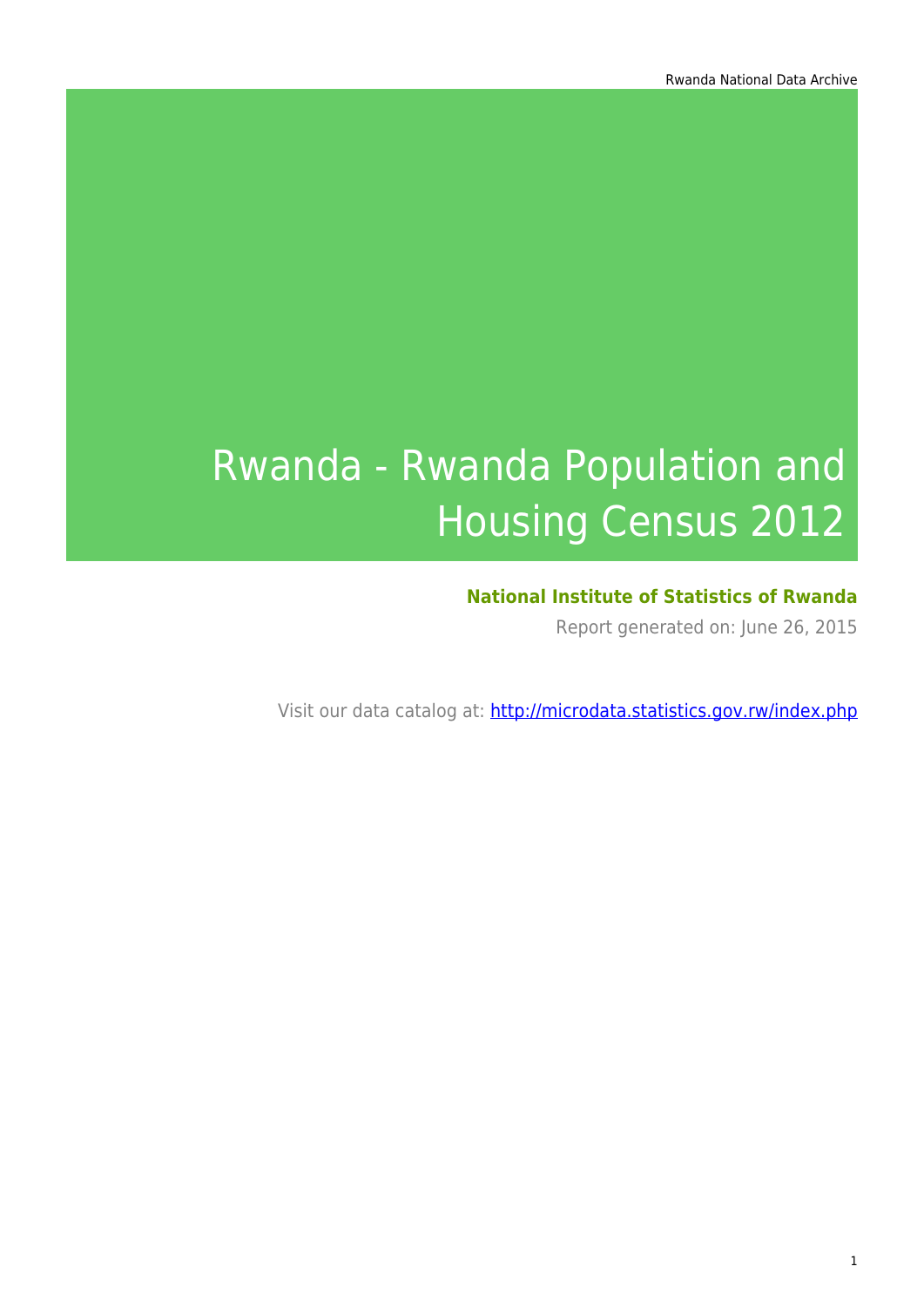# **Overview**

#### Identification

#### **ID NUMBER** RWA-NISR-RPHC-2012-v2

#### Version

#### **VERSION DESCRIPTION**

v.2: Edited, anonymised dataset for public distribution

#### **PRODUCTION DATE**

2015-06-23

#### **NOTES**

Version 2 of the dataset was produced on 23 June 2015.

#### **Overview**

#### **ABSTRACT**

Measuring progress in Rwanda's development calls for the availability of economic, demographic and social statistical data necessary to compile developmental indicators at different levels and points in time. This census thus comes to serve that purpose. Beside the commitment to international development goals, the Government of Rwanda (GoR) is also focusing on Rwanda's Economic Development and Poverty Reduction Strategies (EDPRS) that also calls for solid benchmark baselines and systematic and timely monitoring and evaluation. This census contributes to serving that purpose.

The 3rd Population and Housing Census of Rwanda was conducted in August 2002. As a standard recommendation, each country needs to conduct a census at least once every 10 years in order to update information collected in the previous endeavor. In Rwanda, the first population census was conducted in August 1978, the second in August 1991, followed by the third in August 2002. The results of these censuses and other national surveys consistently indicate progress in all social and economic domains across the board and highlight where challenges remain. This fourth census will add to the data needed for continued progress.

#### **KIND OF DATA**

Census/enumeration data [cen]

#### **UNITS OF ANALYSIS**

Units of analysis for the census were individuals and households.

#### Scope

#### **NOTES**

The fourth Rwanda Population and Housing Census conducted in 2012 collected data on the following:

Demographic data (sex, age), relationship to household head, marital status, migration, nationality, fertility, disability, mortality, medical insurance, education, language, religion, and employment.

#### Coverage

**GEOGRAPHIC COVERAGE** The census had national coverage

#### **UNIVERSE**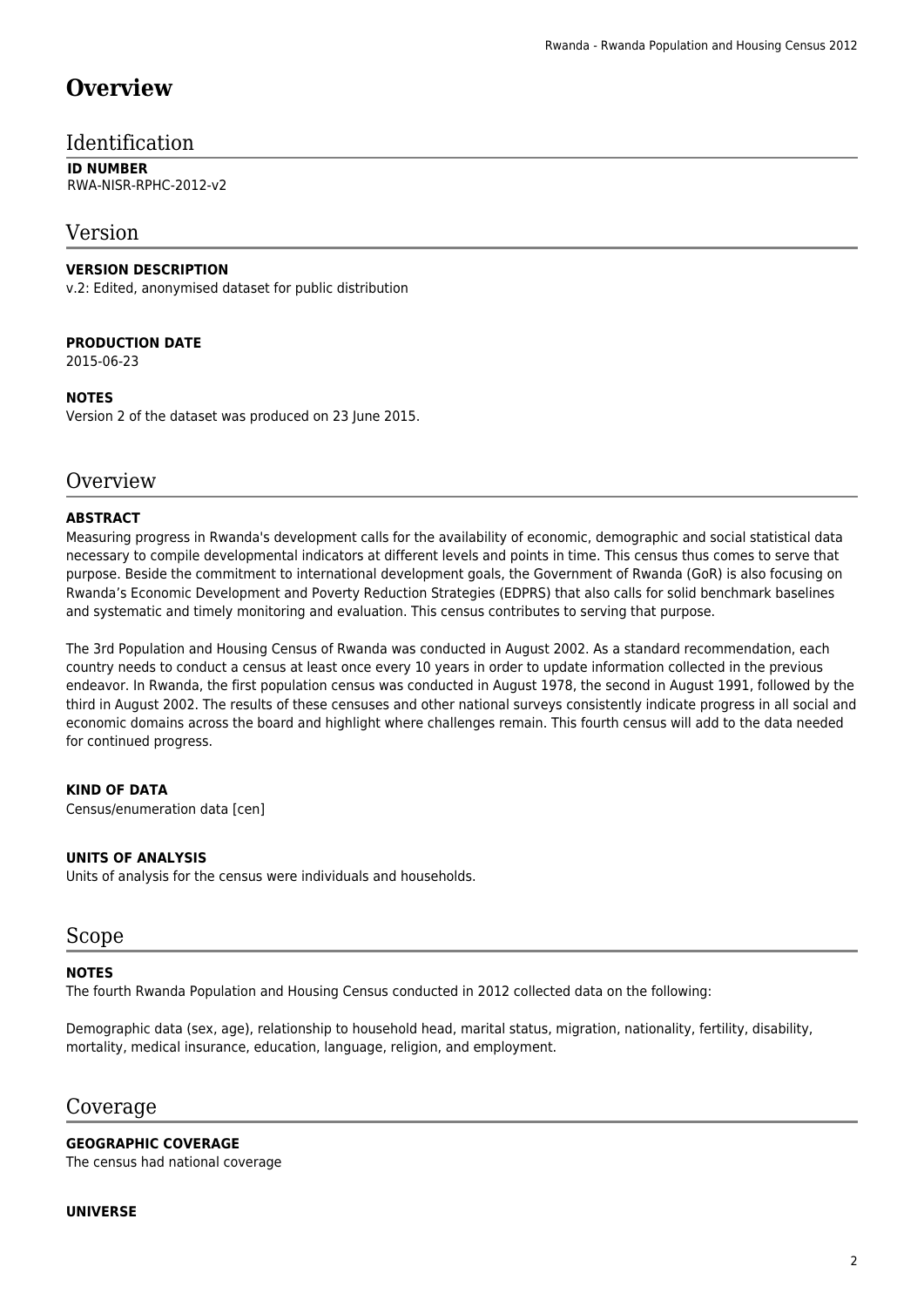The census covered all household members in the country.

# Producers and Sponsors

#### **PRIMARY INVESTIGATOR(S)**

| <b>FRIMARI INVESTIGATURISI</b>                |                                           |                     |        |  |
|-----------------------------------------------|-------------------------------------------|---------------------|--------|--|
| <b>Name</b>                                   | <b>Affiliation</b>                        |                     |        |  |
| National Institute of Statistics of Rwanda    | Ministry of Finance and Economic Planning |                     |        |  |
| <b>FUNDING</b>                                |                                           |                     |        |  |
| <b>Name</b>                                   |                                           | <b>Abbreviation</b> | Role   |  |
| Government of Rwanda                          |                                           | GoR                 | Funder |  |
| United Nations Population Fund                |                                           | <b>UNFPA</b>        | Funder |  |
| Department for International Development (UK) |                                           | <b>DfID</b>         | Funder |  |
| <b>One United Nations</b>                     |                                           | OneUN               | Funder |  |
| European Union                                |                                           | EU                  | Funder |  |
| World Bank                                    |                                           | <b>WB</b>           | Funder |  |

### Metadata Production

#### **METADATA PRODUCED BY**

| Name                                          | Abbreviation   Affiliation |                                           | Role              |
|-----------------------------------------------|----------------------------|-------------------------------------------|-------------------|
| National Institute of Statistics of<br>Rwanda | <b>NISR</b>                | Ministry of Finance and Economic Planning | Metadata producer |

# **DATE OF METADATA PRODUCTION**

2015-06-23

#### **DDI DOCUMENT VERSION**

version 2

#### **DDI DOCUMENT ID**

ddi-rwa-nisr-rphc-2012-v2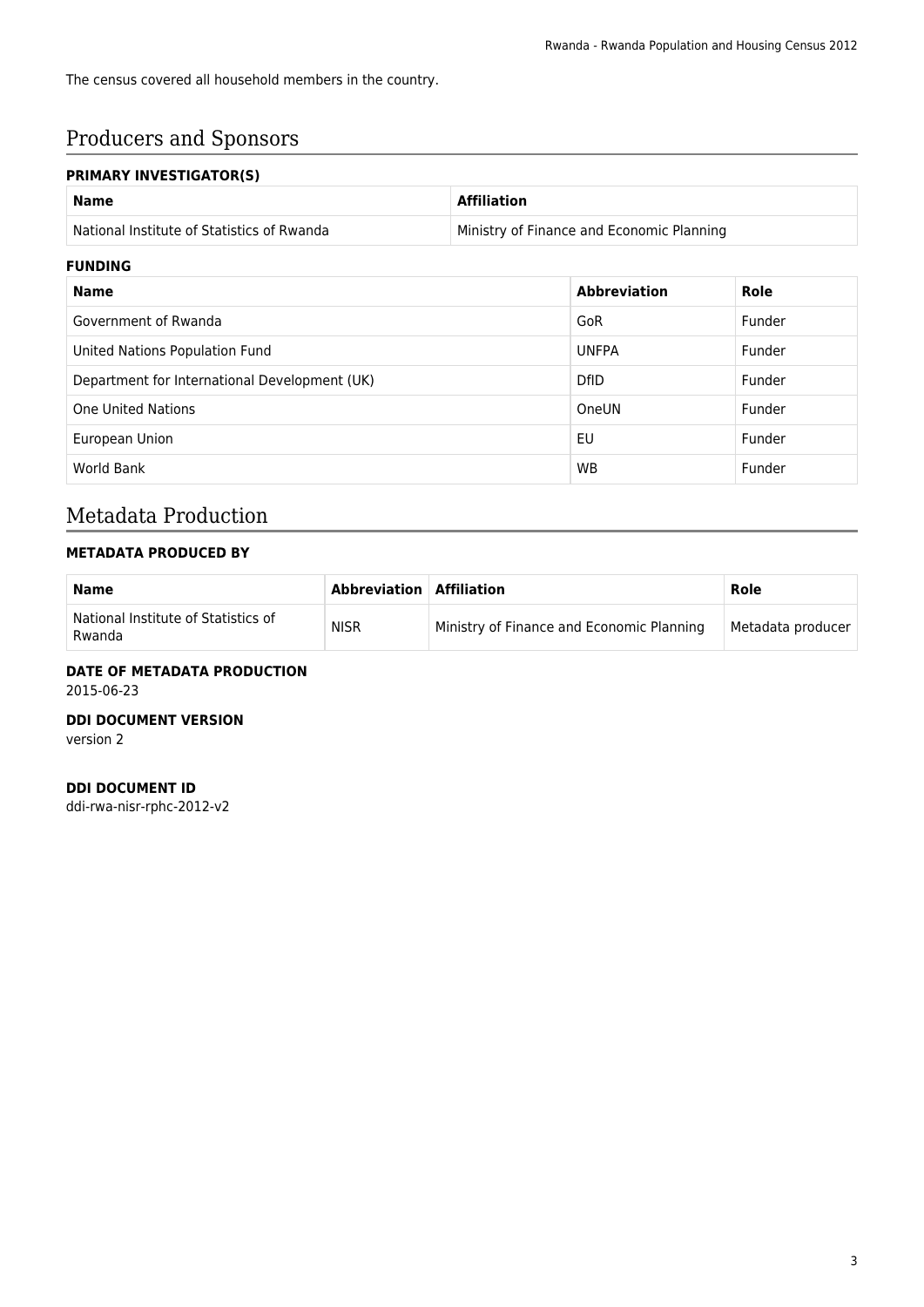# **Sampling**

No content available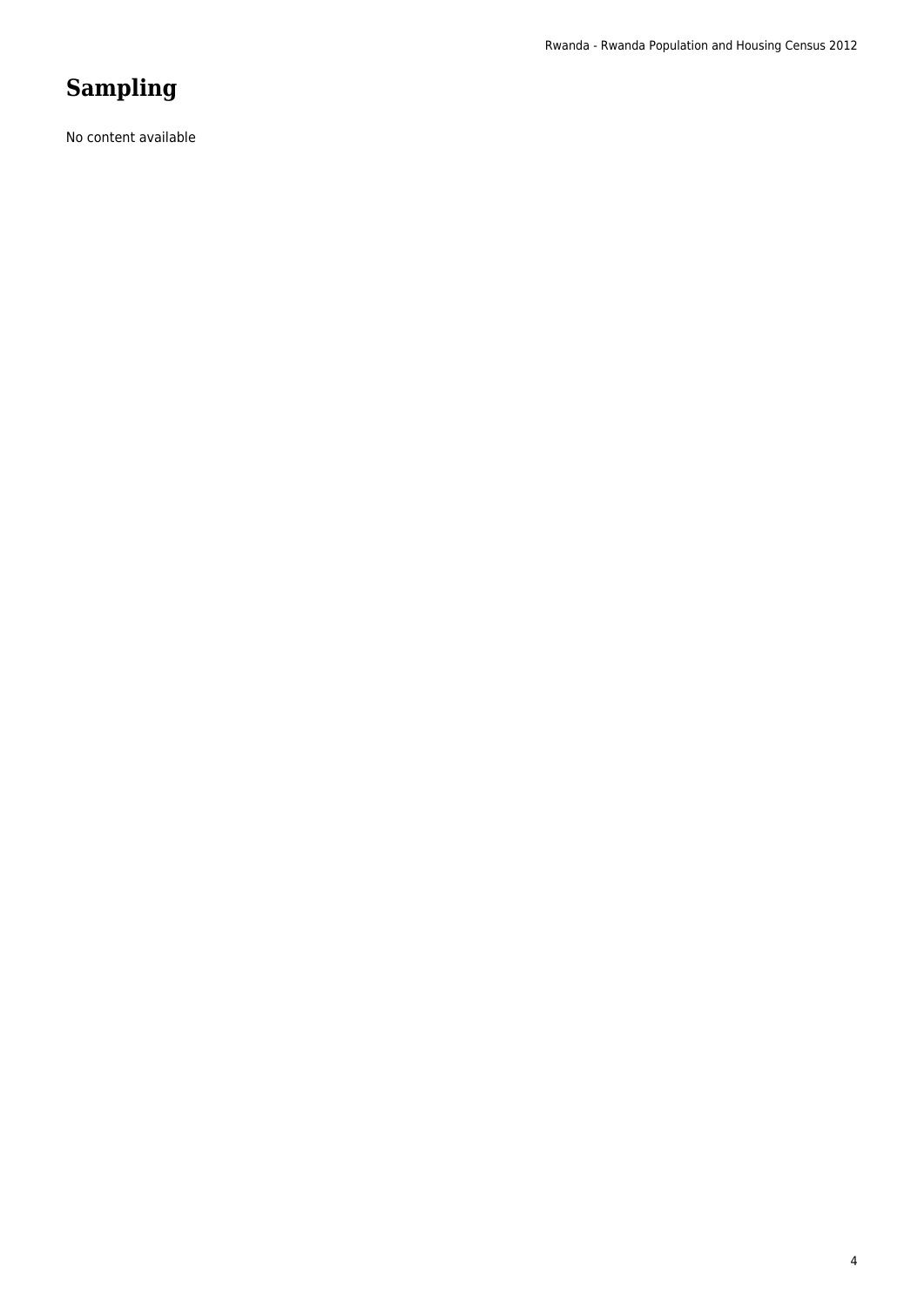# **Questionnaires**

### **Overview**

A first draft questionnaire prepared by the National Institute of Statistics of Rwanda (NISR) was submitted to the Census Technical Committee for amendment before its approval by the National Census Commission. This version of the questionnaire and related manuals were tested during a Pilot Census in 2011. Lessons learnt allowed the NISR to finalize the questionnaire, containing 77 variables, and modify the manuals accordingly. The latest version of the questionnaire was subject to the approval of the National Census Commission prior to its administration to households. The questionnaires used to collect data were of two types: a private household questionnaire and an institutional questionnaire.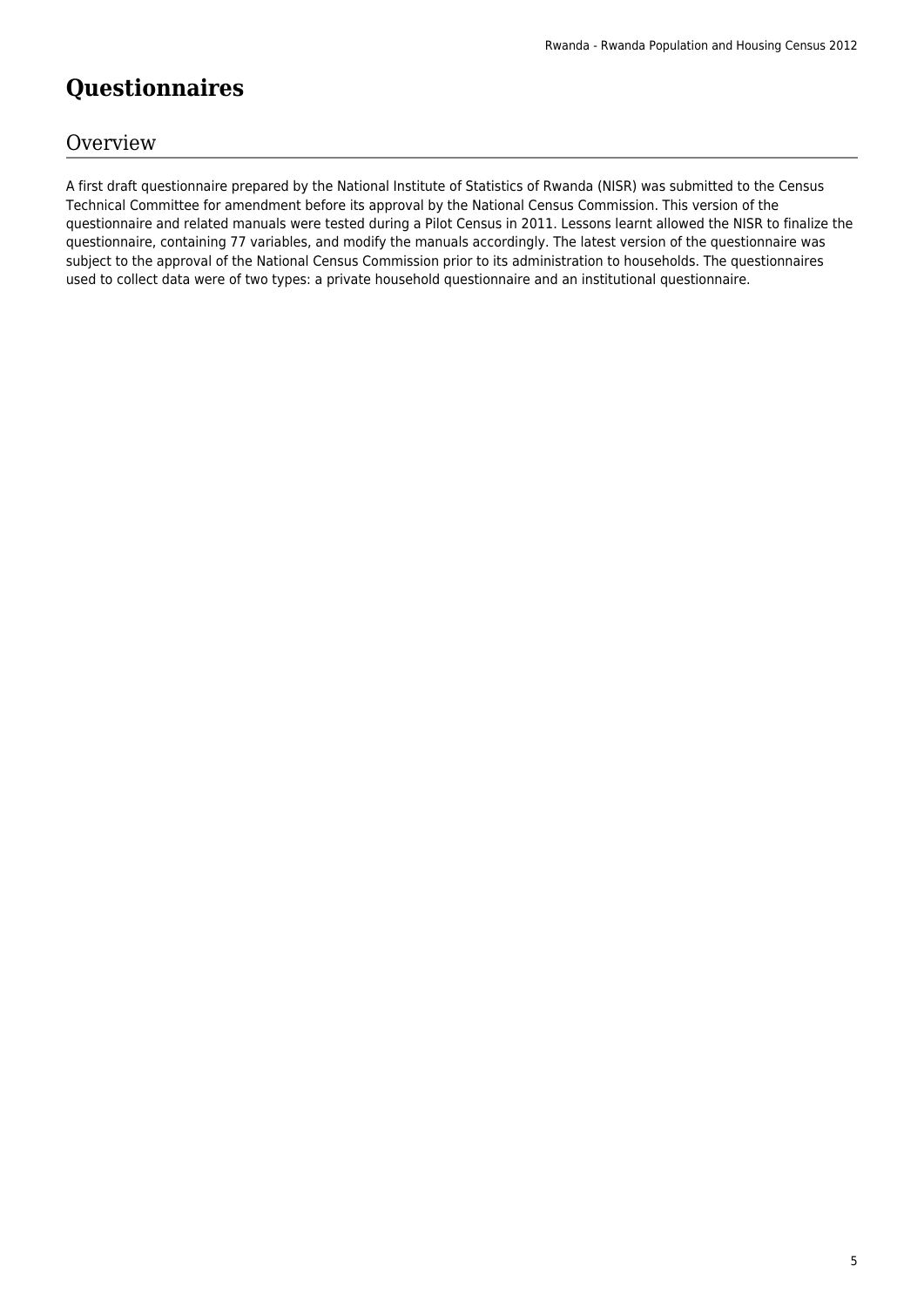# **Data Collection**

#### Data Collection Dates

| <b>Start</b> | <b>End</b>           | Cycle |
|--------------|----------------------|-------|
| 2012-08-16   | 2012-08-30           | N/A   |
|              | Data Collection Mode |       |

#### Face-to-face [f2f]

### Data Collection Notes

The Pilot Census in July / August 2011 took place in 75 EAs randomly selected from across Rwanda was a major test of the enumeration phase 'on-the-ground' in terms of the recruitment and training of enumerators, the listing of an EA, as well as the use of the questionnaire. In other words it was concentrating on ensuring measurement errors would be minimized in the actual census collection. After further consultation across the team, testing of ideas for fieldwork management was added to consider how to ensure response error would be controlled.

To enable the ultimate training of more than 17,000 enumerators and their team-leaders, the hierarchical structure of census management was used to cascade the standardised training down from the National and Provincial level to the local level. Core Master Trainers from NISR developed the training materials, including the CD of enumerator dialogues, trained those involved at the Province, District and Zone as Master Trainers. This was a two week residential training programme that included at least two fieldwork tests to assess and aid learning. These Master Trainers then cascaded the training down to the Sector level by replicating the two week residential training programme at training centres across Rwanda. Finally, the Sector level Trainers trained the team-leaders and enumerators using the same two week residential model, with the fieldwork tests, at 67 training centres. As training was cascaded down, the quality was ensured by the use of standard materials including the CD as well as by direct quality assurance at the training by the eight Core Master Trainers and the more numerous Master Trainers.

Careful planning by NISR ensured that everything was in-place to facilitate the actual enumeration of the population during the enumeration phase following census night, 15th August 2012.The enumeration of the population in private and institutional households was conducted across the country from 16th to 30th August 2012, just after the census reference night

The interviews were conducted in Kinyarwanda and English languages

### Questionnaires

A first draft questionnaire prepared by the National Institute of Statistics of Rwanda (NISR) was submitted to the Census Technical Committee for amendment before its approval by the National Census Commission. This version of the questionnaire and related manuals were tested during a Pilot Census in 2011. Lessons learnt allowed the NISR to finalize the questionnaire, containing 77 variables, and modify the manuals accordingly. The latest version of the questionnaire was subject to the approval of the National Census Commission prior to its administration to households. The questionnaires used to collect data were of two types: a private household questionnaire and an institutional questionnaire.

### Data Collectors

| Name                                       | <b>Abbreviation</b> | <b>Affiliation</b>                        |
|--------------------------------------------|---------------------|-------------------------------------------|
| National Institute of Statistics of Rwanda | <b>NISR</b>         | Ministry of Finance and Economic Planning |

#### Supervision

As initially planned, the enumeration of the population in private and institutional households was conducted across the country from 16th to 30th August 2012, just after the census reference night. Although data collection activities were carried out by well trained enumerators, quality assurance of the field work entailed close supervision by line managers at different levels:

- Team Supervisors, covering an average of five enumeration areas each
- Sector Controllers;
- Zonal Supervisors, covering between 2 and 5 administrative Sectors;
- District Coordinators;
- Province Coordinators;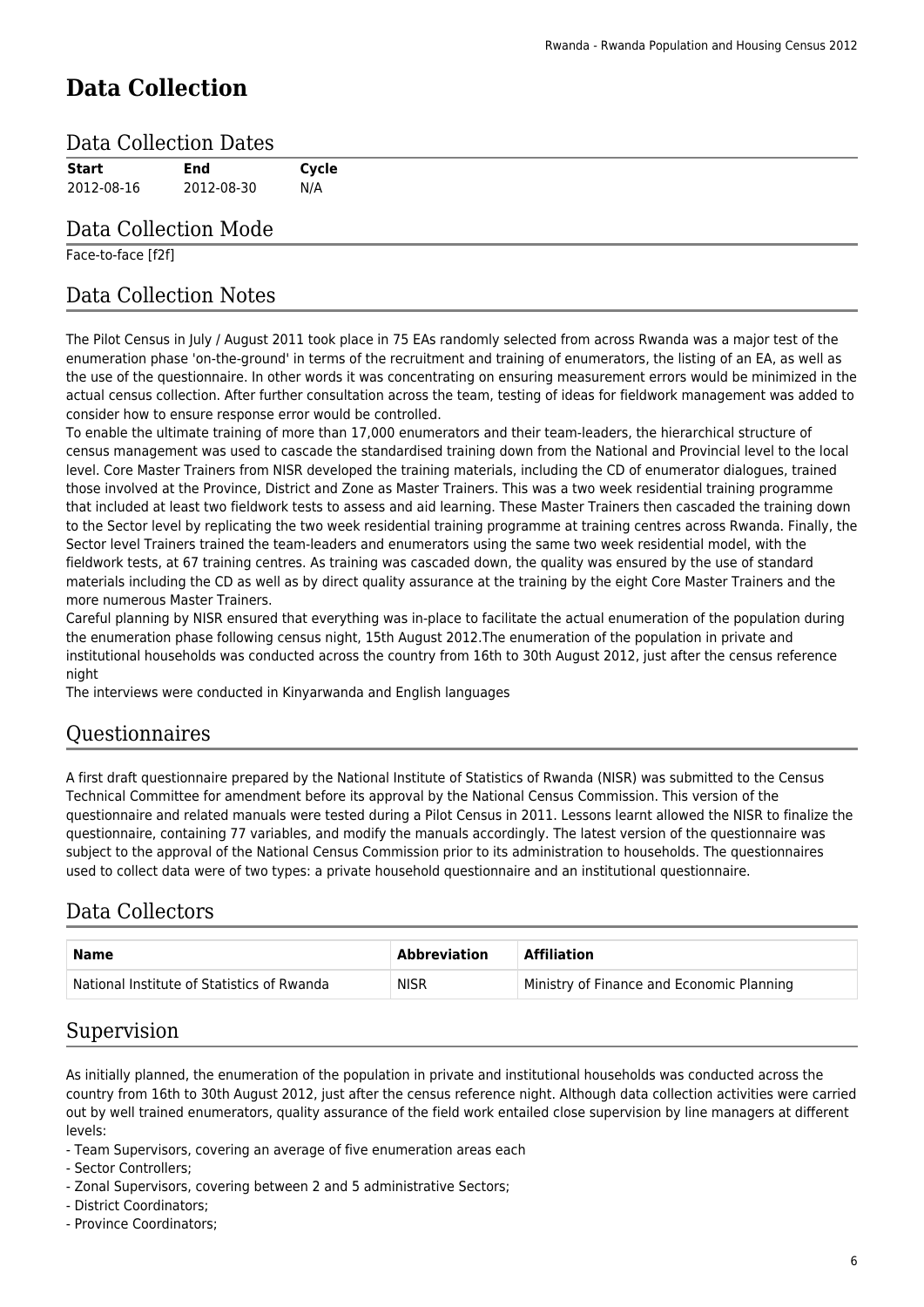- National Coordinators.

To quality control data collection phase, team-leaders had daily meetings with their team of three to five enumerators. This allowed reviewing of the last day's enumeration, planning for the next day, and as the enumeration phase progressed delivery of additional batches of forms if needed. Team-leaders collected completed forms each day and checked them for completeness, as well as re-visiting some households to check the accuracy, helping to control measurement error. The process of enumeration also allowed for some fine-tuning of the listing. This is a particular issue in some rural areas where at listing stage it can be difficult to understand exactly how many households exist in a compound, while this becomes clear when the compound is enumerated and can therefore result in either the addition or removal of households. A key component was then the daily feedback of numbers enumerated in each EA by the team-leaders using SMS, so that progress with respect to response error as measured by the listing could be monitored at all levels.

In accordance with the instructions contained in the census manual, each manager ensured smooth daily progress of the operations within his/her area of supervision. Enumerators were accountable for the work done on a daily basis to their team leaders who carried out the verification of completed questionnaires and brought appropriate solutions to the problems encountered.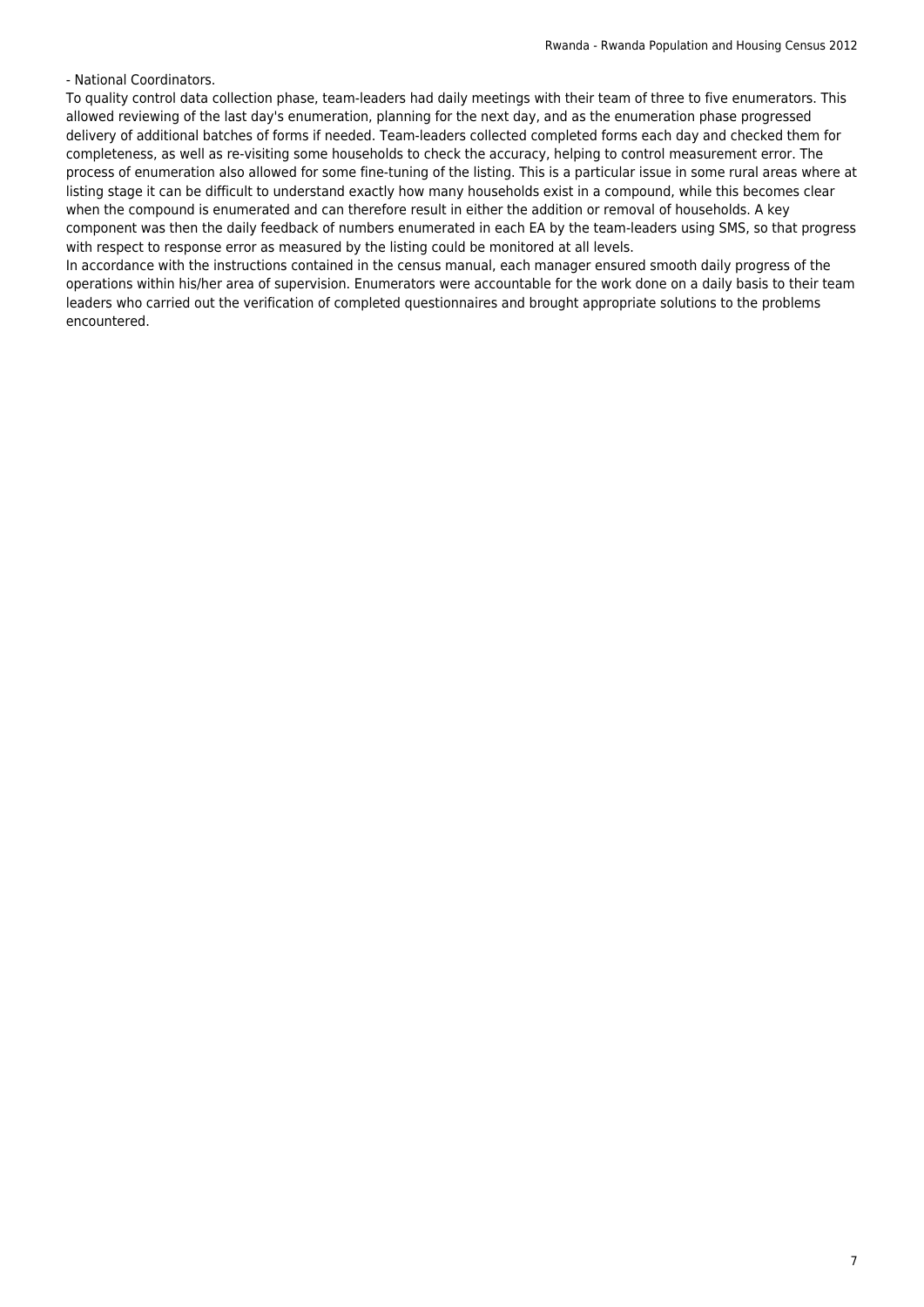# **Data Processing**

### Data Editing

The National Institute of Statistics of Rwanda have used standard (hot-deck and cold-deck) donor-based methods to impute for the item non-response on a variable-by-variable basis. Such an approach preserves the marginal distribution of a variable, conditional on the variables used to identify the donor, but it can damage multivariate relationships as different donors can provide imputations for the item non-response of related questions within a single individual. However, this is likely to be a minimal issue here as edit and imputation rates for individual questions are in general a fraction of one per cent. In the small number of cases where the full household information was missing, a single donor was chosen from the neighbouring households rather than an individual-by-individual variable approach as in such cases there is no household level information apart from location to inform the choice of the donor record.

For information on data editing refer to 'Data Qality Assessment ' document provided as an external resources.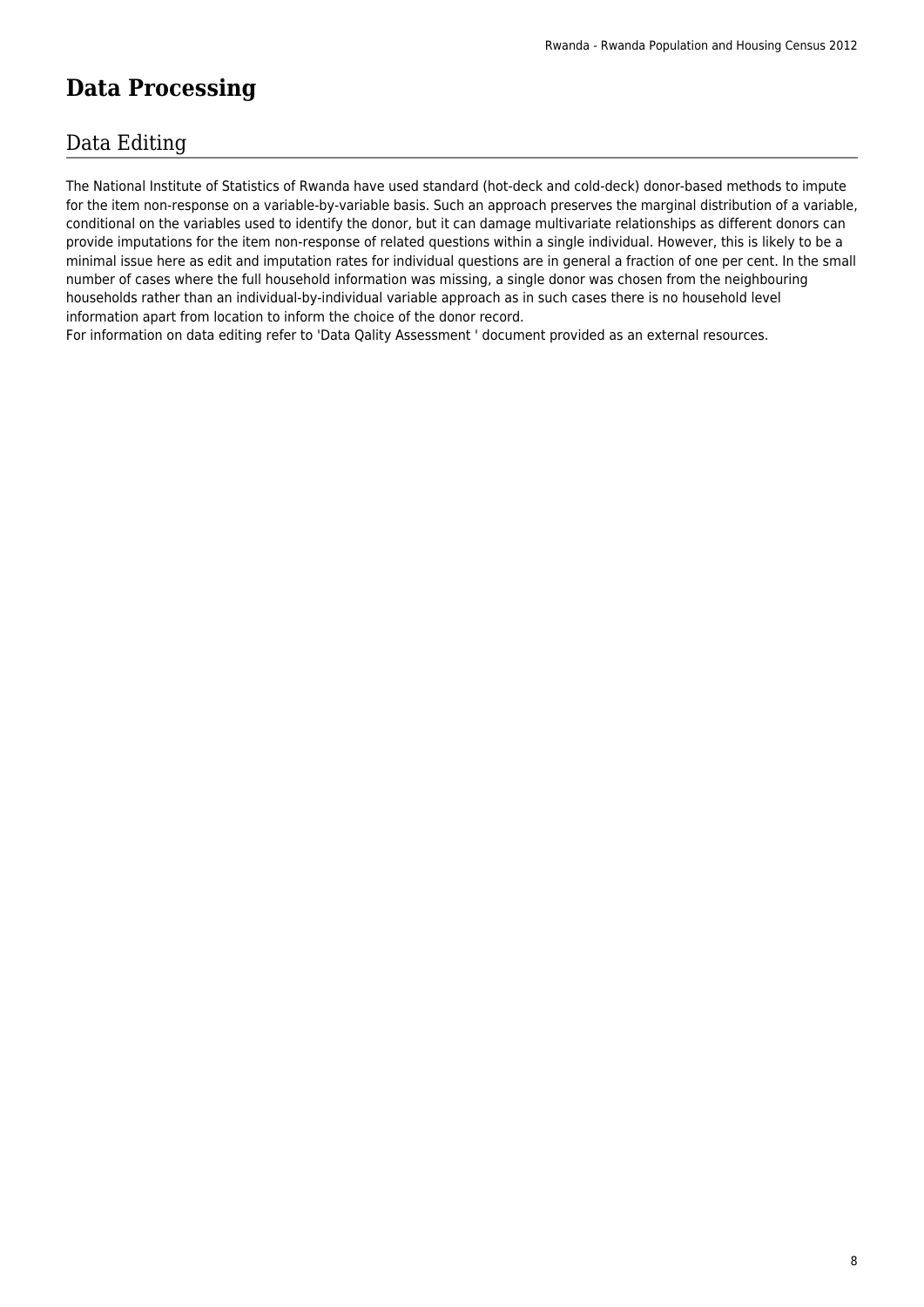# **Data Appraisal**

### Other forms of Data Appraisal

The Post Enumeration Survey (PES) took place in 120 randomly selected EAs shortly after the census enumeration phase. The EAs included were unknown to anyone involved in the Census, so there could be no manipulation of response in those EAs, and no staff worked on both the Census and the PES to maximise the operational independence of the PES. The 120 EAs were a stratified sample based on urban-rural by province, with some over-sampling to ensure good representation of all strata. The selections were made using systematic random sampling with geographic ordering and this additional implicit stratification also ensured all districts were represented by at least one EA in the final sample.

Based on the efforts put in during both the pre-enumeration and the enumeration phases, a high level of coverage is to be expected. The PES measured the net coverage of the RPHC4 to be over 99%. A high value is to be expected given the comprehensive efforts put into the planning and enumeration phases.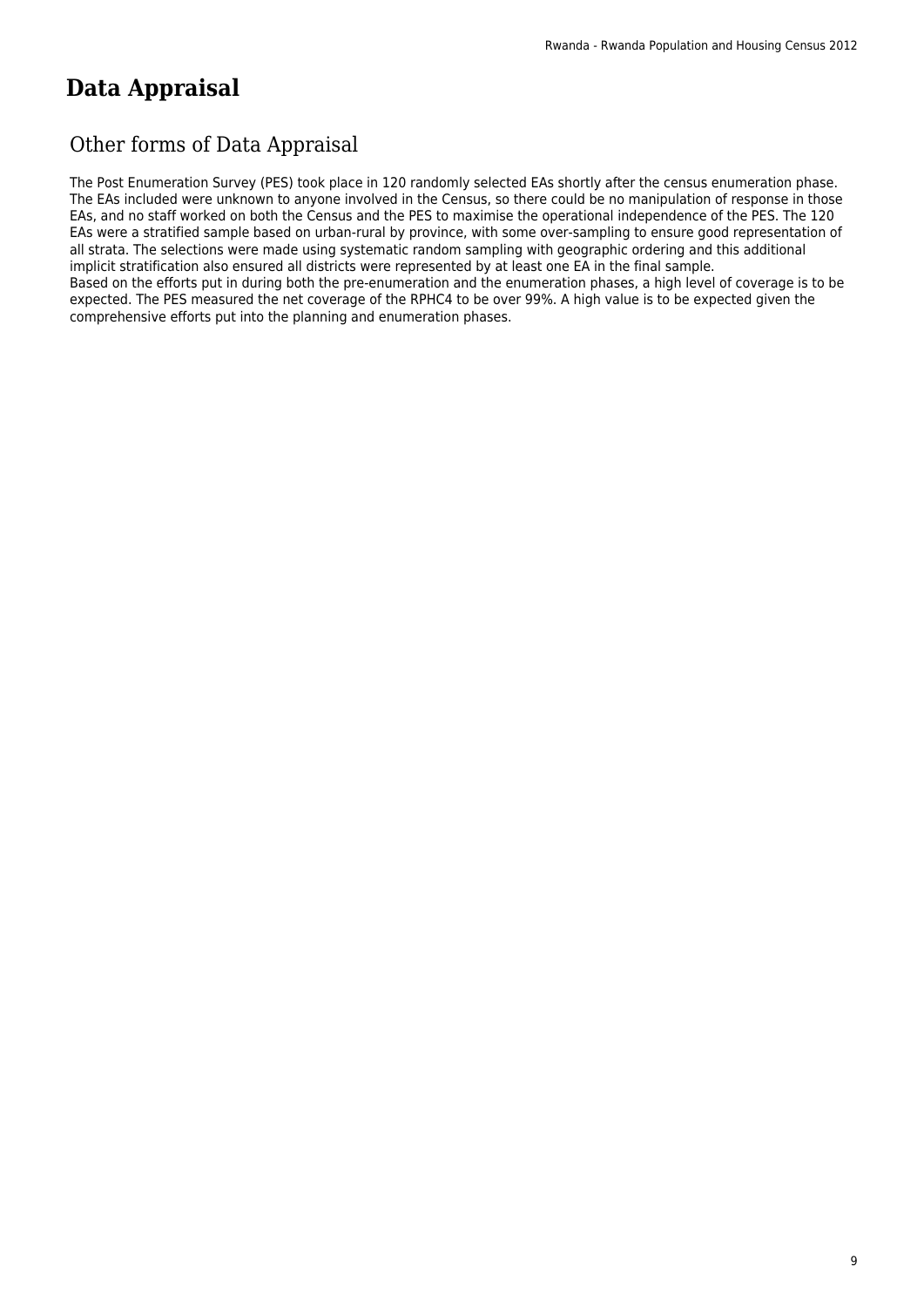# **File Description**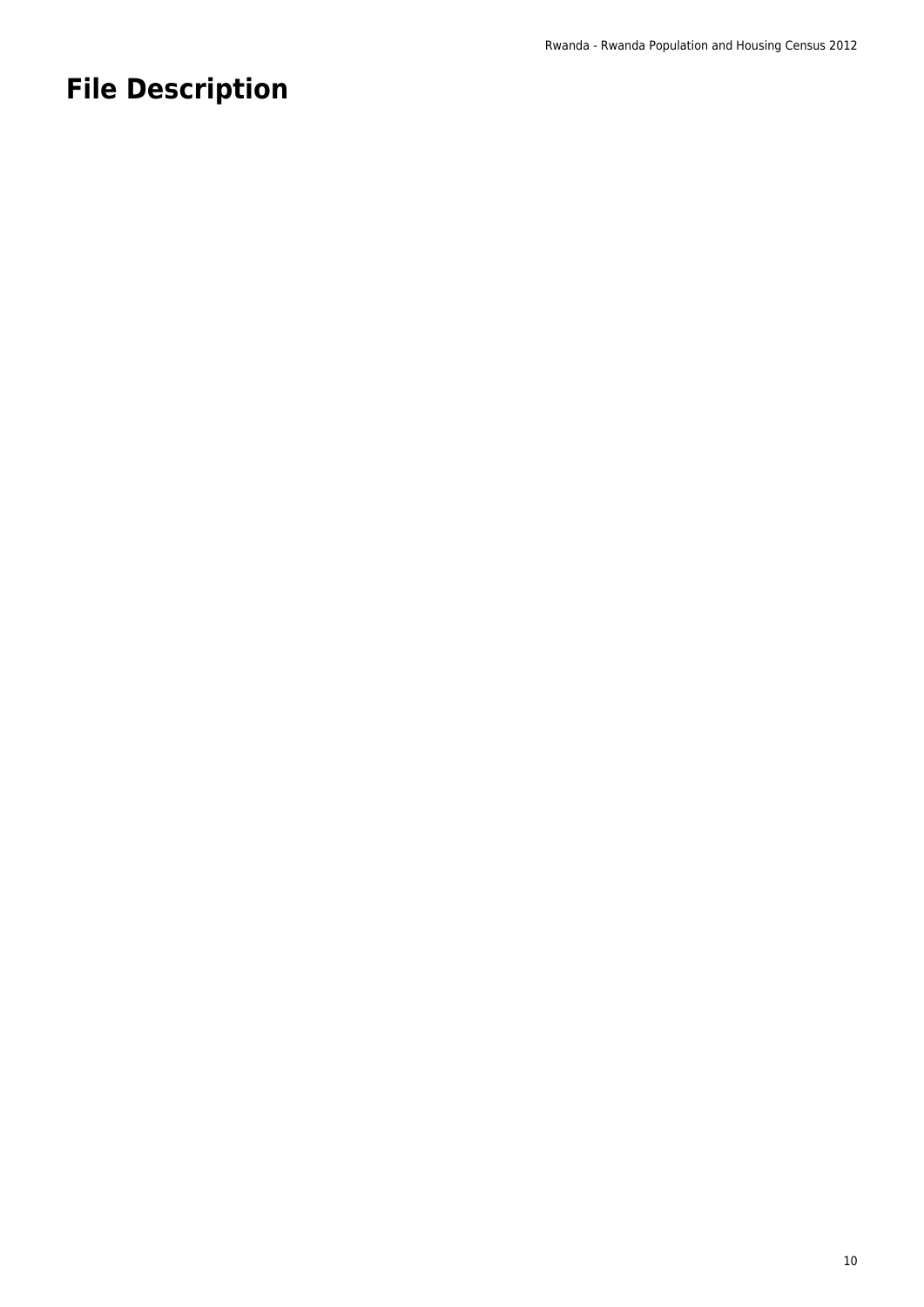# **Variable List**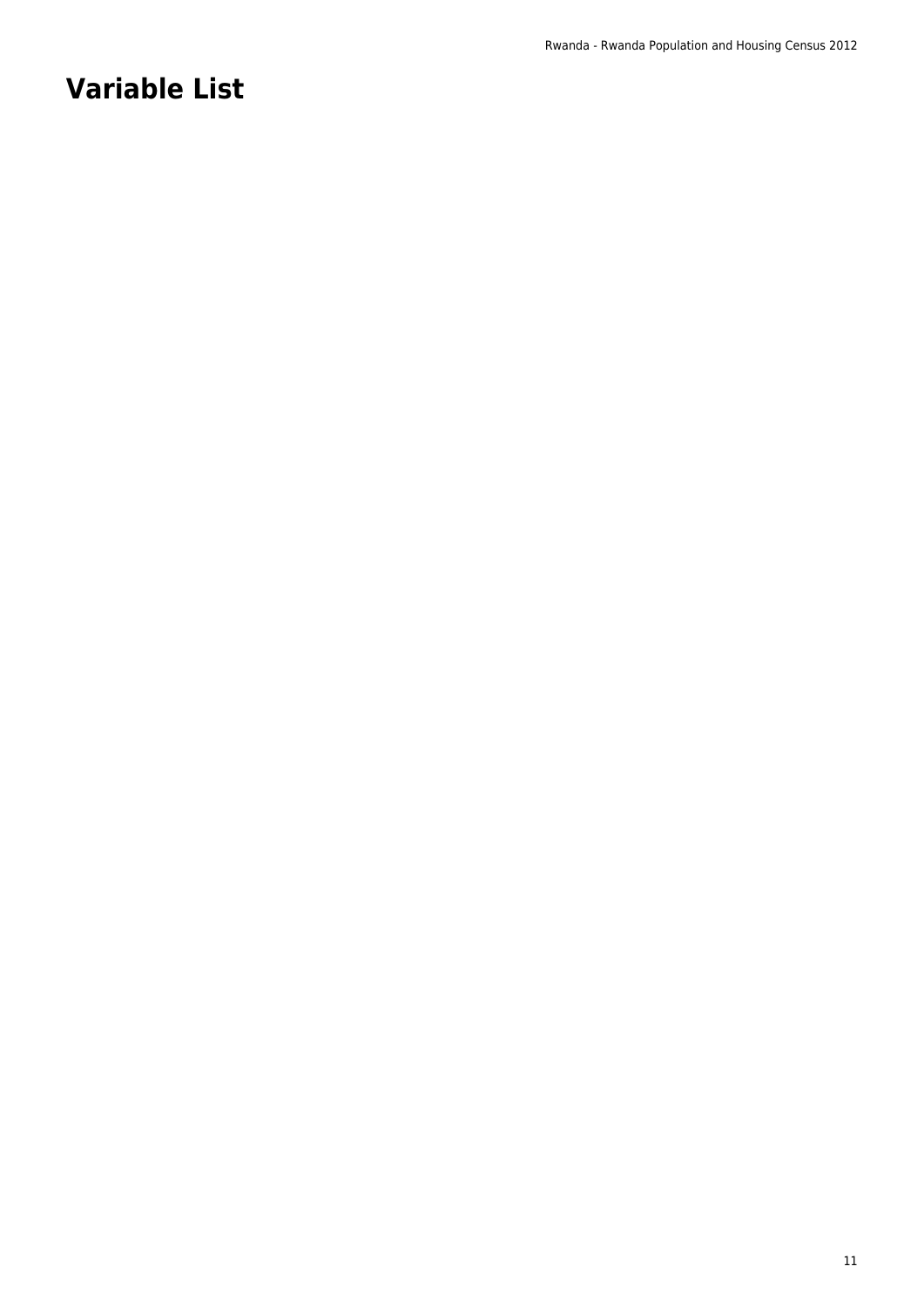#### **Microdata for 2012 Population and Housing Census**

| Content      | The Public Use Sample is Ten Percent (10%) Equal probability sample selected from the Private<br>households as enumerated in the 2012 Census. Only resident household members are considered. This<br>means that the resident population counted in institutions is exempted. The Sample file is organized in<br>such a way that each Private household is a "case" and each household member is a "record". The<br>Sample enables users to carry out analysis on the resident population as well as the households<br>(housing characteristics). For the later analysis the user has to select the Head of the Household (i.e.<br>declare if p02=1). The Housing characteristics (H variables) are repeated for each household member.<br>The sample enables users to carry out analysis on the resident population as well as the households<br>(housing characteristics). For the later analysis the user has to select the Head of the Household (i.e.<br>declare if $p02=1$ ). The Housing characteristics (H variables) are repeated for each household member.<br>Although the sample variables match exactly with the Census Questionnaire, three additional created<br>variables are included for the user convenience. They are 1- Age Grouping (5-year grouping);<br>2-Occupation (Highest level of ISCO classification) and 3- Economic Activity (Highest level of ISIC<br>classification). The Three grouped variables correspond respectively to initial census variables P05, P25<br>and p27. The Variables of P25 and P27 are merely 4-digit codes without labels. If users are interested in<br>the description of the 4-digit codes they must refer to ISCO 2008 Manual and ISIC Revision 4 Manual<br>that are published at NISR website (www.statistics.gov.rw <http: www.statistics.gov.rw="">). Since the<br/>sample is self weighted the user may produce estimates (percentages, averages, ratios) using the data<br/>directly (un-weighted). However the weighted analysis must be followed if the user is interested in<br/>estimating totals, e.g. Total number of population in each province. Data analysis can be done up to the<br/>district level only using this public use sample of 2012 census. Examples: Table 1: Distribution of<br/>resident Population by sex Sex Number Percent Male 498302 48.0 Female 540067 52.0 Total 1038369<br/>100.0 Table 2: Distribution of Private Households by province Province Number Percent Kigali City<br/>28665 11.8 Southern Province 60364 24.9 Western Province 54345 22.4 Northern Province 39165 16.2<br/>Eastern Province 59922 24.7 Total 242461 100.0</http:> |
|--------------|-------------------------------------------------------------------------------------------------------------------------------------------------------------------------------------------------------------------------------------------------------------------------------------------------------------------------------------------------------------------------------------------------------------------------------------------------------------------------------------------------------------------------------------------------------------------------------------------------------------------------------------------------------------------------------------------------------------------------------------------------------------------------------------------------------------------------------------------------------------------------------------------------------------------------------------------------------------------------------------------------------------------------------------------------------------------------------------------------------------------------------------------------------------------------------------------------------------------------------------------------------------------------------------------------------------------------------------------------------------------------------------------------------------------------------------------------------------------------------------------------------------------------------------------------------------------------------------------------------------------------------------------------------------------------------------------------------------------------------------------------------------------------------------------------------------------------------------------------------------------------------------------------------------------------------------------------------------------------------------------------------------------------------------------------------------------------------------------------------------------------------------------------------------------------------------------------------------------------------------------------------------------------------------------------------------------------------------------------------------------------------------------------------------------------------------------------------------------------------------------------------------------------------------------------------------------------------------------------------------------------------------------------|
| Cases        | 1038369                                                                                                                                                                                                                                                                                                                                                                                                                                                                                                                                                                                                                                                                                                                                                                                                                                                                                                                                                                                                                                                                                                                                                                                                                                                                                                                                                                                                                                                                                                                                                                                                                                                                                                                                                                                                                                                                                                                                                                                                                                                                                                                                                                                                                                                                                                                                                                                                                                                                                                                                                                                                                                         |
| Variable(s)  | 120                                                                                                                                                                                                                                                                                                                                                                                                                                                                                                                                                                                                                                                                                                                                                                                                                                                                                                                                                                                                                                                                                                                                                                                                                                                                                                                                                                                                                                                                                                                                                                                                                                                                                                                                                                                                                                                                                                                                                                                                                                                                                                                                                                                                                                                                                                                                                                                                                                                                                                                                                                                                                                             |
| Structure    | Type:<br>Keys: ()                                                                                                                                                                                                                                                                                                                                                                                                                                                                                                                                                                                                                                                                                                                                                                                                                                                                                                                                                                                                                                                                                                                                                                                                                                                                                                                                                                                                                                                                                                                                                                                                                                                                                                                                                                                                                                                                                                                                                                                                                                                                                                                                                                                                                                                                                                                                                                                                                                                                                                                                                                                                                               |
| Version      |                                                                                                                                                                                                                                                                                                                                                                                                                                                                                                                                                                                                                                                                                                                                                                                                                                                                                                                                                                                                                                                                                                                                                                                                                                                                                                                                                                                                                                                                                                                                                                                                                                                                                                                                                                                                                                                                                                                                                                                                                                                                                                                                                                                                                                                                                                                                                                                                                                                                                                                                                                                                                                                 |
| Producer     | National Institute of Statistics of Rwanda                                                                                                                                                                                                                                                                                                                                                                                                                                                                                                                                                                                                                                                                                                                                                                                                                                                                                                                                                                                                                                                                                                                                                                                                                                                                                                                                                                                                                                                                                                                                                                                                                                                                                                                                                                                                                                                                                                                                                                                                                                                                                                                                                                                                                                                                                                                                                                                                                                                                                                                                                                                                      |
| Missing Data |                                                                                                                                                                                                                                                                                                                                                                                                                                                                                                                                                                                                                                                                                                                                                                                                                                                                                                                                                                                                                                                                                                                                                                                                                                                                                                                                                                                                                                                                                                                                                                                                                                                                                                                                                                                                                                                                                                                                                                                                                                                                                                                                                                                                                                                                                                                                                                                                                                                                                                                                                                                                                                                 |
|              |                                                                                                                                                                                                                                                                                                                                                                                                                                                                                                                                                                                                                                                                                                                                                                                                                                                                                                                                                                                                                                                                                                                                                                                                                                                                                                                                                                                                                                                                                                                                                                                                                                                                                                                                                                                                                                                                                                                                                                                                                                                                                                                                                                                                                                                                                                                                                                                                                                                                                                                                                                                                                                                 |

# **Variables**

| ID             | <b>Name</b>     | Label                        | <b>Type</b> | Format  | Question |
|----------------|-----------------|------------------------------|-------------|---------|----------|
| V1             | L01             | Province                     | discrete    | numeric |          |
| V <sub>2</sub> | L02             | <b>District</b>              | discrete    | numeric |          |
| V3             | L <sub>03</sub> | Sector                       | discrete    | numeric |          |
| V <sub>4</sub> | P01             | PopNum                       | discrete    | numeric |          |
| V <sub>5</sub> | P02             | Relationship                 | discrete    | numeric |          |
| V <sub>6</sub> | P03             | Sex                          | discrete    | numeric |          |
| V7             | P04M            | Month of Birth               | discrete    | numeric |          |
| V8             | <b>P04Y</b>     | Year of Birth                | contin      | numeric |          |
| V9             | P05             | Age                          | contin      | numeric |          |
| V10            | P06             | Situation of residence       | discrete    | numeric |          |
| V11            | P07             | Place of Birth               | discrete    | numeric |          |
| V12            | P08             | Nationality                  | discrete    | numeric |          |
| V13            | P09             | Place of previous residence  | discrete    | numeric |          |
| V14            | P10             | <b>Duration of Residence</b> | discrete    | numeric |          |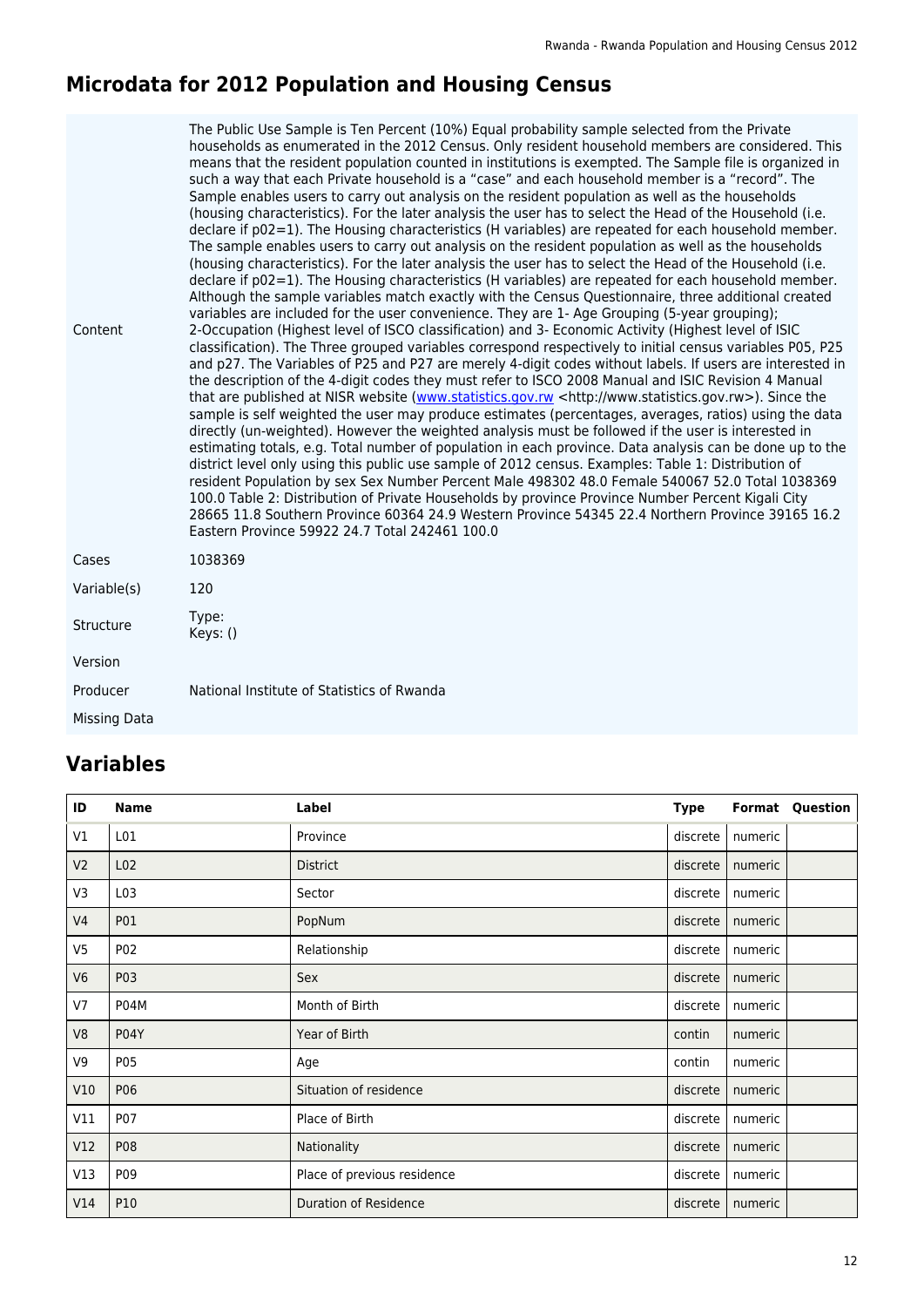| ID              | Name            | Label                              | <b>Type</b> |                    | <b>Format Question</b> |
|-----------------|-----------------|------------------------------------|-------------|--------------------|------------------------|
| V15             | P11             | Religion                           | discrete    | numeric            |                        |
| V16             | P12D1           | Type of major disability (D1)      | discrete    | numeric            |                        |
| V17             | P12C1           | Cause of disability (C1)           | discrete    | numeric            |                        |
| V18             | P12D2           | Type of major disability (D2)      | discrete    | numeric            |                        |
| V19             | P12C2           | Cause of disability (C2)           | discrete    | numeric            |                        |
| V20             | P12D3           | Type of major disability (D3)      | discrete    | numeric            |                        |
| V21             | P12C3           | Cause of disability (C3)           | discrete    | numeric            |                        |
| V <sub>22</sub> | P12D4           | Type of major disability (D4)      | discrete    | numeric            |                        |
| V <sub>23</sub> | P12C4           | Cause of disability (C4)           | discrete    | numeric            |                        |
| V <sub>24</sub> | P12D5           | Type of major disability (D5)      | discrete    | numeric            |                        |
| V <sub>25</sub> | P12C5           | Cause of disability (C5)           | discrete    | numeric            |                        |
| V26             | P12D6           | Type of major disability(D6)       | discrete    | numeric            |                        |
| V <sub>27</sub> | P12C6           | Cause of disability(C6)            | discrete    | numeric            |                        |
| <b>V28</b>      | P13             | Type of insurance                  | discrete    | numeric            |                        |
| V29             | <b>P14A</b>     | Mother alive                       | discrete    | numeric            |                        |
| V30             | <b>P14B</b>     | Natural mother live in household   | discrete    | numeric            |                        |
| V31             | <b>P14C</b>     | Father alive                       | discrete    | numeric            |                        |
| V32             | P14D            | Natural father live in household   | discrete    | numeric            |                        |
| V33             | P15             | <b>Birth Registration</b>          | discrete    | numeric            |                        |
| V34             | P16             | Languages reading and written      | discrete    | numeric            |                        |
| V35             | P17             | School attendance                  | discrete    | numeric            |                        |
| V36             | <b>P18A</b>     | <b>Educational level</b>           | discrete    | numeric            |                        |
| V37             | <b>P18B</b>     | Years completed                    | discrete    | numeric            |                        |
| V38             | P19             | Highest Certificate/Diploma        |             | discrete   numeric |                        |
| V39             | P <sub>20</sub> | Work                               | discrete    | numeric            |                        |
| V40             | P21             | Why did not work                   | discrete    | numeric            |                        |
| V41             | P22             | Work done                          | discrete    | numeric            |                        |
| V42             | P23             | Ready to work                      | discrete    | numeric            |                        |
| V43             | P24             | Seeking for work                   | discrete    | numeric            |                        |
| V44             | P25             | Type of work                       | contin      | numeric            |                        |
| V45             | P26             | Status in employment               | discrete    | numeric            |                        |
| V46             | P27             | Branch of economic activity        | discrete    | numeric            |                        |
| V47             | P28             | Institutional sector of employment | discrete    | numeric            |                        |
| <b>V48</b>      | P29             | Marital status                     | discrete    | numeric            |                        |
| V49             | P30             | Number of spouses                  | discrete    | numeric            |                        |
| V50             | P31             | Current rank as spouse             | discrete    | numeric            |                        |
| V51             | P32             | Age at first marriage              | discrete    | numeric            |                        |
| V <sub>52</sub> | P33M            | Males ever born                    | discrete    | numeric            |                        |
| V <sub>53</sub> | P33F            | Females ever born                  | discrete    | numeric            |                        |
| V <sub>54</sub> | <b>P34M</b>     | Males alive                        | discrete    | numeric            |                        |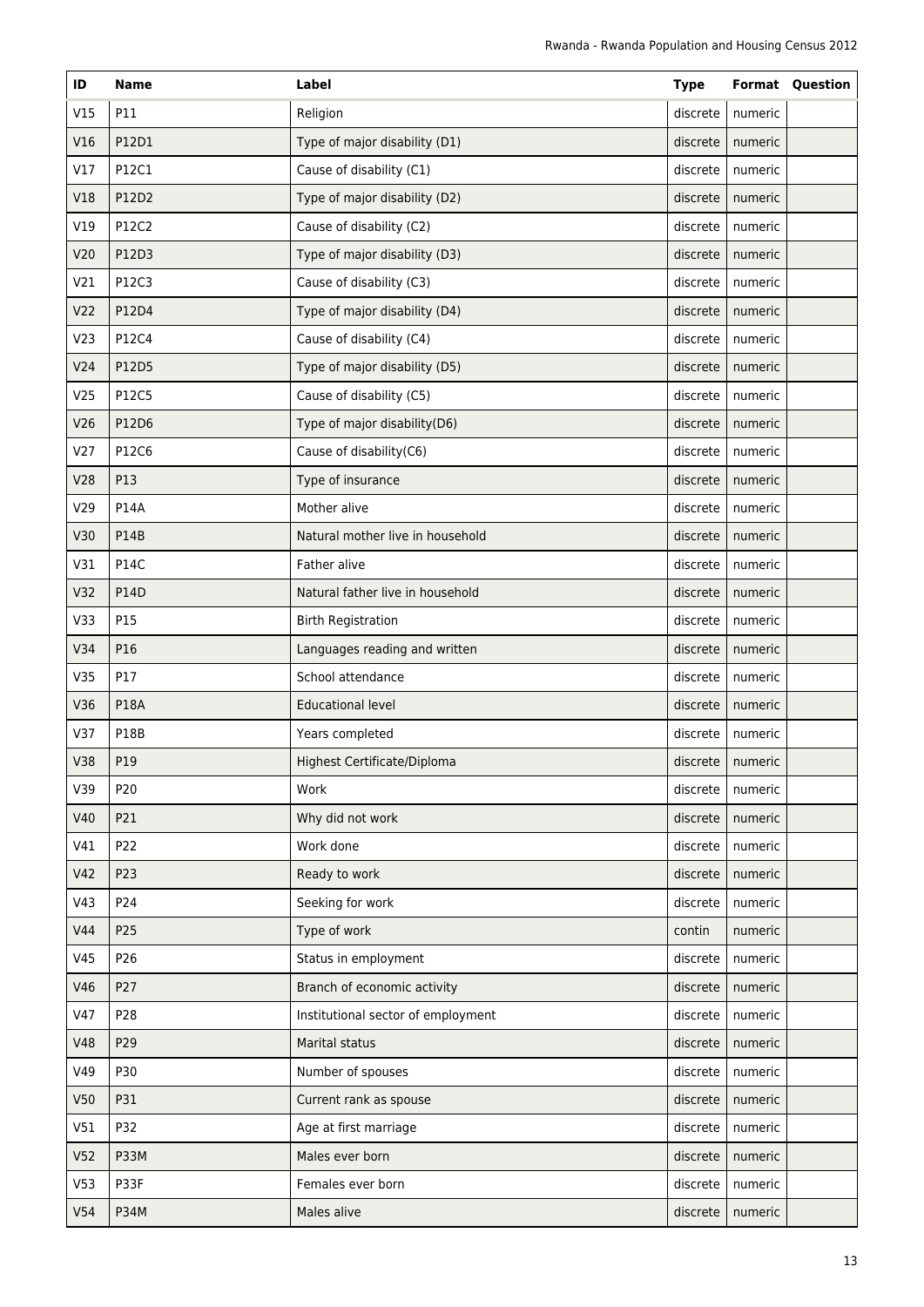| ID              | <b>Name</b>      | Label                            | <b>Type</b> |                    | <b>Format Question</b> |
|-----------------|------------------|----------------------------------|-------------|--------------------|------------------------|
| V <sub>55</sub> | P34F             | Females alive                    | discrete    | numeric            |                        |
| V56             | <b>P35M</b>      | Males born in 12 months          | discrete    | numeric            |                        |
| V57             | P35F             | Females born in 12 months        | discrete    | numeric            |                        |
| V58             | <b>P36M</b>      | Males alive in 12 months         | discrete    | numeric            |                        |
| V59             | P36F             | Females alive 12 months          | discrete    | numeric            |                        |
| V60             | <b>RP07</b>      | <b>RP07</b>                      | discrete    | numeric            |                        |
| V61             | <b>RP10</b>      | <b>RP10</b>                      | discrete    | numeric            |                        |
| V62             | RP17P18A         | <b>RP17P18A</b>                  | discrete    | numeric            |                        |
| V63             | RP05A            | RP05A                            | discrete    | numeric            |                        |
| V64             | RP05B            | RP05B                            | discrete    | numeric            |                        |
| V65             | RP141            | RP141                            | discrete    | numeric            |                        |
| V66             | RP142            | RP142                            | discrete    | numeric            |                        |
| V67             | RP12             | <b>RP12</b>                      | discrete    | numeric            |                        |
| <b>V68</b>      | <b>RP08</b>      | <b>RP08</b>                      | discrete    | numeric            |                        |
| V69             | RP2024           | RP2024                           | discrete    | numeric            |                        |
| V70             | RP2124           | RP2124                           | discrete    | numeric            |                        |
| V71             | RL07             | RL07                             | discrete    | numeric            |                        |
| V <sub>72</sub> | RAGE             | <b>RAGE</b>                      | contin      | numeric            |                        |
| V73             | RP04Y            | RP04Y                            | contin      | numeric            |                        |
| V74             | H01              | Type of Housing                  | discrete    | numeric            |                        |
| V75             | H <sub>02</sub>  | Type of Housing unit             | discrete    | numeric            |                        |
| V76             | H03              | Status of occupancy of house     | discrete    | numeric            |                        |
| V77             | H <sub>0</sub> 4 | Roof                             | discrete    | numeric            |                        |
| V78             | H <sub>0</sub> 5 | Walls                            |             | discrete   numeric |                        |
| V79             | H06              | Floor                            | discrete    | numeric            |                        |
| <b>V80</b>      | H <sub>0</sub> 7 | Number of rooms                  | discrete    | numeric            |                        |
| V81             | H08              | Number of rooms for sleeping     | discrete    | numeric            |                        |
| <b>V82</b>      | H <sub>09</sub>  | Number of occupants              | discrete    | numeric            |                        |
| V83             | H10              | Main source of water             | discrete    | numeric            |                        |
| <b>V84</b>      | H11              | Type of toilet facility          | discrete    | numeric            |                        |
| V85             | H12              | Source of lighting               | discrete    | numeric            |                        |
| <b>V86</b>      | H13              | Energy of cooking                | discrete    | numeric            |                        |
| <b>V87</b>      | H14              | Energy saving stove              | discrete    | numeric            |                        |
| <b>V88</b>      | H15              | Mode of household waste disposal | discrete    | numeric            |                        |
| V89             | H16              | Mode of sewage disposal          | discrete    | numeric            |                        |
| V90             | H17              | Radio                            | discrete    | numeric            |                        |
| V91             | H18              | Television                       | discrete    | numeric            |                        |
| V92             | H19              | Telephone (fixed line)           | discrete    | numeric            |                        |
| V93             | H <sub>20</sub>  | Cell phone                       | discrete    | numeric            |                        |
| V94             | H21              | Refrigerator/ Freezer            | discrete    | numeric            |                        |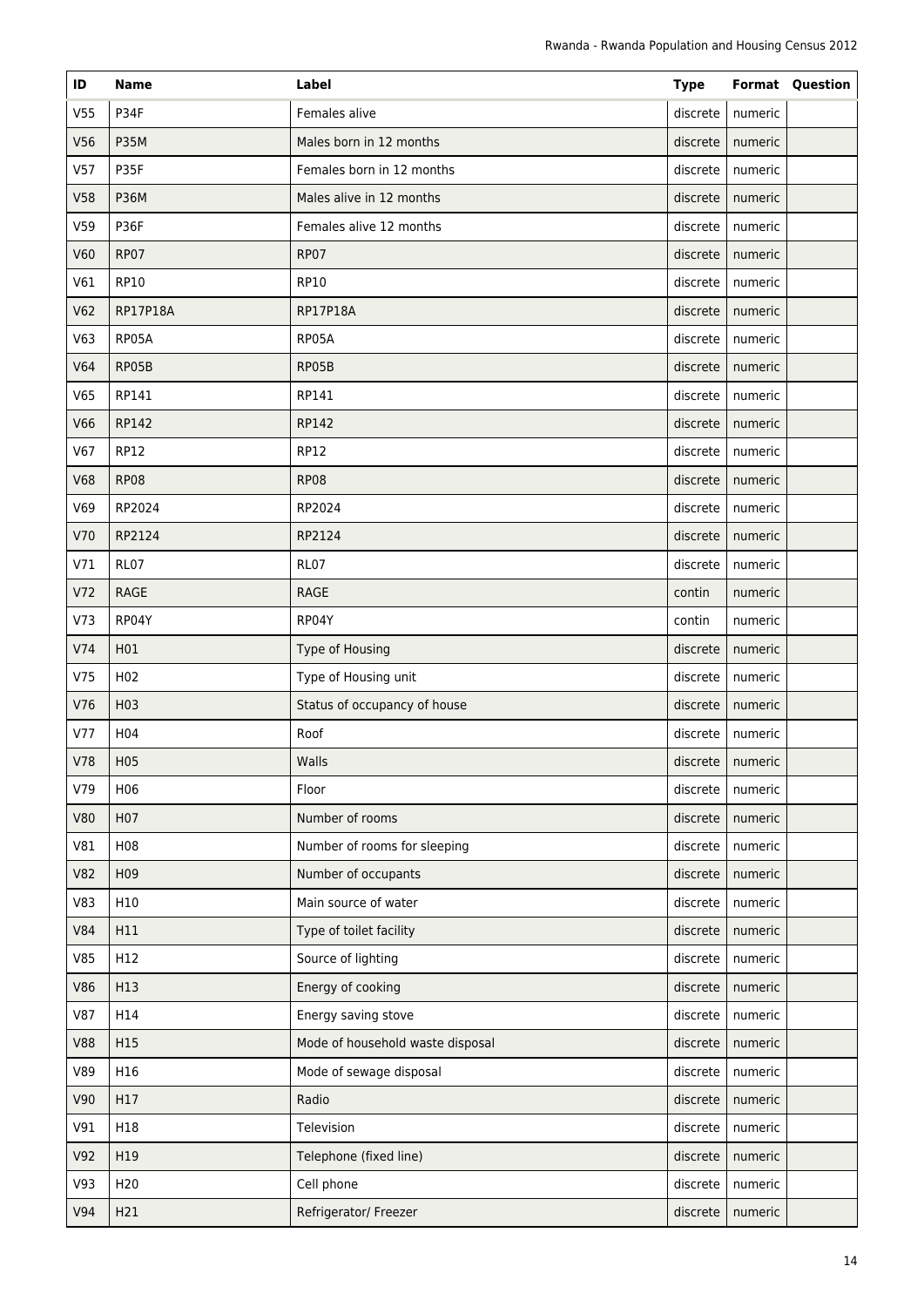| ID          | <b>Name</b>               | Label                                         | <b>Type</b> |         | <b>Format Question</b> |
|-------------|---------------------------|-----------------------------------------------|-------------|---------|------------------------|
| V95         | H <sub>22</sub>           | Computer                                      | discrete    | numeric |                        |
| V96         | H <sub>23</sub>           | <b>Bicycles</b>                               | discrete    | numeric |                        |
| V97         | H <sub>24</sub>           | Vehicles                                      | discrete    | numeric |                        |
| <b>V98</b>  | H <sub>25</sub>           | Motorcycles                                   | discrete    | numeric |                        |
| V99         | H <sub>26</sub>           | <b>Internet Access</b>                        | discrete    | numeric |                        |
| V100        | H <sub>27</sub>           | Where do you access internet                  | discrete    | numeric |                        |
| V101        | <b>H28A</b>               | Cattle:Local breed cow                        | discrete    | numeric |                        |
| V102        | <b>H28B</b>               | Cattle: Cross breed cow                       | discrete    | numeric |                        |
| V103        | <b>H28C</b>               | Cattle: Exotic breed cow                      | discrete    | numeric |                        |
| V104        | H <sub>29</sub>           | Goats                                         | discrete    | numeric |                        |
| V105        | H30                       | Sheeps                                        | discrete    | numeric |                        |
| V106        | H31                       | Pigs                                          | discrete    | numeric |                        |
| V107        | H32                       | Rabbits                                       | discrete    | numeric |                        |
| V108        | H33                       | Poultry/fowl                                  | discrete    | numeric |                        |
| V109        | H34                       | Other                                         | discrete    | numeric |                        |
| V110        | H35                       | Land                                          | discrete    | numeric |                        |
| V111        | M1                        | Death in the Household                        | discrete    | numeric |                        |
| V112        | <b>RH05</b>               | <b>RH05</b>                                   | discrete    | numeric |                        |
| V113        | <b>RH10</b>               | <b>RH10</b>                                   | discrete    | numeric |                        |
| V114        | <b>RH35</b>               | <b>RH35</b>                                   | discrete    | numeric |                        |
| V115        | <b>DUI</b>                | District Uniq Identifier                      | contin      | numeric |                        |
| V116        | P01_nu_1                  |                                               | discrete    | numeric |                        |
| V117        | filter_\$                 | $PO2 = 1$ (FILTER)                            | discrete    | numeric |                        |
| <b>V118</b> | InclusionProbability_1    | Inclusion (Selection) Probability for Stage 1 | contin      | numeric |                        |
| V119        | SampleWeightCumulative_1_ | Cumulative Sampling Weight for Stage 1        | contin      | numeric |                        |
| V120        | SampleWeight_Final_       | Final Sampling Weight                         | contin      | numeric |                        |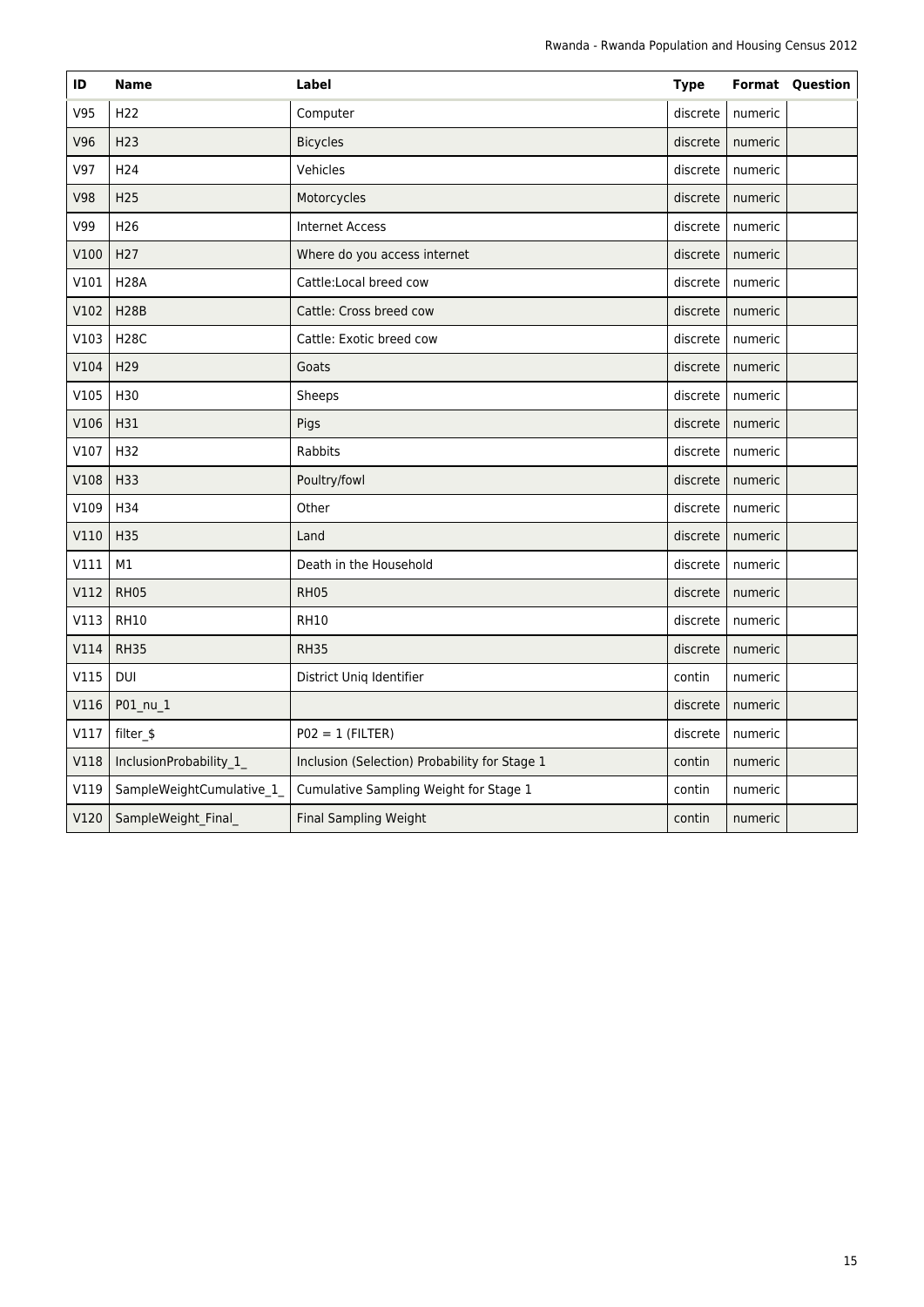# **Related Materials**

# **Questionnaires**

### Census questionnaire (institutional household)

| Title             | Census questionnaire (institutional household)         |
|-------------------|--------------------------------------------------------|
| Date              | 2012-02-22                                             |
| Country           | Rwanda                                                 |
| Language          | English                                                |
| Publisher(s) NISR |                                                        |
|                   | Description This is the questionnaire for institutions |
| Filename          | q-rphc-2012-institution-eng-20120222.pdf               |

### Urutonde rw'ibibazwa mu ibarura rusange (ikigo gituwe)

| Title             | Urutonde rw'ibibazwa mu ibarura rusange (ikigo gituwe)                |
|-------------------|-----------------------------------------------------------------------|
| Country           | Rwanda                                                                |
|                   | Language Kinyarwanda                                                  |
| Publisher(s) NISR |                                                                       |
|                   | Description This is the questionnaire for institutions in Kinyarwanda |
| Filename          | q-rphc-2012-institution-kiny-20120314.pdf                             |

### Census questionnaire (private household)

| Census questionnaire (private household)        |
|-------------------------------------------------|
| 2012-02-21                                      |
| Rwanda                                          |
| English                                         |
| Publisher(s) NISR                               |
| Description This is the household questionnaire |
| q-rphc-2012-hh-eng-20120221.pdf                 |
|                                                 |

### Urutonde rw'ibibazwa mu ibarura rusange (urugo rusanzwe)

Title Urutonde rw'ibibazwa mu ibarura rusange (urugo rusanzwe) Date 2012-02-21 Country Rwanda Language Kinyarwanda Filename q-rphc-2012-hh-kiny-20120221.pdf

# **Reports**

### Fourth Population and Housing Census: Provisional results

Title Fourth Population and Housing Census: Provisional results Author(s) National Institute of Statistics of Rwanda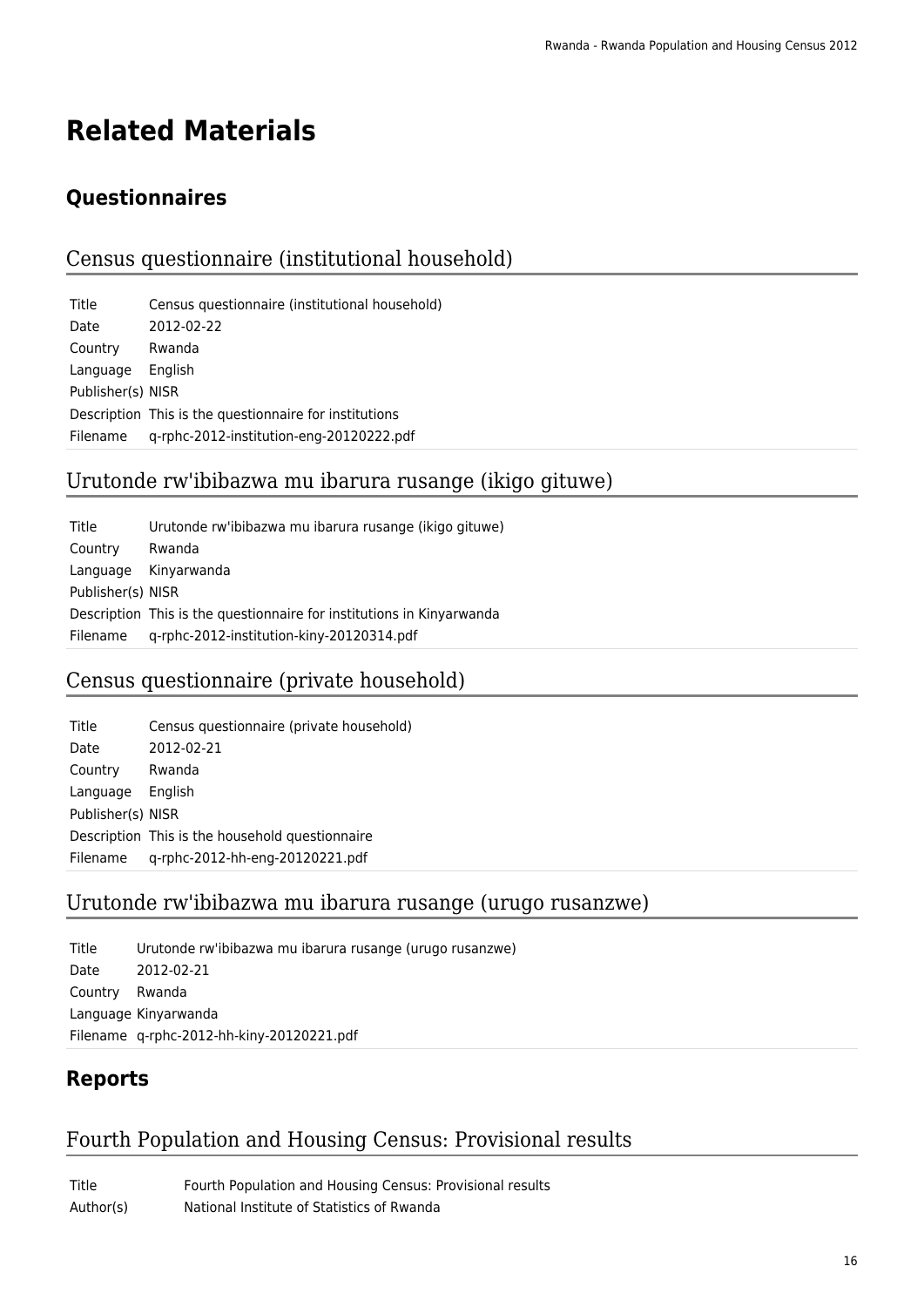| Date              | 2012-11-01                                                                                                                                                                                                                                                                                                                                                                                                                                                                              |
|-------------------|-----------------------------------------------------------------------------------------------------------------------------------------------------------------------------------------------------------------------------------------------------------------------------------------------------------------------------------------------------------------------------------------------------------------------------------------------------------------------------------------|
| Country           | Rwanda                                                                                                                                                                                                                                                                                                                                                                                                                                                                                  |
| Language          | English                                                                                                                                                                                                                                                                                                                                                                                                                                                                                 |
| Publisher(s)      | <b>NISR</b>                                                                                                                                                                                                                                                                                                                                                                                                                                                                             |
| Description       | This is the provisional report of the findings of the census<br><b>FOREWORD 1</b><br><b>ACKNOWLEDGEMENTS 2</b><br><b>EXECUTIVE SUMMARY 4</b><br><b>I. INTRODUCTION 5</b><br>1.4.1 Census Mapping 7                                                                                                                                                                                                                                                                                      |
|                   | 1.4.2 Pilot Census 7<br>I.4.3 Questionnaires and manuals 7<br>I.4.4 Publicity and Sensitisation 7<br>I.4.5 Recruitment and Training of Field Staff 8<br>1.4.6 Field Enumeration 8<br>I.4.7 Post-Enumeration Activities 9<br>II. PRESENTATION OF THE PROVISIONAL RESULTS 10<br>II.2.1 "Census Night" 10                                                                                                                                                                                  |
| Table of contents | II.2.2 Resident Population 11<br>II.2.3 Population Density 11<br>II.2.4 Sex Ratio 11<br>II.2.5 Average intercensal growth rate 11<br>II.3.1 Population Size and Distribution by Province 11<br>II.3.2 Annual Rate of Population Growth by Province 12<br>II.3.3 Sex Composition of the Population by Province 13<br>II.3.4 Population Density by Province 14<br>II.4.1 Kigali City 15<br>II.4.2 Southern Province 18<br>II.4.3 Western Province 18<br>III. CONCLUSION 22<br>ANNEXES: 23 |
| Filename          | rphc-2012-provisional-results.pdf                                                                                                                                                                                                                                                                                                                                                                                                                                                       |

# Fourth Population and Housing Census: Main Indicators Report (Final Results)

| Title        | Fourth Population and Housing Census: Main Indicators Report (Final Results) |
|--------------|------------------------------------------------------------------------------|
| Author(s)    | National Institute of Statistics of Rwanda                                   |
| Date         | 2014-01-01                                                                   |
| Country      | Rwanda                                                                       |
| Language     | English                                                                      |
| Publisher(s) | <b>NISR</b>                                                                  |
| Description  | This is the final report for the census                                      |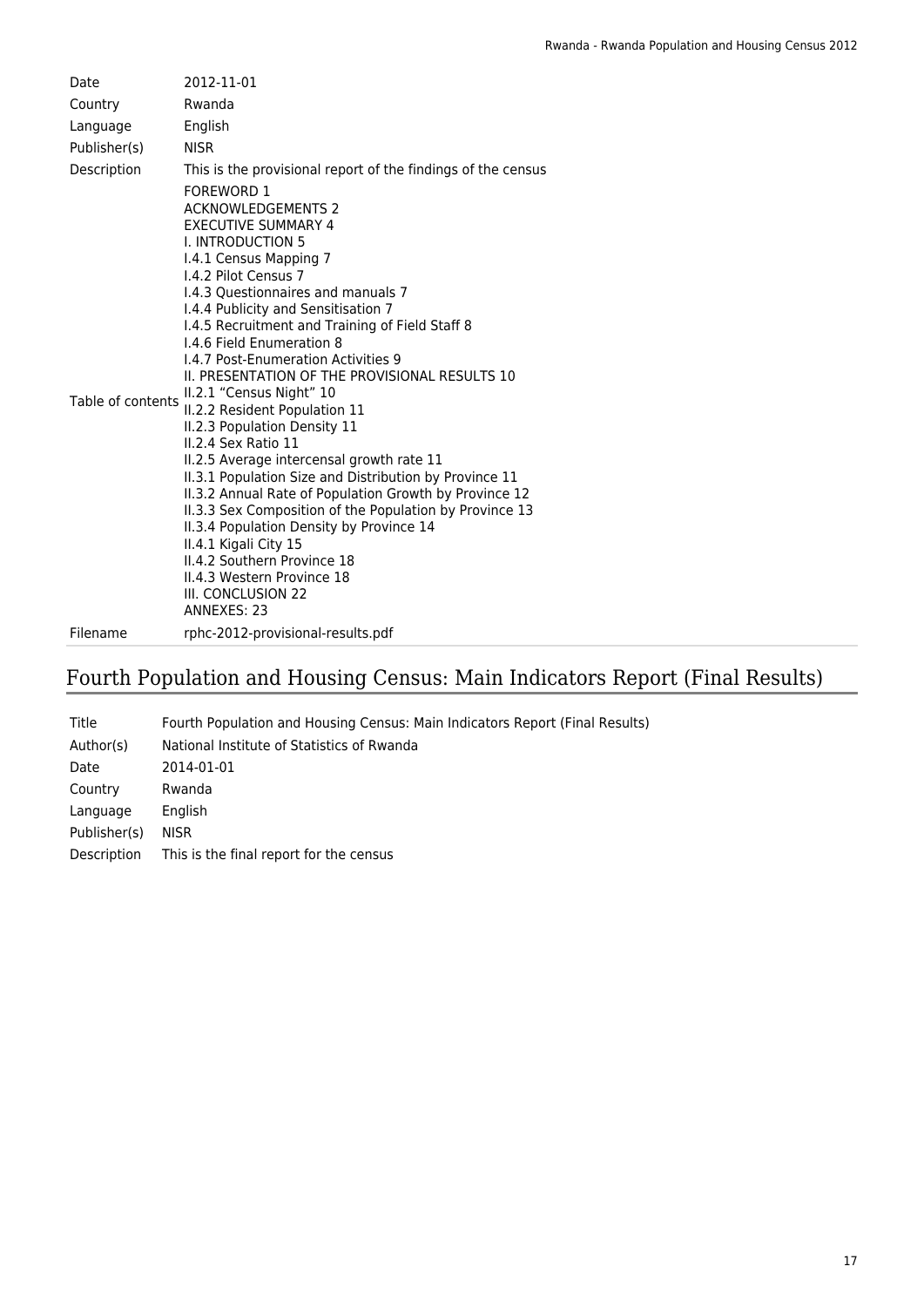|          | <b>TABLE OF CONTENT</b>                                                                       |  |
|----------|-----------------------------------------------------------------------------------------------|--|
|          |                                                                                               |  |
|          | Ш                                                                                             |  |
|          |                                                                                               |  |
|          |                                                                                               |  |
|          |                                                                                               |  |
|          |                                                                                               |  |
|          |                                                                                               |  |
|          | II. POPULATION SIZE, SPATIAL DISTRIBUTION, STRUCTURE AND EVOLUTION SINCE 1978  3              |  |
|          |                                                                                               |  |
|          | 2.2 Evolution of the size and spatial distribution of the population between 1978 and 2012  9 |  |
|          |                                                                                               |  |
|          |                                                                                               |  |
|          |                                                                                               |  |
|          |                                                                                               |  |
|          |                                                                                               |  |
|          |                                                                                               |  |
|          |                                                                                               |  |
| Table of |                                                                                               |  |
| contents | IV. NUMBER, SPATIAL DISTRIBUTION, TYPOLOGY AND SIZE OF THE PRIVATE HOUSEHOLDS                 |  |
|          | 48                                                                                            |  |
|          |                                                                                               |  |
|          |                                                                                               |  |
|          |                                                                                               |  |
|          | 57                                                                                            |  |
|          |                                                                                               |  |
|          | 5.2 Main Material used for the Roof, Walls and Floor of the Housing Units  62                 |  |
|          |                                                                                               |  |
|          |                                                                                               |  |
|          |                                                                                               |  |
|          |                                                                                               |  |
|          |                                                                                               |  |
|          |                                                                                               |  |
|          |                                                                                               |  |
|          |                                                                                               |  |
|          |                                                                                               |  |
|          |                                                                                               |  |
|          |                                                                                               |  |
|          |                                                                                               |  |
|          |                                                                                               |  |
|          |                                                                                               |  |
|          |                                                                                               |  |
| Filename | rphc-2012-main-indicators-report.pdf                                                          |  |

# Fourth Population and Housing Census: Population Projections

| Title        | Fourth Population and Housing Census: Population Projections                                                                                                                                                                   |
|--------------|--------------------------------------------------------------------------------------------------------------------------------------------------------------------------------------------------------------------------------|
| Author(s)    | <b>NISR</b>                                                                                                                                                                                                                    |
| Date         | 2014-06-01                                                                                                                                                                                                                     |
| Country      | Rwanda                                                                                                                                                                                                                         |
| Language     | English                                                                                                                                                                                                                        |
| Publisher(s) | <b>NISR</b>                                                                                                                                                                                                                    |
| Description  | The results from this population projections publication demonstrate evidence that in the next 20 years Rwandan population will be<br>considerably different in terms of size, structure and composition than it is currently. |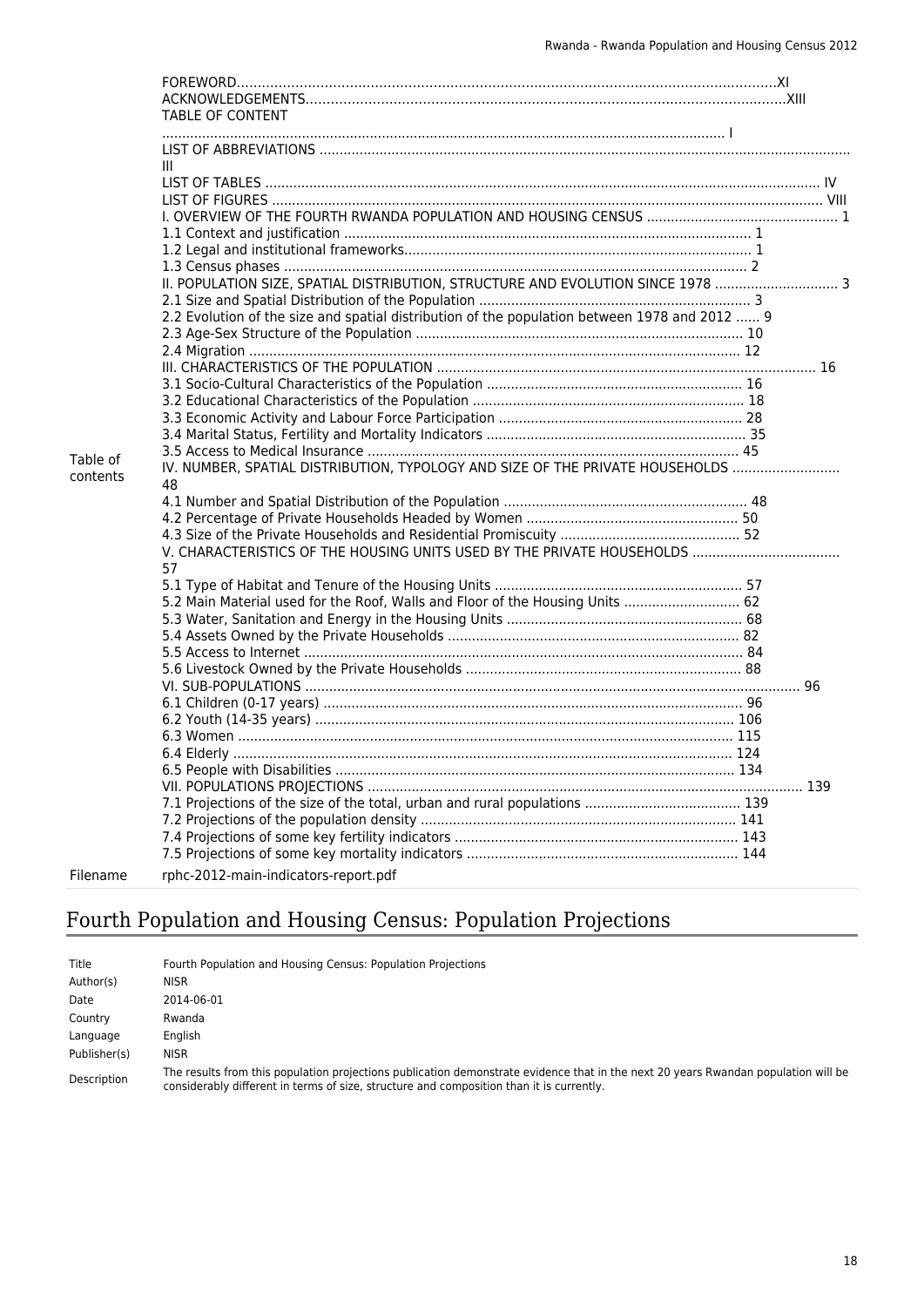Table of contents 5.5 Fertility indicators 27 Table of Contents List of Tables vii List of Figures ix List of Abbreviations x Foreword xiii Acknowledgements xv Executive Summary xvii Chapter 1: Overview of the Fourth Rwanda Population and Housing Census 1 1.1 Context and justification 1 1.2 Legal and institutional frameworks 1 1.3 Census phases 2 Chapter 2: Justification and objectives of the population projections 3 2.1 Context 3 2.2 Justification of the population projections 3 2.3 Objectives of the population projections 5 2.3.1 Overall Objective 5 2.3.2 Specific Objectives 5 2.4 Definition of concepts and key indicators 5 Chapter 3: Analysis of the national demographic context 8 3.1 Source of data 8 3.2 Size and age-sex structure of the population 8 3.3 Population dynamics indicators 9 3.3.1 Levels and trends of fertility 9 3.3.2 Levels and trends of mortality 10 3.3.3 Levels and trends of migration 11 Chapter 4: Projections parameters, assumptions and scenarios 12 4.1 Projections parameters 12 4.1.1 Total, urban and rural population 12 4.1.2 Fertility 13 4.1.3 Mortality 14 4.2 Projections assumptions 15 4.2.1 Fertility 15 4.2.2 Mortality 16 4.2.3 International Migration 17 4.3 Scenarios of projections 17 4.4 Method of projections 17 Chapter 5: Projections of the total population 20 5.1 Population size 20 5.2 Population growth 21 5.3 Population density 22 5.4 Age-sex structure of the population 23<br>5.5 Fertility indicators 27 5.6 Mortality indicators 30 Chapter 6: Projections of the urban population 32 6.1 Assessment of the current official target on urbanization 32 6.2 Size of the urban population 33 6.3 Age-sex structure of the urban population 33 6.4 Density of the urban population 36 Chapter 7: Projections of the rural population 37 7.1 Size of the rural population 37 7.2 Age-sex structure of the rural population 37 7.3 Density of the rural population 40 Chapter 8: Projections of specific interventions target groups 41 8.1 School-age population 41 8.2 Working-age population 42 8.3 Elderly population 43 8.4 Other specific interventions target groups 44 Chapter 9: Projections of the private households 47 9.1 Evolution of the number and size of the private households 47 9.2 Newly created private households 48 Conclusion 50 Policy implications 52 Annex A Census objectives, methodology and data quality assessment 55 A.1 Objectives of the Census 55 A.2 Methodology and Census phases 56 A.2.1 Census mapping 56 A.2.2 Pilot Census 56 A.2.3 Questionnaires and manuals 56 A.2.4 Census publicity and sensitisation campaign 57 A.2.5 Recruitment and training of field staff 57 A.2.6 Actual Census enumeration 58 A.2.7 Post-enumeration activities 59 A.3 Data quality assessment 60 Annex B Census questionnaire 61 B.1 Private households: person record 62 B.2 Private households: household record and mortality record 66 B.3 Institutional households: person record 67 Annex C Glossary of key terms and definitions 70 C.1 Population and demographic characteristics 70 C.2 Housing and household characteristics 72 C.3 Education 73 C.4 Employment/economic activity 74 C.5 Socio-cultural characteristics 75

Annex C: Supplementary tables 76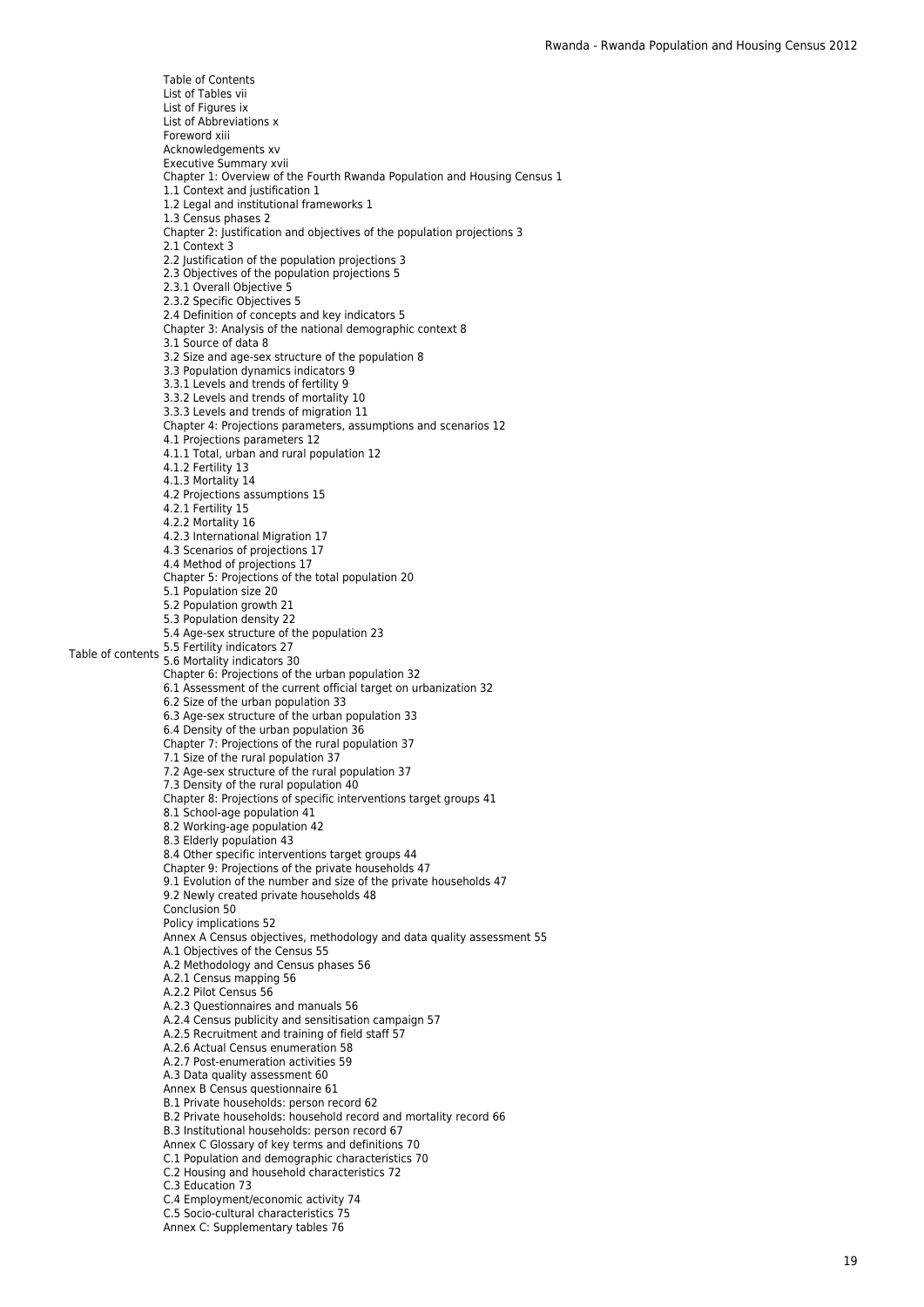### Fourth Population and Housing Census: Data Quality Assessment

| Title        | Fourth Population and Housing Census: Data Quality Assessment                                                                                                                                                                                                                                                                                                                                                                                                                                                                                                                                                                                                                                                                                                                                                                                      |
|--------------|----------------------------------------------------------------------------------------------------------------------------------------------------------------------------------------------------------------------------------------------------------------------------------------------------------------------------------------------------------------------------------------------------------------------------------------------------------------------------------------------------------------------------------------------------------------------------------------------------------------------------------------------------------------------------------------------------------------------------------------------------------------------------------------------------------------------------------------------------|
| Author(s)    | National Institute of Statistics of Rwanda                                                                                                                                                                                                                                                                                                                                                                                                                                                                                                                                                                                                                                                                                                                                                                                                         |
| Date         | 2014-01-01                                                                                                                                                                                                                                                                                                                                                                                                                                                                                                                                                                                                                                                                                                                                                                                                                                         |
| Country      | Rwanda                                                                                                                                                                                                                                                                                                                                                                                                                                                                                                                                                                                                                                                                                                                                                                                                                                             |
| Language     | English                                                                                                                                                                                                                                                                                                                                                                                                                                                                                                                                                                                                                                                                                                                                                                                                                                            |
| Publisher(s) | <b>NISR</b>                                                                                                                                                                                                                                                                                                                                                                                                                                                                                                                                                                                                                                                                                                                                                                                                                                        |
| Description  | This report assesses data quality of the Fourth Rwanda Population and Housing Census (RPHC4)<br>conducted in 2012                                                                                                                                                                                                                                                                                                                                                                                                                                                                                                                                                                                                                                                                                                                                  |
|              | List of abbreviations viii<br>Foreword ix<br>Acknowledgements xi<br>Executive summary xiii<br>Introduction 1<br>Chapter 1: Pre-enumeration phase 3<br>1.1 Development and testing of the questionnaire (validity; measurement errors) 4<br>1.2 Creation and mapping of the enumeration areas (coverage errors) 5<br>1.3 Census Pilot 7<br>1.4 Enumerator training (measurement errors; coverage errors; response errors) 8<br>1.5 Creation of the enumeration lists within each EA (coverage errors) 10<br>1.6 Listing institutional households (coverage errors) 10<br>Chapter 2: Enumeration phase 12<br>2.1 Fieldwork management (response errors; measurement errors) 12<br>2.2 Enumerating institutional households (response errors; measurement errors) 14<br>Chapter 3: Post phase 15                                                      |
|              | Table of contents 3.1 Data coding (processing error) 15<br>3.2 Data entry 15<br>3.3 Data editing and imputation for item non-response 16<br>3.4 Concluding remarks on the post phase 18<br>Chapter 4: Evaluation of representation 19<br>4.1 Design and conduct of the PES 19<br>4.2 Approach to estimation of coverage 20<br>4.3 Summary results of coverage assessment 21<br>Chapter 5: Evaluation of measurement and representation 23<br>Conclusions and lessons learnt for the next census 38<br>References 41<br>Annex A Census questionnaire 42<br>A.1 Private households: person record 43<br>A.2 Private households: household record and mortality record 47<br>A.3 Institutional households: person record 48<br>Annex B RPHC4 edit specifications (version August 2013) 51<br>Annex C RPHC4 imputation report (version August 2013) 63 |
| Filename     | rphc-2012-data-quality-assessment.pdf                                                                                                                                                                                                                                                                                                                                                                                                                                                                                                                                                                                                                                                                                                                                                                                                              |

# Fourth Population and Hosuing Census: Publication Tables

| Title             | Fourth Population and Hosuing Census: Publication Tables                      |
|-------------------|-------------------------------------------------------------------------------|
| Author(s)         | National Institute of Statistics of Rwanda                                    |
| Date              | 2014-01-01                                                                    |
| Country           | Rwanda                                                                        |
| Language          | English                                                                       |
| Publisher(s) NISR |                                                                               |
|                   | Description These are tables from 2012 Rwanda Population and Housing Census i |
| Filename          | rphc-2012-publication-tables.pdf                                              |

# Fourth Rwanda Population and Housing Census Atlas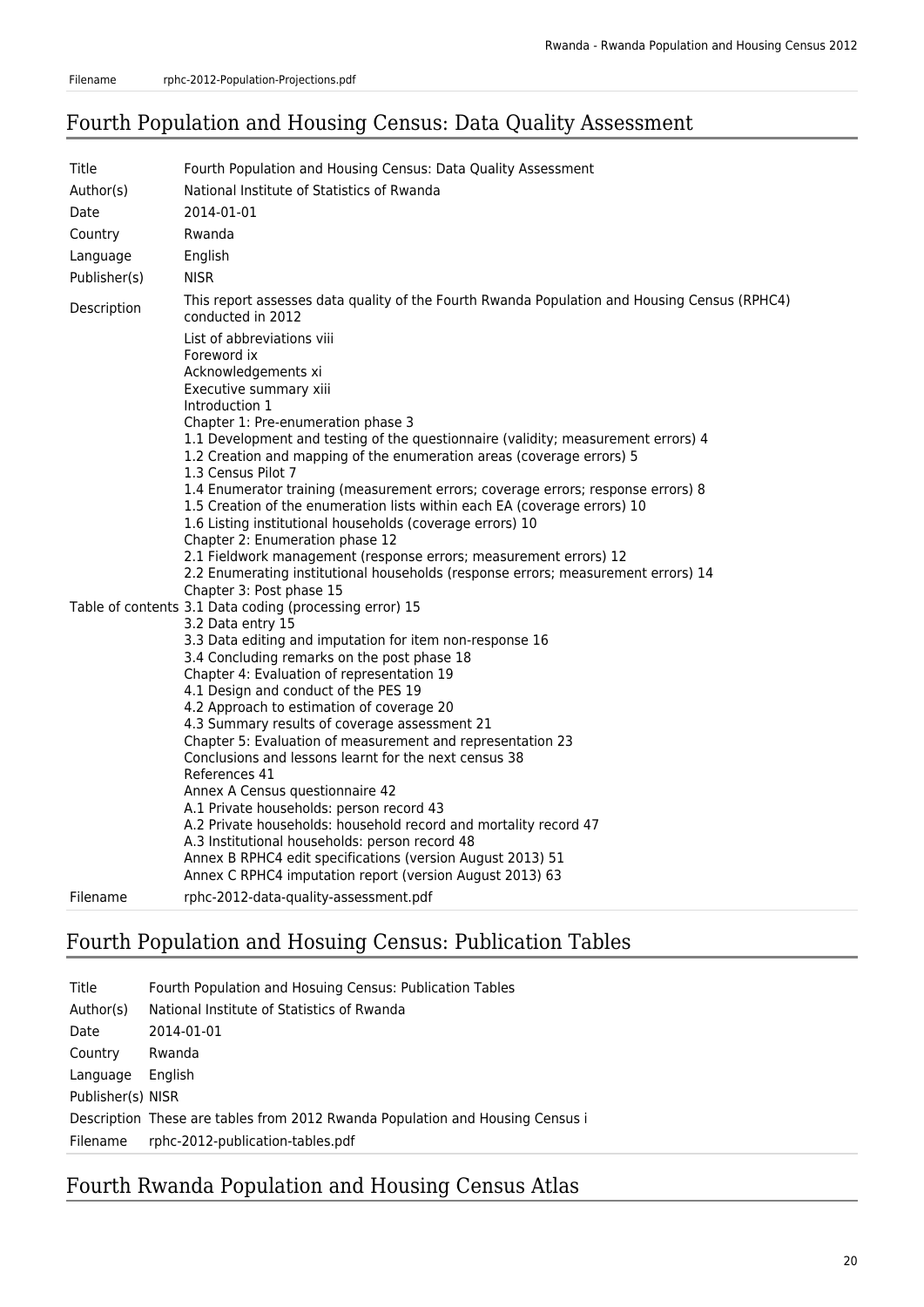| Title        | Fourth Rwanda Population and Housing Census Atlas |  |
|--------------|---------------------------------------------------|--|
| Author(s)    | National Institute of Statistics of Rwanda        |  |
| Date         | 2014-06-01                                        |  |
| Country      | Rwanda                                            |  |
| Language     | English                                           |  |
| Publisher(s) | <b>NISR</b>                                       |  |
| Description  | This is the Census Atlas                          |  |
|              |                                                   |  |
|              |                                                   |  |
|              |                                                   |  |
|              |                                                   |  |
|              |                                                   |  |
|              |                                                   |  |
|              |                                                   |  |
|              |                                                   |  |
|              |                                                   |  |
|              |                                                   |  |
|              |                                                   |  |
|              | 1.                                                |  |
|              |                                                   |  |
|              |                                                   |  |
|              |                                                   |  |
|              |                                                   |  |
| Table of     |                                                   |  |
| contents     | 49                                                |  |
|              |                                                   |  |
|              |                                                   |  |
|              | 55                                                |  |
|              | 58                                                |  |
|              |                                                   |  |
|              | 62                                                |  |
|              |                                                   |  |
|              | 66                                                |  |
|              | 70                                                |  |
|              |                                                   |  |
|              | 72                                                |  |
|              |                                                   |  |
|              | 75                                                |  |
|              | 79                                                |  |
|              |                                                   |  |
|              | 87                                                |  |
| Filename     | rphc-2012- atlas.pdf                              |  |

# Post Enumeration Survey

| Title        | <b>Post Enumeration Survey</b>                                                                                                                                                                                                                                                                                |
|--------------|---------------------------------------------------------------------------------------------------------------------------------------------------------------------------------------------------------------------------------------------------------------------------------------------------------------|
| Author(s)    | National Institute of Statistics of Rwanda                                                                                                                                                                                                                                                                    |
| Date         | 2014-01-01                                                                                                                                                                                                                                                                                                    |
| Country      | Rwanda                                                                                                                                                                                                                                                                                                        |
| Language     | English                                                                                                                                                                                                                                                                                                       |
| Publisher(s) | <b>NISR</b>                                                                                                                                                                                                                                                                                                   |
| Description  | This is the post enumeration survey report which examines the results, the procedures and operations used<br>in undertaking the 2012 Population and Housing Census of Rwanda are necessary to provide both the<br>producer (NISR) and the users of the data with information needed to assess census quality. |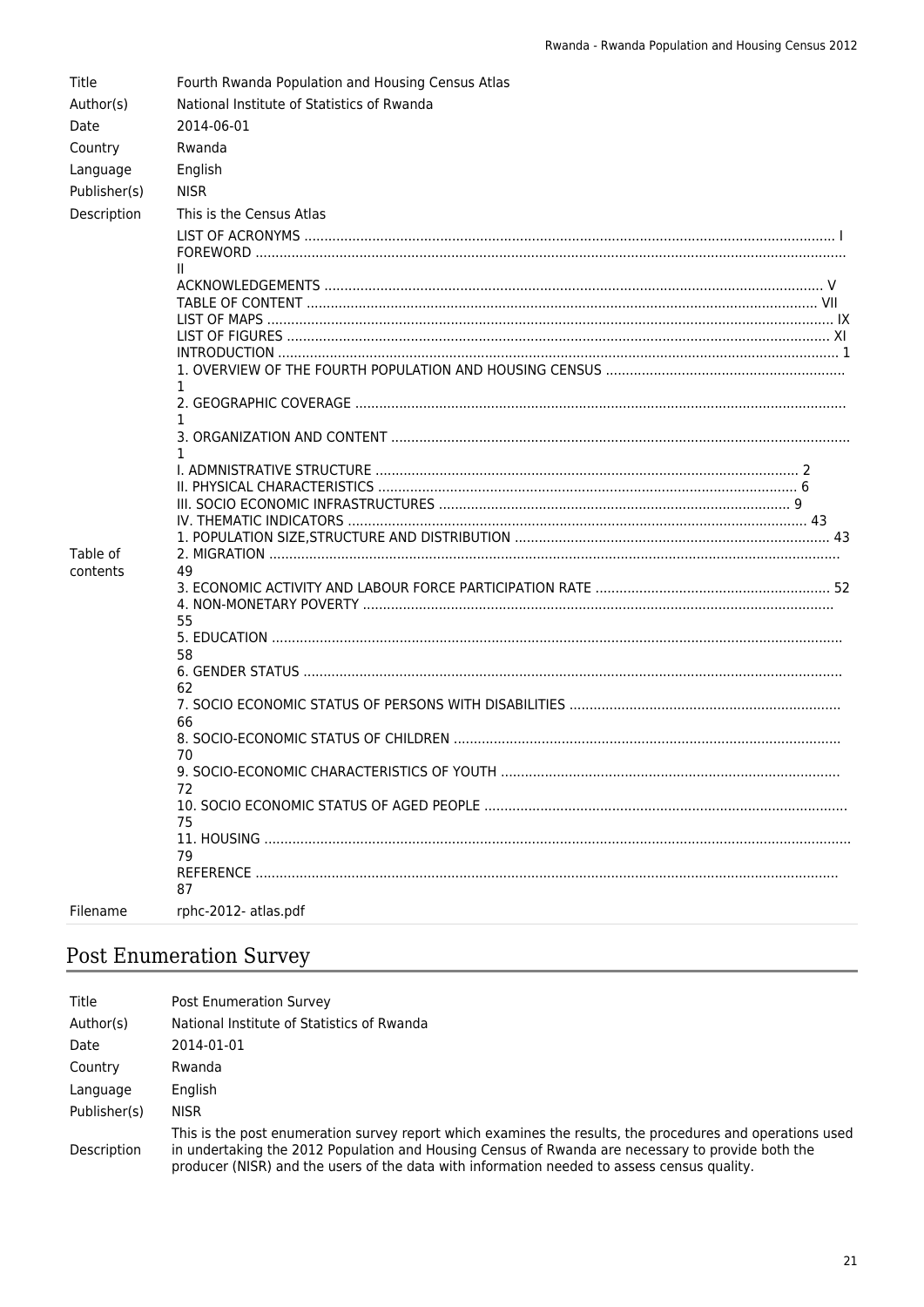|          | Introduction 1                                                                                  |  |
|----------|-------------------------------------------------------------------------------------------------|--|
|          |                                                                                                 |  |
|          |                                                                                                 |  |
|          |                                                                                                 |  |
|          |                                                                                                 |  |
|          |                                                                                                 |  |
|          |                                                                                                 |  |
|          |                                                                                                 |  |
|          |                                                                                                 |  |
|          |                                                                                                 |  |
|          |                                                                                                 |  |
|          |                                                                                                 |  |
|          |                                                                                                 |  |
|          |                                                                                                 |  |
|          |                                                                                                 |  |
|          |                                                                                                 |  |
| Table of |                                                                                                 |  |
| contents |                                                                                                 |  |
|          |                                                                                                 |  |
|          |                                                                                                 |  |
|          |                                                                                                 |  |
|          |                                                                                                 |  |
|          |                                                                                                 |  |
|          |                                                                                                 |  |
|          |                                                                                                 |  |
|          |                                                                                                 |  |
|          |                                                                                                 |  |
|          |                                                                                                 |  |
|          |                                                                                                 |  |
|          | ANNEX II: Estimates, Sampling Error, Confidence Interval, Coefficient of Variation and Design   |  |
|          |                                                                                                 |  |
|          | ANNEX III: Formulae of Estimating Confidence Interval of Content Error Measures  42             |  |
|          | ANNEX IV: The total estimates along with precision values of various data items incorporated in |  |
|          |                                                                                                 |  |
|          |                                                                                                 |  |
| Filename |                                                                                                 |  |
|          | rphc-2012-post-enumeration-survey.pdf                                                           |  |

# 2012 Population and Housing Census Bronchure

| Title             | 2012 Population and Housing Census Bronchure                     |
|-------------------|------------------------------------------------------------------|
| Author(s)         | National Institute of Statistics of Rwanda                       |
| Date              | 2014-01-01                                                       |
| Country           | Rwanda                                                           |
| Language          | English                                                          |
| Publisher(s) NISR |                                                                  |
|                   | Description This is a bronchure used in the census dissemination |
| Filename          | rphc-2012-bronchure.pdf                                          |

# Population Size, Structure and Distribution

| Title        | Population Size, Structure and Distribution                                              |
|--------------|------------------------------------------------------------------------------------------|
| Author(s)    | National Institute of Statistics of Rwanda                                               |
| Date         | 2014-01-01                                                                               |
| Country      | Rwanda                                                                                   |
| Language     | English                                                                                  |
| Publisher(s) | <b>NISR</b>                                                                              |
| Description  | This is a census report on Population size, structure and distribution of the population |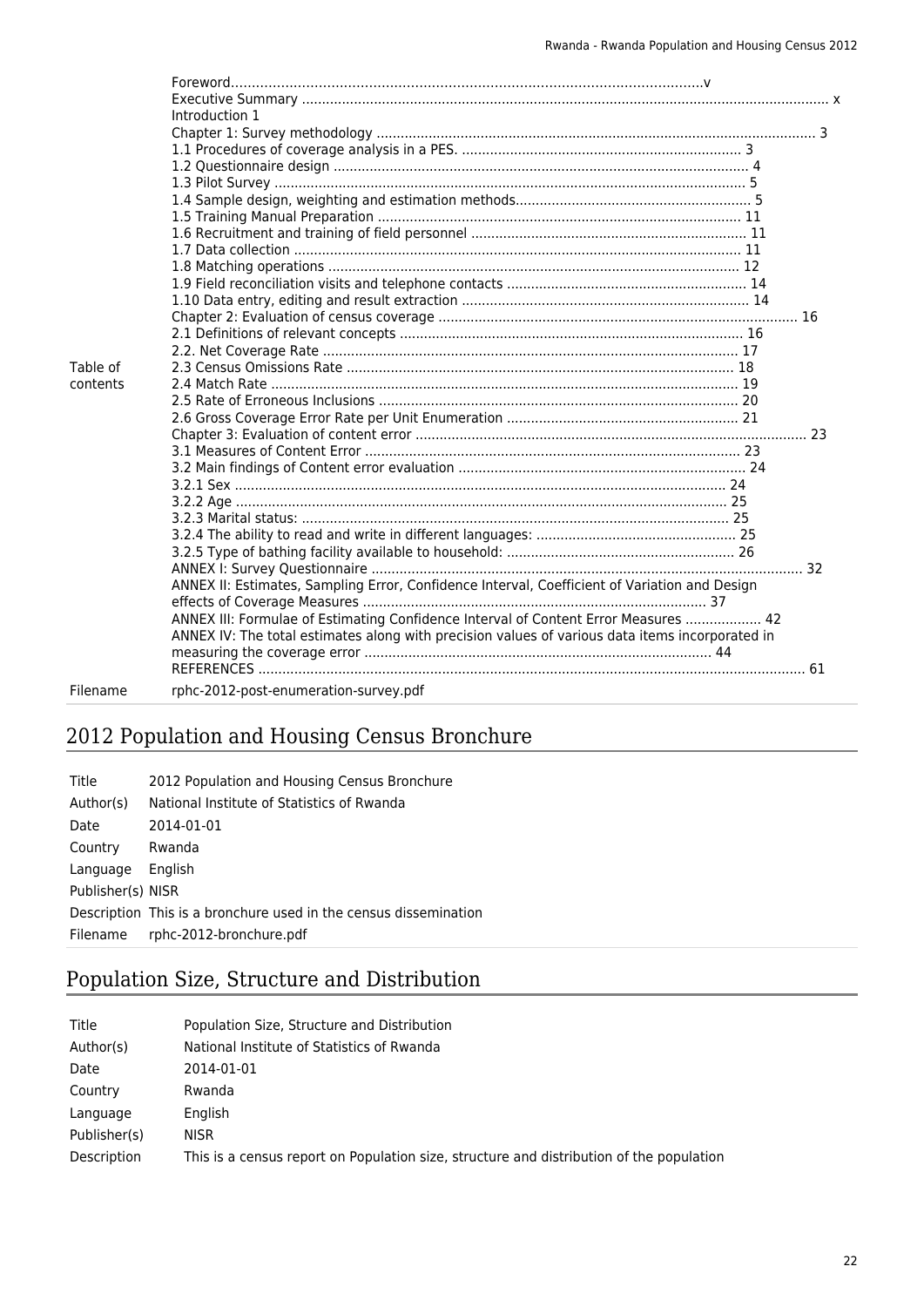|                   | Chapter 1: Overview of the Fourth Rwanda Population and Housing Census  1             |  |
|-------------------|---------------------------------------------------------------------------------------|--|
|                   |                                                                                       |  |
|                   |                                                                                       |  |
|                   |                                                                                       |  |
|                   |                                                                                       |  |
|                   |                                                                                       |  |
|                   |                                                                                       |  |
|                   |                                                                                       |  |
|                   | Chapter 3: Enumerated and resident population: size, evolution, type of household and |  |
|                   |                                                                                       |  |
|                   |                                                                                       |  |
|                   | 3.2 Enumerated population by type of household and residence status 6                 |  |
|                   |                                                                                       |  |
|                   |                                                                                       |  |
|                   |                                                                                       |  |
|                   |                                                                                       |  |
|                   |                                                                                       |  |
| Table of contents |                                                                                       |  |
|                   |                                                                                       |  |
|                   |                                                                                       |  |
|                   |                                                                                       |  |
|                   |                                                                                       |  |
|                   |                                                                                       |  |
|                   |                                                                                       |  |
|                   |                                                                                       |  |
|                   |                                                                                       |  |
|                   |                                                                                       |  |
|                   |                                                                                       |  |
|                   |                                                                                       |  |
|                   |                                                                                       |  |
|                   |                                                                                       |  |
|                   |                                                                                       |  |
|                   | Annex A Census objectives, methodology and data quality assessment 32                 |  |
|                   |                                                                                       |  |
|                   |                                                                                       |  |
|                   |                                                                                       |  |
|                   |                                                                                       |  |
|                   |                                                                                       |  |
|                   |                                                                                       |  |
|                   |                                                                                       |  |
| Filename          | rphc-2012- population-size.pdf                                                        |  |
|                   |                                                                                       |  |

# Socio-economic Characteristics of Persons with Disability

| Title        | Socio-economic Characteristics of Persons with Disability                                 |
|--------------|-------------------------------------------------------------------------------------------|
| Author(s)    | National Institute of Statistics of Rwanda                                                |
| Date         | 2014-01-01                                                                                |
| Country      | Rwanda                                                                                    |
| Language     | English                                                                                   |
| Publisher(s) | <b>NISR</b>                                                                               |
| Description  | This is a thematic report about socio-economic characteristics of persons with disability |
|              |                                                                                           |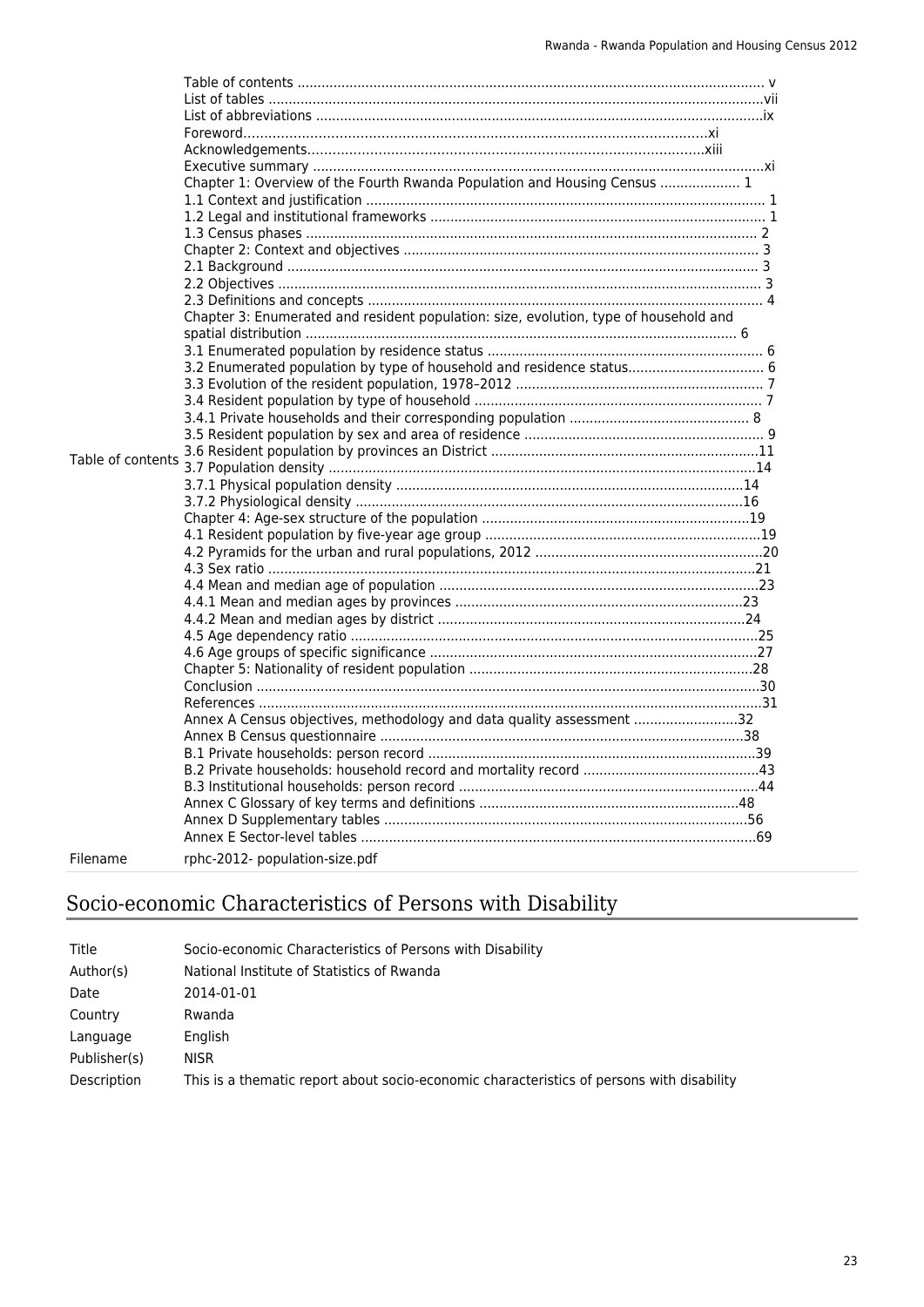Table of contents 6.2 Status in employment 33 List of tables vii List of figures xi List of abbreviations xii Foreword xiii Acknowledgements xv Executive summary xvii Chapter 1: Overview of the Fourth Rwanda Population and Housing Census 1 1.1 Context and justification 1 1.2 Legal and institutional frameworks 1 1.3 Census phases 2 Chapter 2: Context, objectives and methodology of the analysis 3 2.1 Context 3 2.2 Objectives 5 2.3 Methodology 5 2.3.1 Definition of concepts and key indicators 5 2.3.2 Population analyzed in this report 7 Chapter 3: Number, prevalence and causes of the different types of disability 9 3.1 Number of resident population with a disability and prevalence of disabilities among the resident population 9 3.2 Causes of disability 16 3.3 Medical Insurance coverage of the population with disabilities 19 Chapter 4: Demographic and social characteristics of persons with disabilities 20 4.1 Age distribution and spatial distribution of persons with disabilities 20 4.2 Marital status and nuptiality among persons with disabilities 22 4.3 Fertility among women with disabilities 23 4.4 Distribution of persons with disabilities by nationality and by religious affiliation 23 Chapter 5: Educational characteristics of persons with disabilities 25 5.1 Highest level of education attended among persons with disabilities 27 5.2 Literacy among persons with disabilities 29 Chapter 6: Economic activity among persons with disabilities 30 6.1 Economic activity status and labour force participation 30 6.3 Institutional sector of employment 34 6.4 Main occupation and main industry of persons with disabilities 35 Chapter 7: Household headship among persons with disabilities and the living conditions of households headed by persons with disabilities 37 7.1 Household headship rates among persons with disabilities 37 7.2 Characteristics of household heads with disabilities and the living standards of their households 38 Conclusion 44 References 46 Annex A Census objectives, methodology and data quality assessment 48 A.1 Objectives of the Census 48 A.2 Methodology and Census phases 48 A.2.1 Census mapping 48 A.2.2 Pilot Census 49 A.2.3 Questionnaires and manuals 49 A.2.4 Census publicity and sensitisation campaign 49 A.2.5 Recruitment and training of field staff 50 A.2.6 Actual Census enumeration 51 A.2.7 Post-enumeration activities 51 A.3 Data quality assessment 52 Annex B Census questionnaire 53 B.1 Private households: person record 54 B.2 Private households: household record and mortality record 58 B.3 Institutional households: person record 59 Annex C Glossary of key terms and definitions 62 C.1 Population and demographic characteristics 62 C.2 Housing and household characteristics 63 C.3 Education 64 C.4 Employment/economic activity 65 C.5 Socio-cultural characteristics 66 Annex D Supplementary tables 67 Annex E Sector-level tables 99 Filename rphc-2012-disability.pdf

### Educational Characteristics of the Population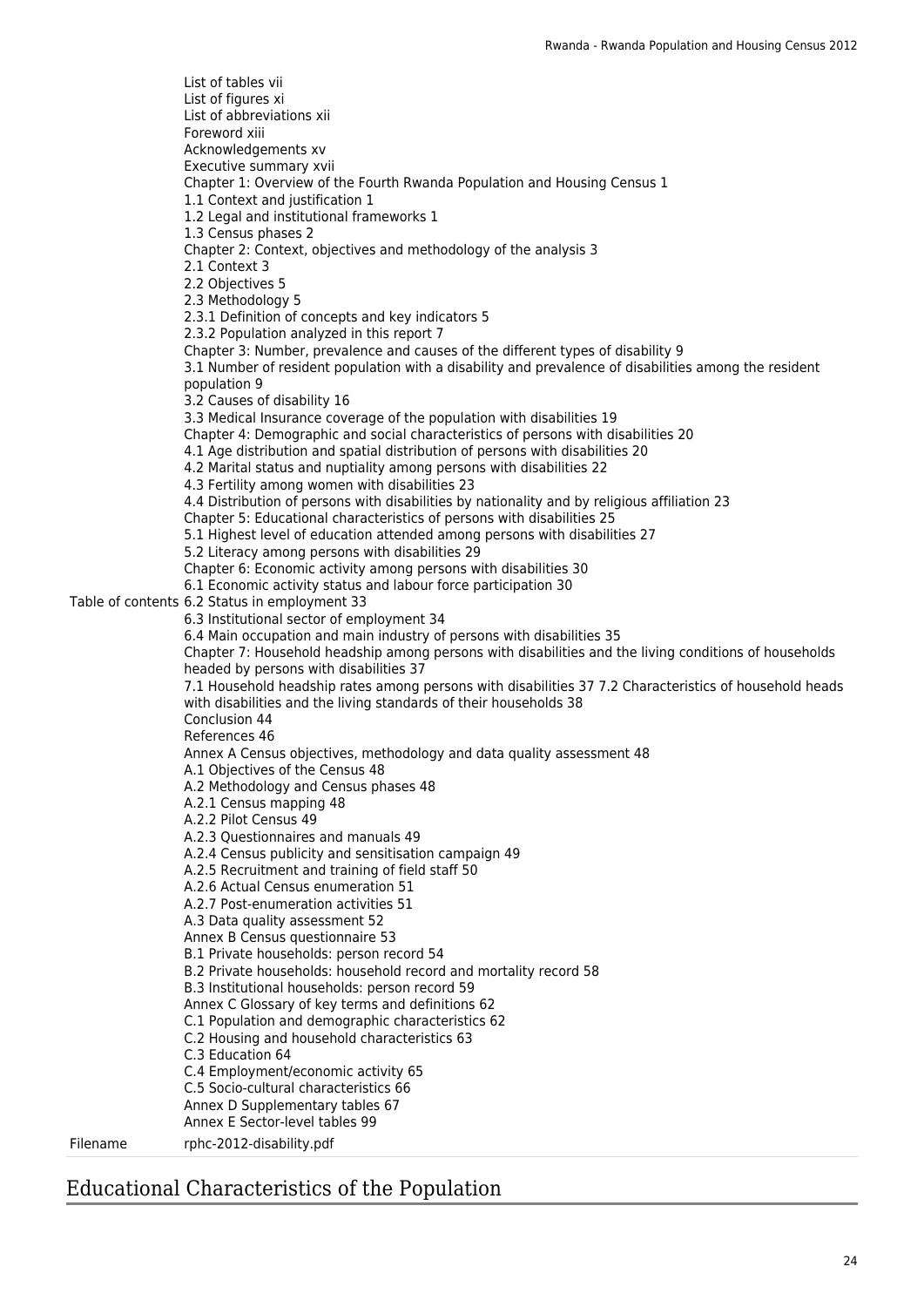Title Educational Characteristics of the Population Author(s) National Institute of Statistics of Rwanda Date 2014-01-01 Country Rwanda Language English Publisher(s) NISR Description This is a thematic report on Education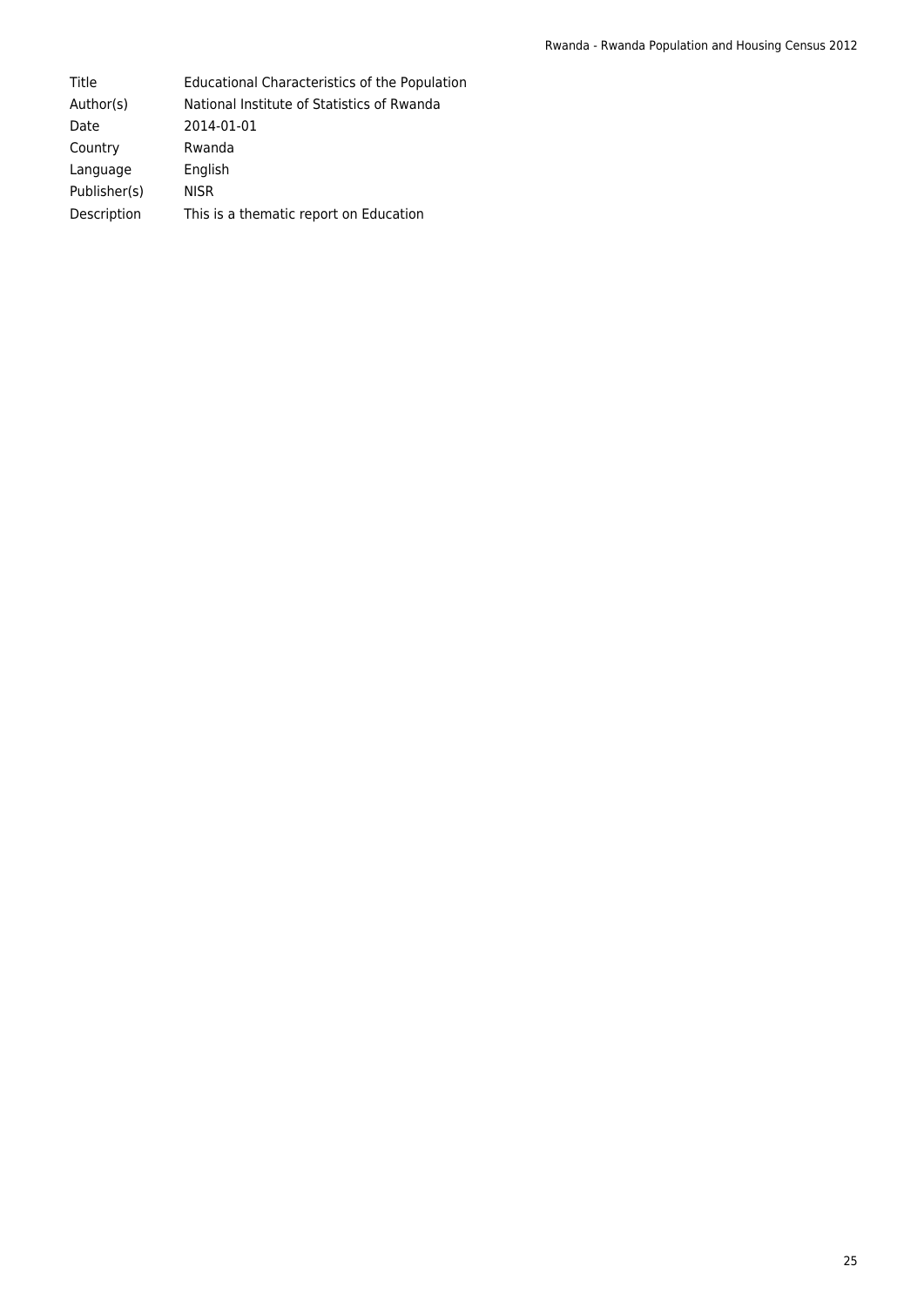Table of contents 4.6 School Life Expectancy 39 List of tables iii List of figures vi List of abbreviations vii Foreword ix Acknowledgements xi Executive summary xiii Chapter 1: Overview of the Fourth Rwanda Population and Housing Census 1 1.1 Context and justification 1 1.2 Legal and institutional frameworks 1 1.3 Census phases 2 Chapter 2: Objectives, context, and definition of concepts 3 2.1 General introduction 3 2.1.1 Structure of the Rwandan Education system 3 2.1.2 Rwanda's education policies and programs 4 2.2 Context and justification 5 2.3 Definition of main concepts 6 Chapter 3: Highest levels of education attained 9 3.1 Distribution of the population by highest level of school attained 9 3.2 Spatial variations in the highest level of education attained 10 3.3 Evolution in the highest level of education attained between 1978 and 2012 12 3.4 Variations in the highest level of school attained by background characteristics of the population 12 3.5 Highest degree/certificate obtained 18 Chapter 4: Current school attendance 20 4.1 Size, sex and area of residence of the population currently attending school 20 4.2 The school-age population: Size, age–sex and spatial distribution 20 4.3 Distribution of the school-age population according to school attendance status and selected background characteristics 21 4.4 Distribution of the school age population by other household background characteristics 26 4.5 School attendance rates 32 Chapter 5: Literacy 41 5.1 Distribution of the population aged 15 years and above by literacy and language of literacy 41 5.2 Adult literacy rates by selected background characteristics 43 Conclusion 46 References 47 Annex A Census objectives, methodology and data quality assessment 48 A.1 Objectives of the Census 48 A.2 Methodology and Census phases 48 A.2.1 Census mapping 48 A.2.2 Pilot Census 49 A.2.3 Questionnaires and manuals 49 A.2.4 Census publicity and sensitisation campaign 49 A.2.5 Recruitment and training of field staff 50 A.2.6 Actual Census enumeration 51 A.2.7 Post-enumeration activities 51 A.3 Data quality assessment 52 Annex B Census questionnaire 53 B.1 Private households: person record 54 B.2 Private households: household record and mortality record 58 B.3 Institutional households: person record 59 Annex C Glossary of key terms and definitions 62 C.1 Population and demographic characteristics 62 C.2 Housing and household characteristics 64 C.3 Migration and spatial mobility 65 C.4 Education 65 C.5 Employment/economic activity 67 C.6 Socio-cultural characteristics 68 Annex D Supplementary tables 69 Annex E Sector-level tables 94 Filename rphc-2012-education.pdf

### Socio-economic Status of Elderly People

| Title     | Socio-economic Status of Elderly People    |
|-----------|--------------------------------------------|
| Author(s) | National Institute of Statistics of Rwanda |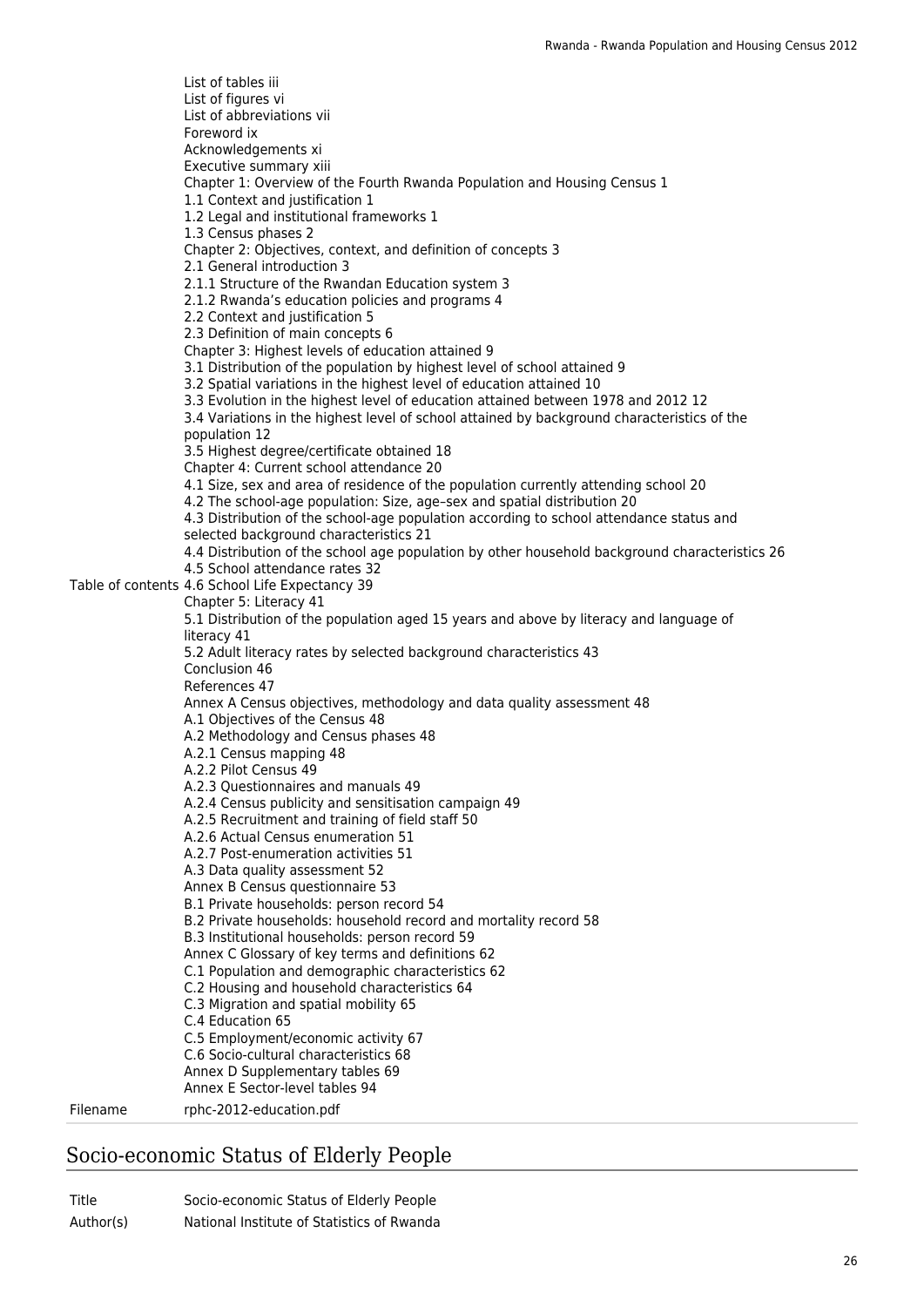| Date         | 2014-01-01                                                                                                                                                                                                                                                                                                                                                                                                                                                                                                                                                                                                                                                                                                                                                                                                                                                                                                                                                                                                                                                                                                                                                                                                                                                                                                                                                                                                                                                                                                                                                                                                                                                                                                                                                                                                                                                                                                                                                                                                                                                                                                                                                                                                                                                                                                                                                                                                                                                                                                                                                                                                                                                                                           |
|--------------|------------------------------------------------------------------------------------------------------------------------------------------------------------------------------------------------------------------------------------------------------------------------------------------------------------------------------------------------------------------------------------------------------------------------------------------------------------------------------------------------------------------------------------------------------------------------------------------------------------------------------------------------------------------------------------------------------------------------------------------------------------------------------------------------------------------------------------------------------------------------------------------------------------------------------------------------------------------------------------------------------------------------------------------------------------------------------------------------------------------------------------------------------------------------------------------------------------------------------------------------------------------------------------------------------------------------------------------------------------------------------------------------------------------------------------------------------------------------------------------------------------------------------------------------------------------------------------------------------------------------------------------------------------------------------------------------------------------------------------------------------------------------------------------------------------------------------------------------------------------------------------------------------------------------------------------------------------------------------------------------------------------------------------------------------------------------------------------------------------------------------------------------------------------------------------------------------------------------------------------------------------------------------------------------------------------------------------------------------------------------------------------------------------------------------------------------------------------------------------------------------------------------------------------------------------------------------------------------------------------------------------------------------------------------------------------------------|
| Country      | Rwanda                                                                                                                                                                                                                                                                                                                                                                                                                                                                                                                                                                                                                                                                                                                                                                                                                                                                                                                                                                                                                                                                                                                                                                                                                                                                                                                                                                                                                                                                                                                                                                                                                                                                                                                                                                                                                                                                                                                                                                                                                                                                                                                                                                                                                                                                                                                                                                                                                                                                                                                                                                                                                                                                                               |
| Language     | English                                                                                                                                                                                                                                                                                                                                                                                                                                                                                                                                                                                                                                                                                                                                                                                                                                                                                                                                                                                                                                                                                                                                                                                                                                                                                                                                                                                                                                                                                                                                                                                                                                                                                                                                                                                                                                                                                                                                                                                                                                                                                                                                                                                                                                                                                                                                                                                                                                                                                                                                                                                                                                                                                              |
| Publisher(s) | <b>NISR</b>                                                                                                                                                                                                                                                                                                                                                                                                                                                                                                                                                                                                                                                                                                                                                                                                                                                                                                                                                                                                                                                                                                                                                                                                                                                                                                                                                                                                                                                                                                                                                                                                                                                                                                                                                                                                                                                                                                                                                                                                                                                                                                                                                                                                                                                                                                                                                                                                                                                                                                                                                                                                                                                                                          |
| Description  | This is a thematic report about socio-economic characteristics of elderly people.                                                                                                                                                                                                                                                                                                                                                                                                                                                                                                                                                                                                                                                                                                                                                                                                                                                                                                                                                                                                                                                                                                                                                                                                                                                                                                                                                                                                                                                                                                                                                                                                                                                                                                                                                                                                                                                                                                                                                                                                                                                                                                                                                                                                                                                                                                                                                                                                                                                                                                                                                                                                                    |
|              | List of tables vii<br>List of figures x<br>List of abbreviations xi<br>Foreword xiii<br>Acknowledgements xv<br>Executive summary xiii<br>Chapter 1: Overview of the Fourth Rwanda Population and Housing Census 1<br>1.1 Context and justification 1<br>1.2 Legal and institutional frameworks 1<br>1.3 Census phases 2<br>Chapter 2: Context, objectives and methodology of the analysis 3<br>2.1 Context 3<br>2.2 Justification and objectives of the study 4<br>2.3 Data sources and methodology 5<br>2.4 Operational definitions 5<br>Chapter 3: Socio-demographic characteristics of the elderly 7<br>3.1 Demographic size, age and sex structure of the elderly population 7<br>3.1.1 Demographic size of the elderly population (aged 60 and above) in 2012 7<br>3.1.2 Evolution of the elderly population since 1978 8<br>3.1.3 Spatial distribution and age and sex structure of the elderly population 10<br>3.2 Migration experience of elderly people 12<br>3.3 Marital status of the elderly population 16<br>3.4 Disability and Medical Insurance of elderly people 17<br>Chapter 4: Socio-cultural background characteristics of elderly people 21<br>4.1 The elderly by nationality 21<br>4.2 Religious affiliation of elderly people 21<br>Chapter 5: Socio-economic characteristics of the elderly and the living conditions of their households 23<br>5.1. Level of education and literacy among the elderly 23<br>Table of contents 5.2 Economic activity among the elderly 25<br>5.3 Household headship among elderly people, characteristics of the household heads and living<br>conditions of their households 29<br>Conclusion 38<br>References 40<br>Annex A Census objectives, methodology and data quality assessment 42<br>A.1 Objectives of the Census 42<br>A.2 Methodology and Census phases 42<br>A.2.1 Census mapping 43<br>A.2.2 Pilot Census 43<br>A.2.3 Questionnaires and manuals 43<br>A.2.4 Census publicity and sensitisation campaign 44<br>A.2.5 Recruitment and training of field staff 44<br>A.2.6 Actual Census enumeration 45<br>A.2.7 Post-enumeration activities 45<br>A.3 Data quality assessment 46<br>Annex B Census questionnaire 47<br>B.1 Private households: person record 48<br>B.2 Private households: household record and mortality record 52<br>B.3 Institutional households: person record 53<br>Annex C Glossary of key terms and definitions 56<br>C.1 Population and demographic characteristics 56<br>C.2 Housing and household characteristics 57<br>C.3 Migration and spatial mobility 58<br>C.4 Education 58<br>C.5 Employment/economic activity 59<br>C.6 Socio-cultural characteristics 61<br>Annex D Supplementary tables 62 |
|              | Annex E Sector-level tables 80                                                                                                                                                                                                                                                                                                                                                                                                                                                                                                                                                                                                                                                                                                                                                                                                                                                                                                                                                                                                                                                                                                                                                                                                                                                                                                                                                                                                                                                                                                                                                                                                                                                                                                                                                                                                                                                                                                                                                                                                                                                                                                                                                                                                                                                                                                                                                                                                                                                                                                                                                                                                                                                                       |
| Filename     | rphc-2012-Elderly.pdf                                                                                                                                                                                                                                                                                                                                                                                                                                                                                                                                                                                                                                                                                                                                                                                                                                                                                                                                                                                                                                                                                                                                                                                                                                                                                                                                                                                                                                                                                                                                                                                                                                                                                                                                                                                                                                                                                                                                                                                                                                                                                                                                                                                                                                                                                                                                                                                                                                                                                                                                                                                                                                                                                |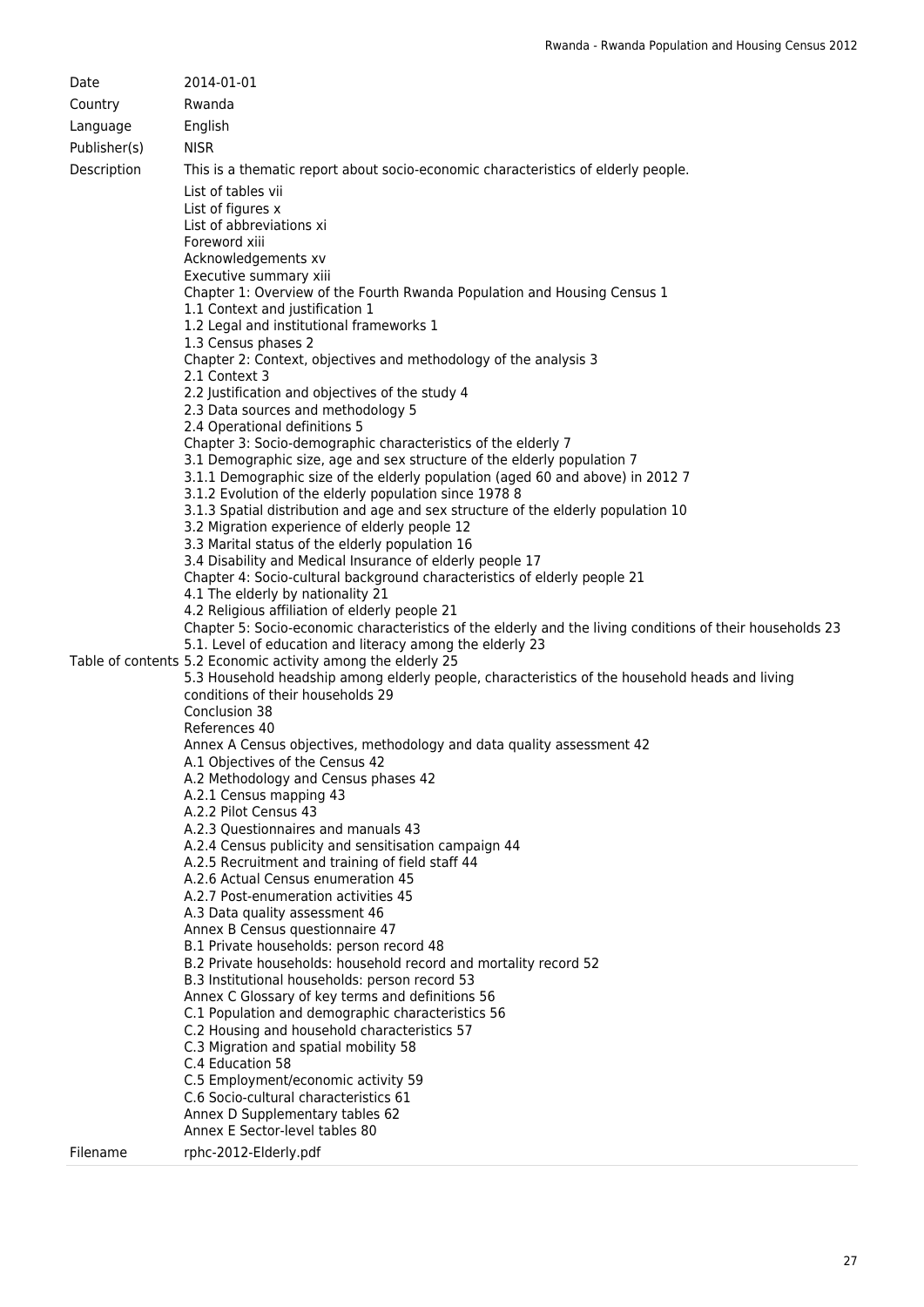# Fertility

| Title        | Fertility                                  |
|--------------|--------------------------------------------|
| Author(s)    | National Institute of Statistics of Rwanda |
| Date         | 2014-01-01                                 |
| Country      | Rwanda                                     |
| Language     | English                                    |
| Publisher(s) | <b>NISR</b>                                |
| Description  | This is a thematic report on fertility     |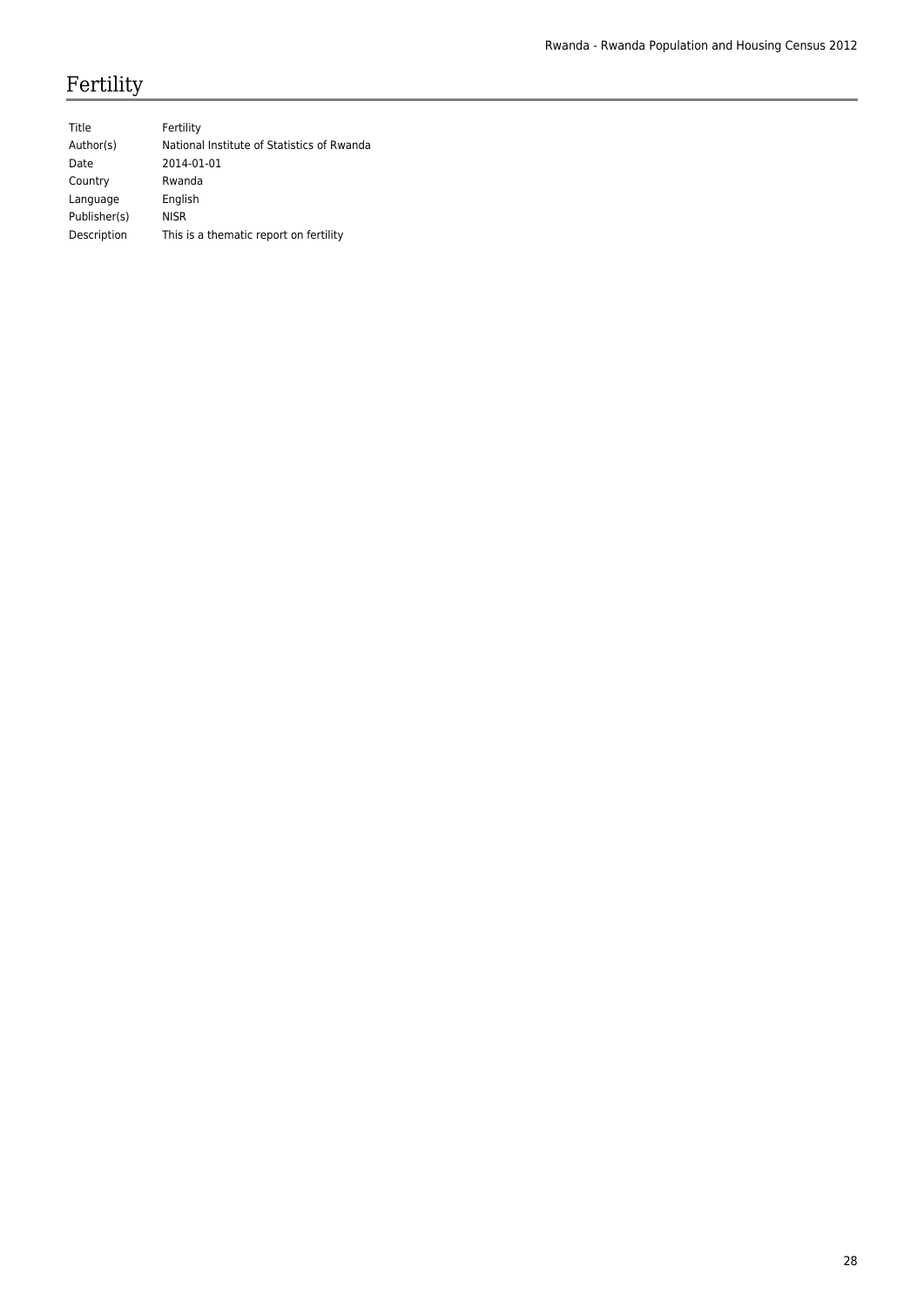|  | CHAPTER 1: OVERVIEW OF THE FOURTH RWANDA POPULATION AND HOUSING CENSUS                         |  |
|--|------------------------------------------------------------------------------------------------|--|
|  |                                                                                                |  |
|  |                                                                                                |  |
|  |                                                                                                |  |
|  |                                                                                                |  |
|  |                                                                                                |  |
|  |                                                                                                |  |
|  |                                                                                                |  |
|  |                                                                                                |  |
|  |                                                                                                |  |
|  | 2.2 Justification and relevance of fertility analysis based on census data  9                  |  |
|  |                                                                                                |  |
|  |                                                                                                |  |
|  |                                                                                                |  |
|  |                                                                                                |  |
|  |                                                                                                |  |
|  | 3.3.1 Completeness of the reporting of births in the 12 months preceding the census  14        |  |
|  | 3.3.2 Completeness of the reporting of births in the 12 months preceding the census by sex 16  |  |
|  | 3.3.3 Completeness of the reporting of children ever born (the Brass and Rachad test)  16      |  |
|  | 3.3.4 Completeness of the reporting of children ever born by women?s age-group  16             |  |
|  |                                                                                                |  |
|  |                                                                                                |  |
|  |                                                                                                |  |
|  | 3.4 Method of data adjustment and indirect method of estimation of fertility indicators  21    |  |
|  |                                                                                                |  |
|  |                                                                                                |  |
|  |                                                                                                |  |
|  |                                                                                                |  |
|  |                                                                                                |  |
|  |                                                                                                |  |
|  | Table of contents 4.1.2 Total number of children ever-born at the end of reproductive life  27 |  |
|  |                                                                                                |  |
|  |                                                                                                |  |
|  |                                                                                                |  |
|  |                                                                                                |  |
|  |                                                                                                |  |
|  | 4.3 High-risk fertility behaviours/Unsafe motherhood and premarital fertility  40              |  |
|  |                                                                                                |  |
|  | 4.3.2 High risk fertility behaviours: Late childbearing onset and late fertility  46           |  |
|  |                                                                                                |  |
|  |                                                                                                |  |
|  |                                                                                                |  |
|  |                                                                                                |  |
|  |                                                                                                |  |
|  |                                                                                                |  |
|  |                                                                                                |  |
|  |                                                                                                |  |
|  |                                                                                                |  |
|  | ANNEXES A: FERTILITY EVALUATION AND ANALYTICAL METHODS  60                                     |  |
|  | ANNEXE B CENSUS OBJECTIVES, METHODOLOGY AND DATA QUALITY ASSESSMENT . 62                       |  |
|  |                                                                                                |  |
|  |                                                                                                |  |
|  |                                                                                                |  |
|  |                                                                                                |  |
|  |                                                                                                |  |
|  |                                                                                                |  |
|  |                                                                                                |  |
|  |                                                                                                |  |
|  |                                                                                                |  |
|  |                                                                                                |  |
|  |                                                                                                |  |
|  |                                                                                                |  |
|  |                                                                                                |  |
|  |                                                                                                |  |
|  |                                                                                                |  |
|  |                                                                                                |  |
|  |                                                                                                |  |
|  |                                                                                                |  |
|  |                                                                                                |  |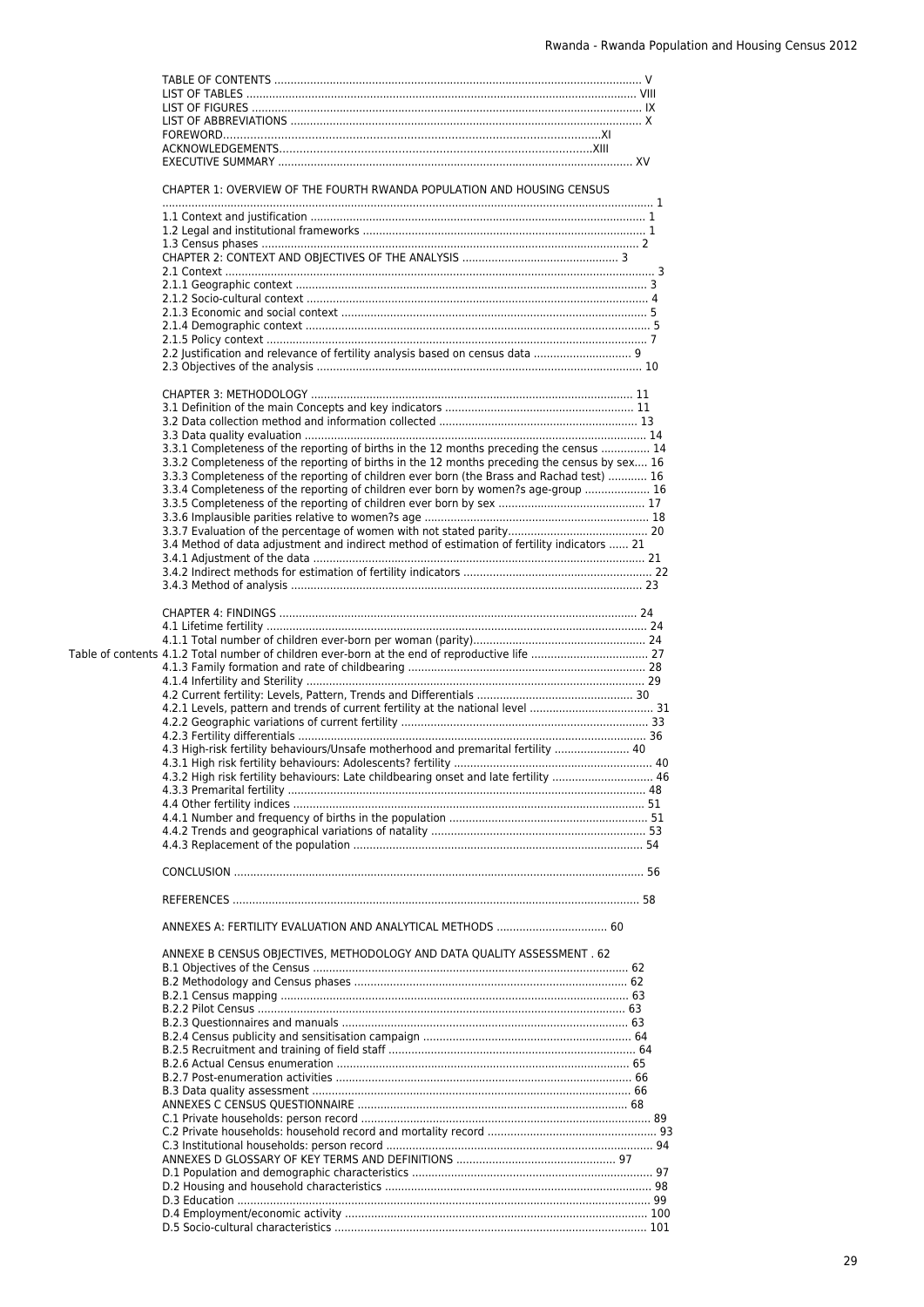# Gender

| Title        | Gender                                     |
|--------------|--------------------------------------------|
| Author(s)    | National Institute of Statistics of Rwanda |
| Date         | 2014-01-01                                 |
| Country      | Rwanda                                     |
| Language     | English                                    |
| Publisher(s) | <b>NISR</b>                                |
| Description  | This is a thematic report about gender     |
|              |                                            |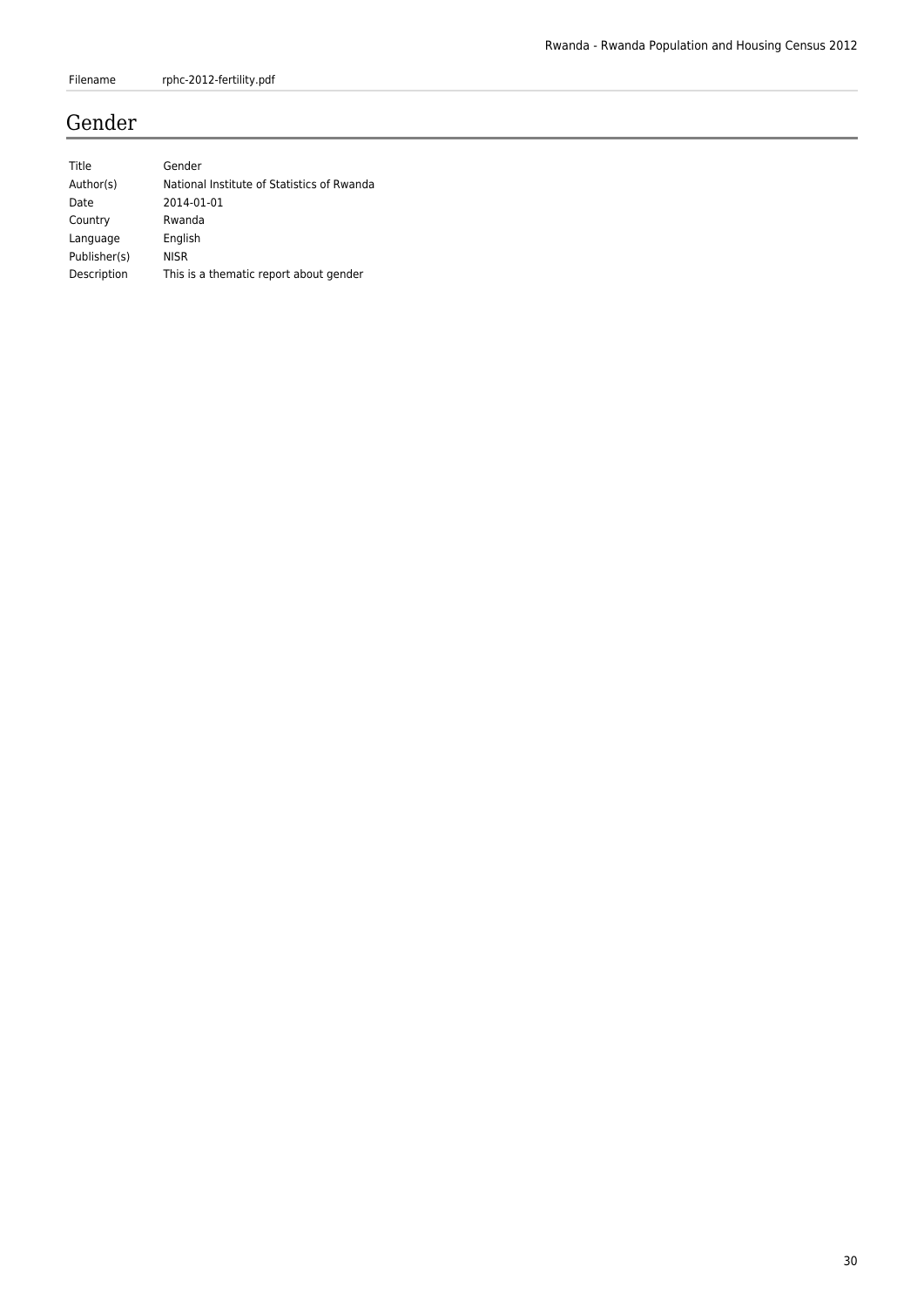Table of contents 8.3 Employment and unemployment 35 List of tables viii List of figures xi List of abbreviations xii Foreword xiii Acknowledgements xv Executive summary xvii Chapter 1: Overview of the Fourth Rwanda Population and Housing Census 1 1.1 Context and justification 1 1.2 Legal and institutional frameworks 1 1.3 Census phases 2 Chapter 2: Context, objectives and methodology of the analysis 3 2.1 Context 3 2.1.1 Socio-cultural context 3 2.1.2 Socio-economic context 3 2.1.3 Socio-political context 3 2.1.4 Regional and international context 4 2.2 Objectives 4 2.3 Definition of the basic concepts 5 Chapter 3: Size and evolution of the female population compared to male 8 3.1 Size of the female population compared to male 8 3.2 Evolution of the female population size compared to male 8 Chapter 4: Age distribution, spatial distribution and migration of the female population compared to male 11 4.1 Spatial distribution of the female population compared to male 11 4.2 Age–sex distribution of the female population compared to male 11 4.3 Women's migration compared to men's 15 Chapter 5: Socio-cultural background characteristics of the female population compared to male 18 5.1 Distribution of the female population by nationality compared to male 18 5.2 Distribution of the female population by religious affiliation compared to male 18 Chapter 6: Marital status, nuptiality and fertility 20 6.1 Marital status of the female population compared to males 20 6.2 Nuptiality of the female population compared to male 22 6.3 Fertility among women 22 Chapter 7: School attendance, level of education and literacy among the female population compared to male 24 7.1 School attendance among girls compared to boys 24 7.2 Women's educational level compared to men's 25 7.3 Gender parity 28 7.4 Highest qualification obtained by females compared to males 29 7.5 Women's literacy compared to men's 30 Chapter 8: Women's economic activity compared to men's 32 8.1 Economic activity status 32 8.2 Labour force participation 32 8.4 Occupation 38 8.5 Status in employment 40 8.6 Main industry 40 8.7 Institutional sector of employment 43 8.7 Composition of the economically inactive female population compared with male 44 Chapter 9: Household headship, characteristics of household heads and living conditions of their households 46 9.1 Household headship rates among women compared to men 46 9.2 Characteristics of female heads of household compared to male 47 9.3 Characteristics and living conditions of households headed by women compared to those headed by men 48 Chapter 10: Disability and Medical Insurance of women compared to men 53 10.1 Prevalence and causes of disabilities among women compared to men 53 10.2 Women's access to health insurance compared to men's 58 Chapter 11: Birth registration and family environment of girls compared to boys 60 11.1 Birth registration of girls compared to boys 60 11.2 Survivorship of girls' biological parents compared to boys' 61 11.3 Girls' cohabitation with their biological parents compared to boys' 62 Conclusion 63 References 65 Annex A Census objectives, methodology and data quality assessment 66 A.1 Objectives of the Census 66 A.2 Methodology and Census phases 67 A.2.1 Census mapping 67 A.2.2 Pilot Census 67 A.2.3 Questionnaires and manuals 67 A.2.4 Census publicity and sensitisation campaign 68 A.2.5 Recruitment and training of field staff 68 A.2.6 Actual Census enumeration 69 A.2.7 Post-enumeration activities 70 A.3 Data quality assessment 70 Annex B Census questionnaire 71 B.1 Private households: person record 72 B.2 Private households: household record and mortality record 73 B.3 Institutional households: person record 74 Annex C Glossary of key terms and definitions 76 C.1 Population and demographic characteristics 76 C.2 Housing and household characteristics 78 C.3 Migration and spatial mobility 79 C.4 Education 79 C.5 Employment/economic activity 81 C.6 Socio-cultural characteristics 82 Annex D Supplementary tables 83

Annex E Sector-level tables 93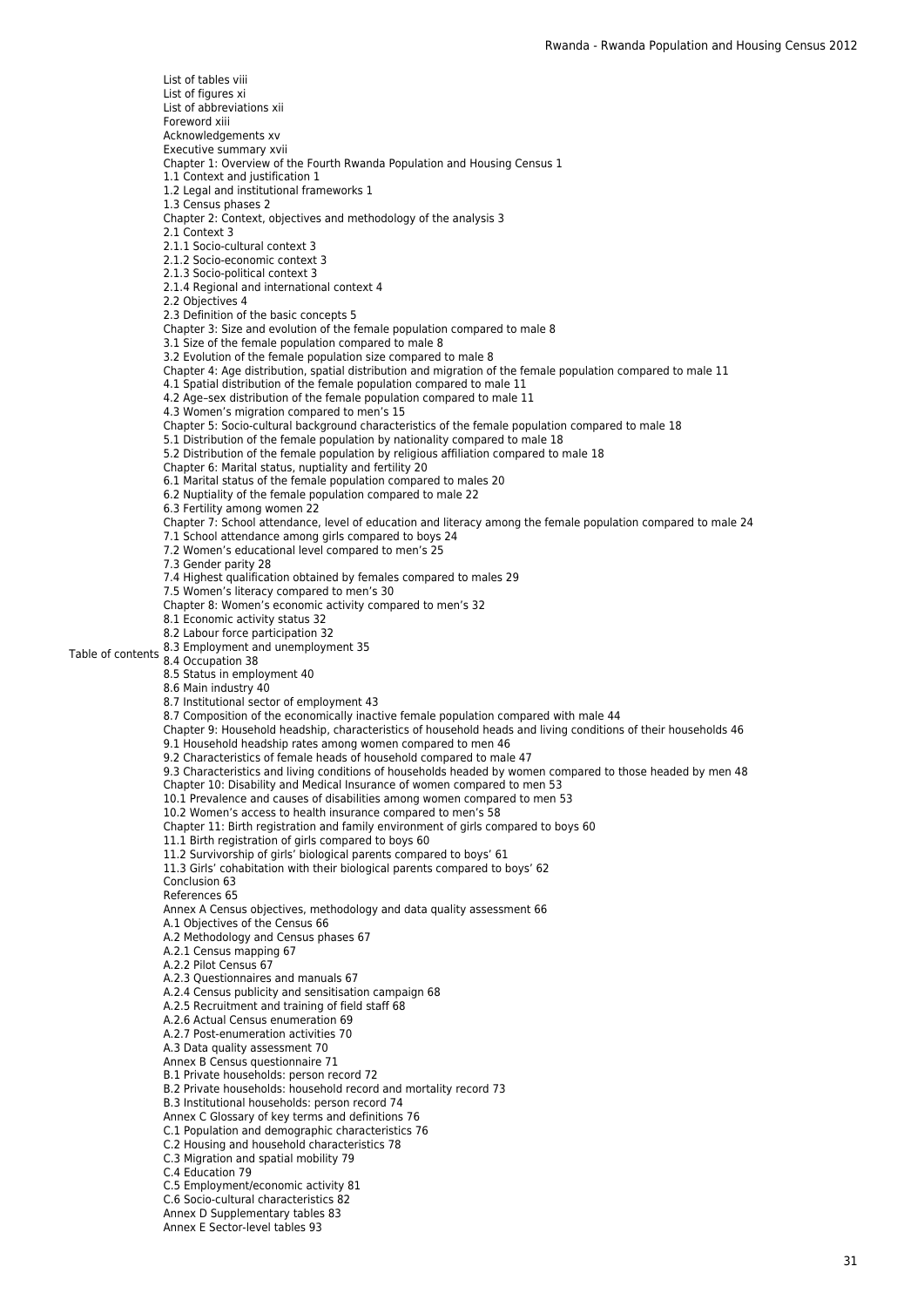Filename rphc-2012-gender.pdf

# Characteristics of Households and Housing

| Title        | Characteristics of Households and Housing                                        |
|--------------|----------------------------------------------------------------------------------|
| Author(s)    | National Institute of Statistics of Rwanda                                       |
| Date         | 2014-01-01                                                                       |
| Country      | Rwanda                                                                           |
| Language     | English                                                                          |
| Publisher(s) | <b>NISR</b>                                                                      |
| Description  | This is a census thematic report about characteristics of households and housing |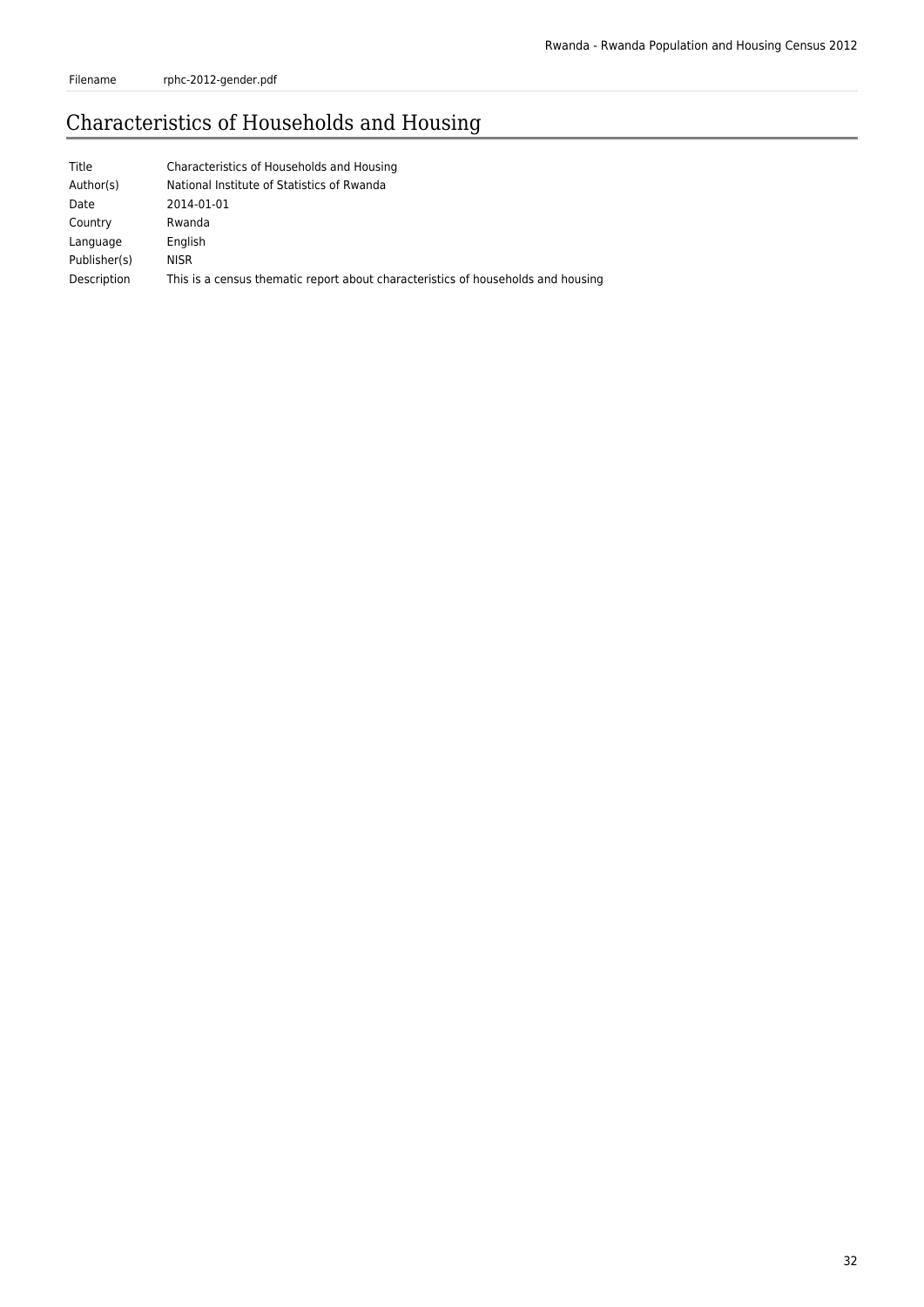Table of contents 8.4 Residential promiscuity 70 List of tables iii List of figures vii List of abbreviations xi Foreword xiii Acknowledgements xv Executive summary xvii Chapter 1: Overview of the Fourth Rwanda Population and Housing Census 1 1.1 Context and justification 1 1.2 Legal and institutional frameworks 1 1.3 Census phases 2 Chapter 2: Context, objectives and methodology of the analysis 3 2.1 Context 3 2.2 Objectives 5 2.3 Methodology 5 2.4 Definition of basic concepts 5 Chapter 3: Number, spatial distribution and evolution of the households between 1978 and 2012 9 3.1 Number and spatial distribution of private households 9 3.2 Evolution between 1978 and 2012 in the number and spatial distribution of households 12 Chapter 4: Private household headship rates by age and sex and background characteristics of households heads 13 4.1 Distribution of the head of household by sex, age and area of residence 13 4.2 Household headship rate by sex, age and area of residence 15 4.3 Background characteristics of household heads 16 Chapter 5: Size, type and structure of private households 23 5.1 Size of households 23 5.2 Types of private households 25 5.3 Structure of private households 35 5.4 Dependency ratios 38 Chapter 6: Households' ownership of livestock 41 6.1 Households' ownership of livestock 41 6.1.1 Prevalence of livestock ownership among private households 41 6.1.2 Number of livestock owned by private households 42 Chapter 7: Types of habitat, occupation arrangements and housing tenure 46 7.1 Type of habitat 46 7.2 Type of building/living arrangement 50 7.3 Housing tenure 53 Chapter 8: Physical characteristics of the main buildings used by households 57 8.1 Main material of the walls 57 8.2 Main material of the roof 62 8.3 Main material of the floor 66 Chapter 9: Households' access to water, sanitation, hygienic facilities and energy 73 9.1 Households' access to water, sanitation and hygiene 73 9.1.1 Main sources of water 73 9.1.2 Types of toilet facilities 79 9.1.3 Modes of sewage disposal 82 9.1.4 Modes of waste disposal 85 9.2 Sources of energy for lighting and cooking 87 9.2.1 Sources of energy for lighting 87 Chapter 10: Households' ownership of specific assets 97 10.1 Ownership of ICT devices 97 10.2 Households' access to the Internet 100 10.2.1 Prevalence of households with access to the Internet 100 10.2.2 Places used to access the Internet 102 10.3 Ownership of means of transport 103 Conclusion 106 References 108 Annex A Census objectives, methodology and data quality assessment 110 A.1 Objectives of the Census 110 A.2 Methodology and Census phases 110 A.2.1 Census mapping 111 A.2.2 Pilot Census 111 A.2.3 Questionnaires and manuals 111 A.2.4 Census publicity and sensitisation campaign 112 A.2.5 Recruitment and training of field staff 112 A.2.6 Actual Census enumeration 113 A.2.7 Post-enumeration activities 113 A.3 Data quality assessment 114 Annex B Census questionnaire 115 B.1 Private households: person record 116 B.2 Private households: household record and mortality record 120 B.3 Institutional households: person record 121 Annex C Glossary of key terms and definitions 124 C.1 Population and demographic characteristics 124 C.2 Housing and household characteristics 125 C.3 Migration and spatial mobility 126 C.4 Education 126 C.5 Employment/economic activity 128 C.6 Socio-cultural characteristics 129 Annex D Supplementary tables 130 Annex E Sector-level tables 166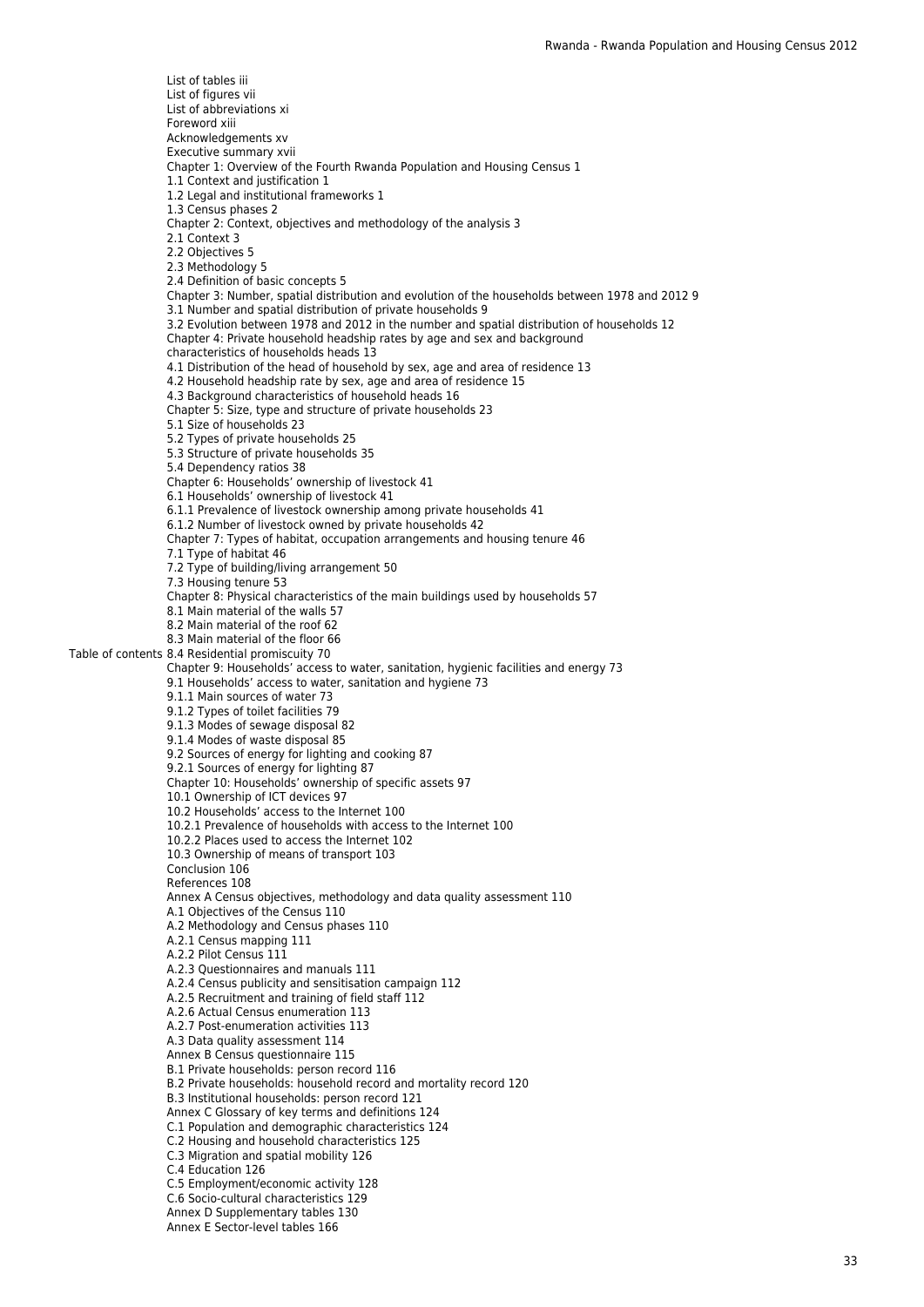# Labour Force Participation

| Title        | Labour Force Participation                              |
|--------------|---------------------------------------------------------|
| Author(s)    | National institute of Statistics of Rwanda              |
| Date         | 2014-01-01                                              |
| Country      | Rwanda                                                  |
| Language     | English                                                 |
| Publisher(s) | <b>NISR</b>                                             |
| Description  | This is a thematic report on labour Force Participation |
|              |                                                         |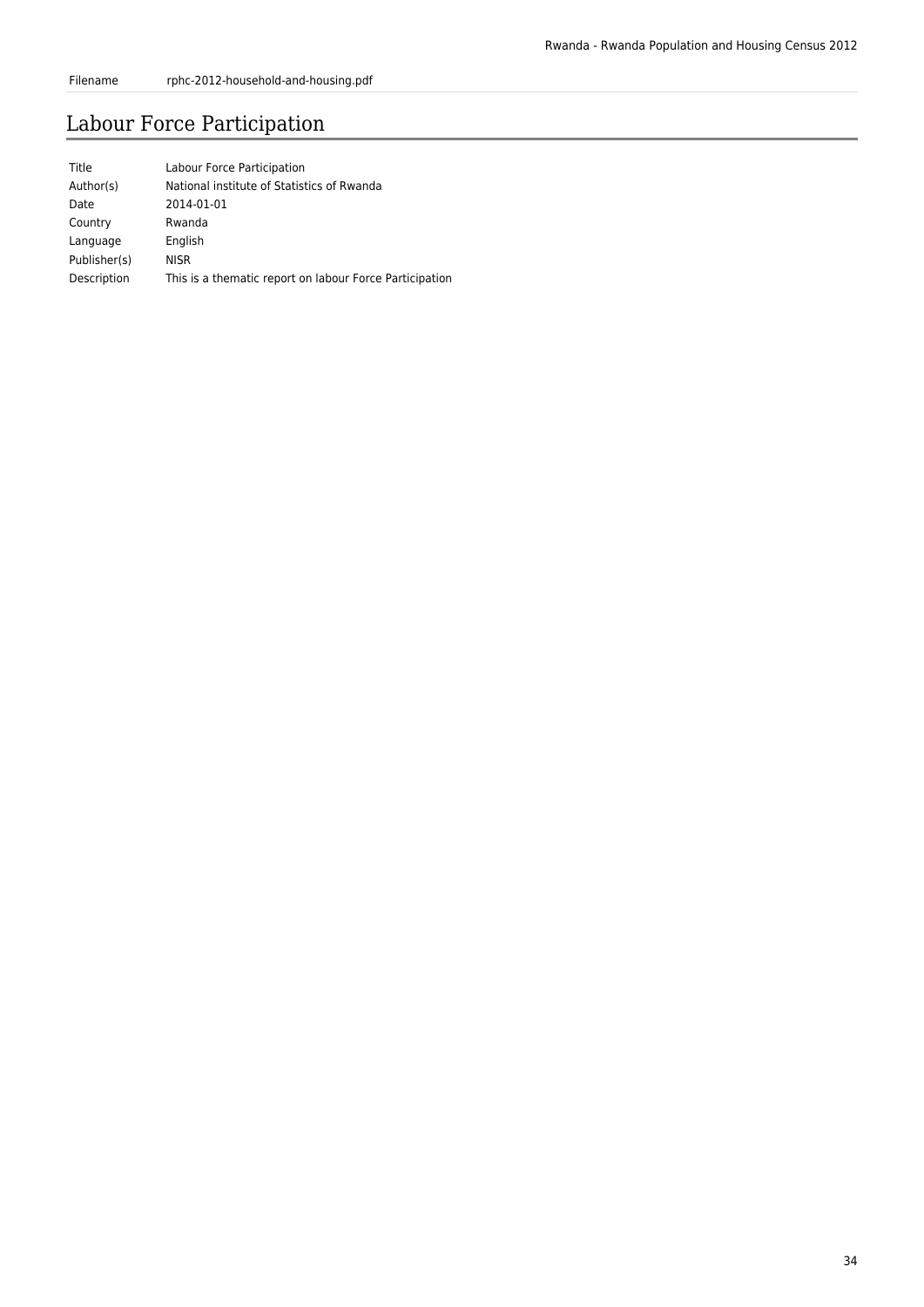Table of contents 4.1.3 Evolution of the active population between 1978 and 2012 32 List of tables vii List of figures x List of abbreviations xi Foreword xiii Acknowledgements xv Executive summary xvii Chapter 1: Overview of the Fourth Rwanda Population and Housing Census 1 1.1 Context and justification 1 1.2 Legal and institutional frameworks 1 1.3 Census phases 2 Chapter 2: Context, objectives and methodology of the analysis 3 2.1 Context 3 2.1.1 National economic context 3 2.1.2 National employment policy, strategies and legal framework context 4 2.2 Background of Rwanda?s labour force 5 2.2.1 Active population 5 2.2.2 Inactive population 7 2.3 Objectives 7 2.4 Methodology 7 2.4.1 The RPHC4 questionnaire 7 2.4.2 Definition of key indicators 9 2.4.3 Limitations 10 2.4.4 Labour force framework 11 Chapter 3: Size and composition of the working-age population and labour force participation 12 3.1 Size and composition of the active and inactive populations 12 3.2 Evolution of working-age population and active population from 1978 to 2012 15 3.3 Refined activity rate 15 3.4 Economic dependency ratio 16 3.5 Labour force participation rate, employment to population ratio, and unemployment rate 19 3.5.1 Labour force participation by age group and sex 19 3.5.2 Labour force participation by area of residence and sex 22 3.5.3 Labour force participation and marital status 23 3.5.4 Labour force participation and level of education 24 3.5.5 Labour force participation and highest degree obtained 26 3.5.6 Labour force participation and nationality 28 3.5.7 Labour force participation and disability 29 Chapter 4: Characteristics of the active population 31 4.1 Description and evolution of the active population 31 4.1.1 Distribution of the active population by employment status 31 4.1.2 Distribution of the active population by sex 31 4.2 Employed population 33 4.2.1 Spatial distribution, age–sex structure and background characteristics of the currently employed population 33 4.2.2 Main occupation 39 4.2.3 Employment status 46 4.2.4 Institutional sector of employment 47 4.2.5 Branch of economic activity 48 4.3 Unemployed population 52 4.3.1 Size and composition of the unemployed population 52 4.3.2 Spatial distribution of the unemployed population aged 16 and above 53 4.3.3 Age–sex structure and background characteristics of the unemployed population 55 Chapter 5: Characteristics of the inactive population 62 5.1 Composition and spatial distribution of the inactive population 62 5.2 Age–sex structure of the inactive population 63 5.3 Background characteristics of the inactive population 65 Conclusion 68 References 70 Annex A Census objectives, methodology and data quality assessment 71 A.1 Objectives of the Census 71 A.2 Methodology and Census phases 72 A.2.1 Census mapping 72 A.2.2 Pilot Census 72 A.2.3 Questionnaires and manuals 72 A.2.4 Census publicity and sensitisation campaign 73 A.2.5 Recruitment and training of field staff 73 A.2.6 Actual Census enumeration 74 A.2.7 Post-enumeration activities 75 A.3 Data quality assessment 75 Annex B Census questionnaire 77 B.1 Private households: person record 78 B.2 Private households: household record and mortality record 82 B.3 Institutional households: person record 83 Annex C Glossary of key terms and definitions 86 C.1 Population and demographic characteristics 86 C.2 Housing and household characteristics 88 C.3 Migration and spatial mobility 89 C.4 Education 90 C.5 Employment/economic activity 91 C.6 Socio-cultural characteristics 93 Annex D Supplementary tables 94 Annex E Sector-level tables 121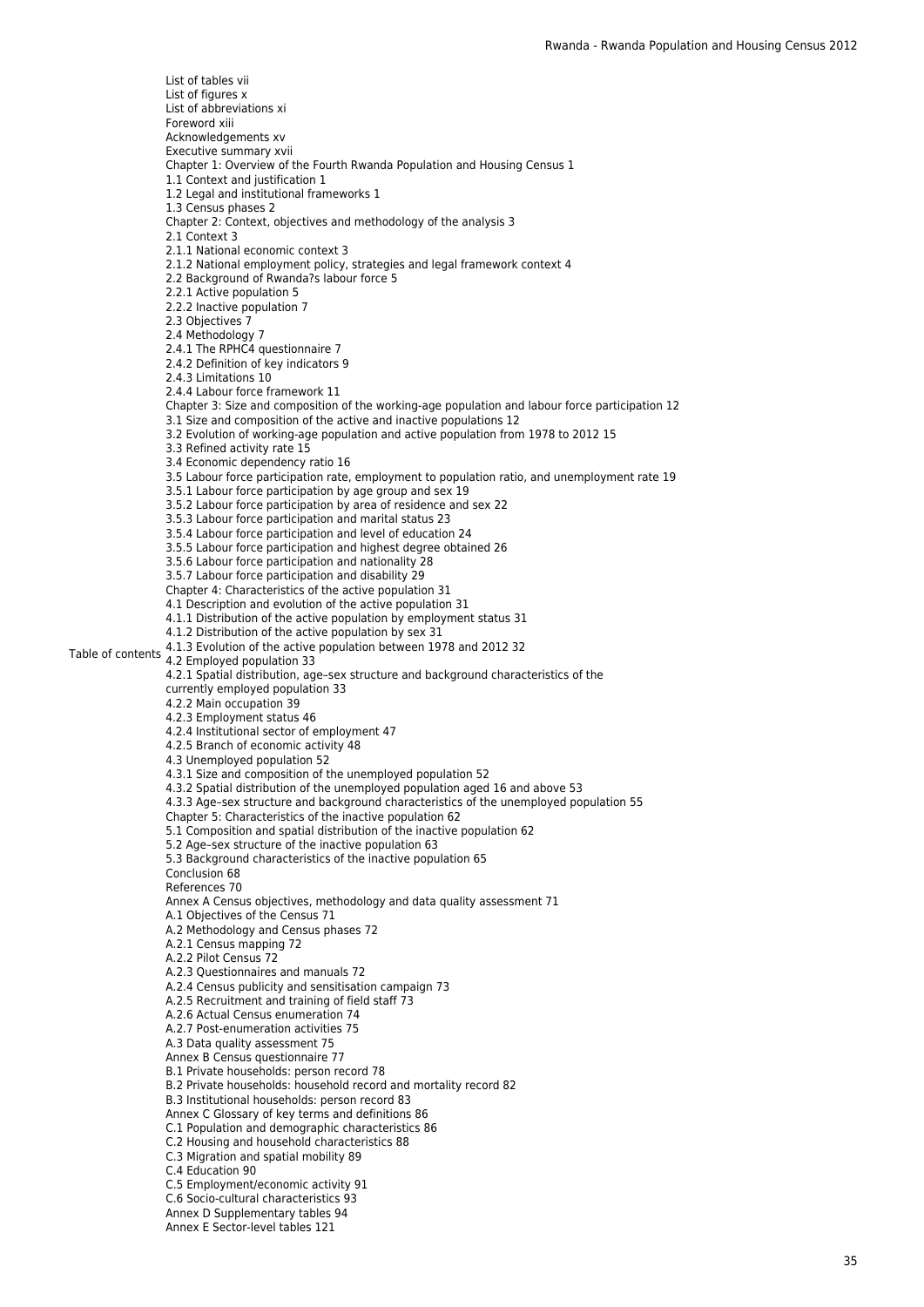# Marital Status and Nuptiality

| Title        | Marital Status and Nuptiality                                      |
|--------------|--------------------------------------------------------------------|
| Author(s)    | National Institute of Statistics of Rwanda                         |
| Date         | 2014-01-01                                                         |
| Country      | Rwanda                                                             |
| Language     | English                                                            |
| Publisher(s) | <b>NISR</b>                                                        |
| Description  | This thematic report report is about marital status and nuptiality |
|              |                                                                    |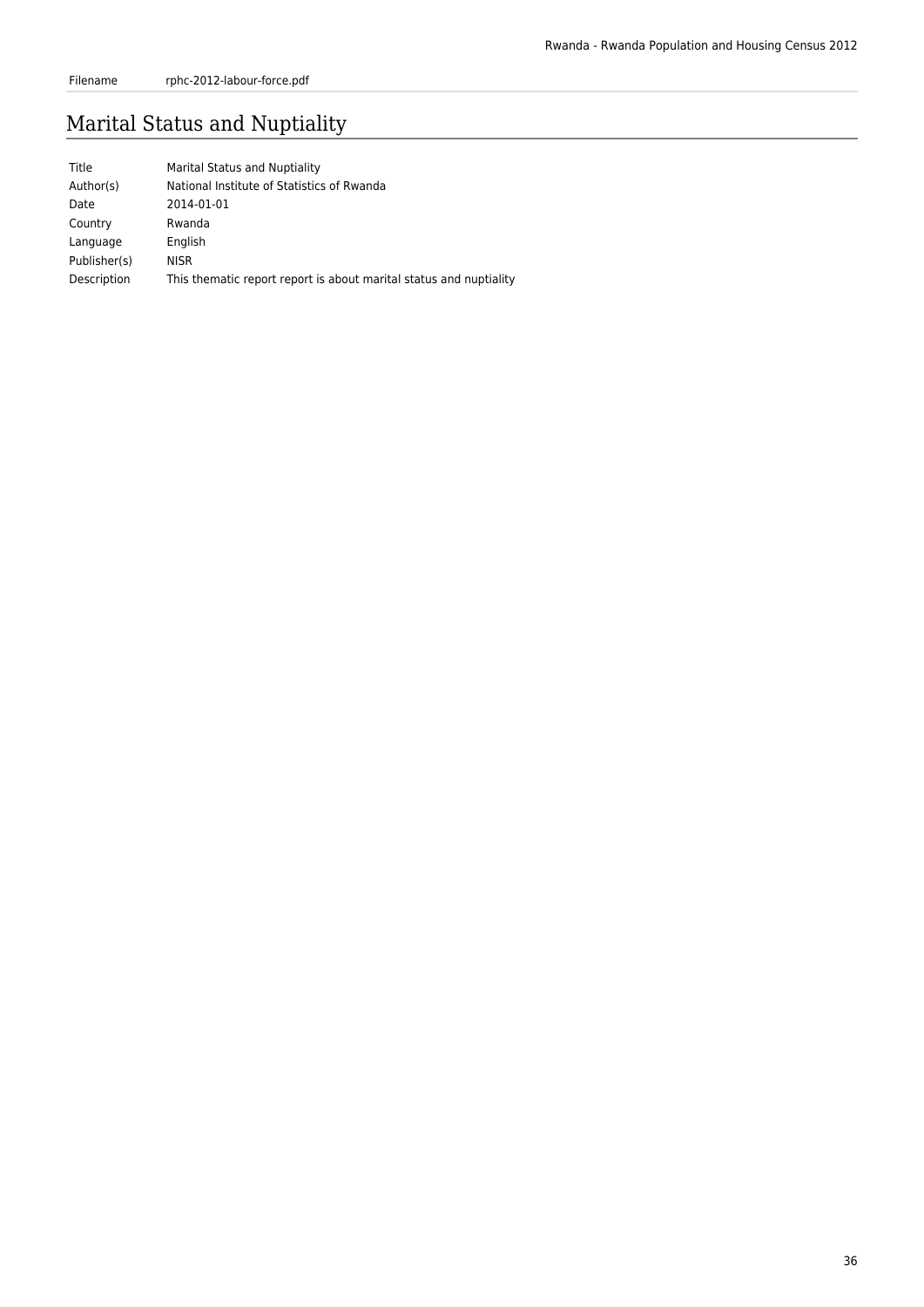Table of contents 5.2 Evolution of polygamy between 1978 and 2012 26 Table of contents v Foreword xi Acknowledgements xiii Executive summary xv Chapter 1: Overview of the Fourth Rwanda Population and Housing Census 1 1.1 Context and justification 1 1.2 Legal and institutional frameworks 1 1.3 Census phases 2 Chapter 2: Context, objectives and methodology of the analysis 3 2.1 Context 3 2.1.1 Socio-cultural context 3 2.1.2 Legal context 5 2.13 Historical context 5 2.2 Objectives of the analysis 5 2.3 Methodology 6 2.4 Definition of main concepts 6 Chapter 3: Marital status of the population and its evolution since 1978 8 3.1 Marital status by sex 8 3.2 Marital status by age 9 3.3 Marital status according to place of residence 11 3.4 Marital status and socio-economic and cultural factors 12 3.4.1 Marital status and education 12 3.4.2. Marital status and religion 14 3.4.3 Marital status and economic activity status 15 3.5 The evolution of marital status 16 Chapter 4: Nuptiality 17 4.1 Introduction to nuptiality 17 4.1.1 Construction of a nuptiality table 17 4.1.2 Indicators of nuptiality 18 4.2 Male and female nuptiality tables 18 4.2.1. Male and female nuptiality at national level 18 4.2.2. Nuptiality tables by area of residence 20 4.3 Mean age at first marriage 22 4.3.1 Age at first marriage: national, urban/rural and province levels 22 4.3.2 Age at first marriage and religion 23 4.3.3 Age at first marriage and education 24 4.4 Evolution of the mean age at first marriage and the proportion of people who have never married 24 4.5 International comparisons 25 Chapter 5: Polygamy 26 5.1 Geographical variations in polygamy 26 5.3 Variations in polygamous unions with age 27 5.4 Polygamy and socio-economic and cultural factors 28 5.4.1 Polygamy and religious affiliation 28 5.4.2 Polygamy and education 29 5.5 Women in polygamous unions 30 Chapter 6: The formerly married population 31 6.1 Formerly married population by place of residence and province 31 6.2 Distribution of formerly married population by age 32 6.3 Formerly married people and socio-economic and cultural factors 33 6.3.1 Religious affiliation 33 6.3.2 Education 34 6.3.3 Economic activity 34 6.4 Evolution of formerly married people trends between 1978 and 2012 35 Conclusion 37 References 38 Annex A Census objectives, methodology and data quality assessment 39 A.1 Objectives of the Census 39 A.2 Methodology and Census phases 39 A.2.1 Census mapping 40 A.2.2 Pilot Census 40 A.2.3 Questionnaires and manuals 40 A.2.4 Census publicity and sensitisation campaign 41 A.2.5 Recruitment and training of field staff 41 A.2.6 Actual Census enumeration 42 A.2.7 Post-enumeration activities 42 A.3 Data quality assessment 43 Annex B Census questionnaire 44 B.1 Private households: person record 45 B.2 Private households: household record and mortality record 49 B.3 Institutional households: person record 50 Annex C Glossary of key terms and definitions 53 C.1 Population and demographic characteristics 53 C.2 Housing and household characteristics 55 C.3 Migration and spatial mobility 56 C.4 Education 56 C.5 Employment/economic activity 58 C.6 Socio-cultural characteristics 59 Annex D Supplementary tables 60 Annex E Computation of the singulate mean age at first marriage 62 Annex F Sector-level tables 63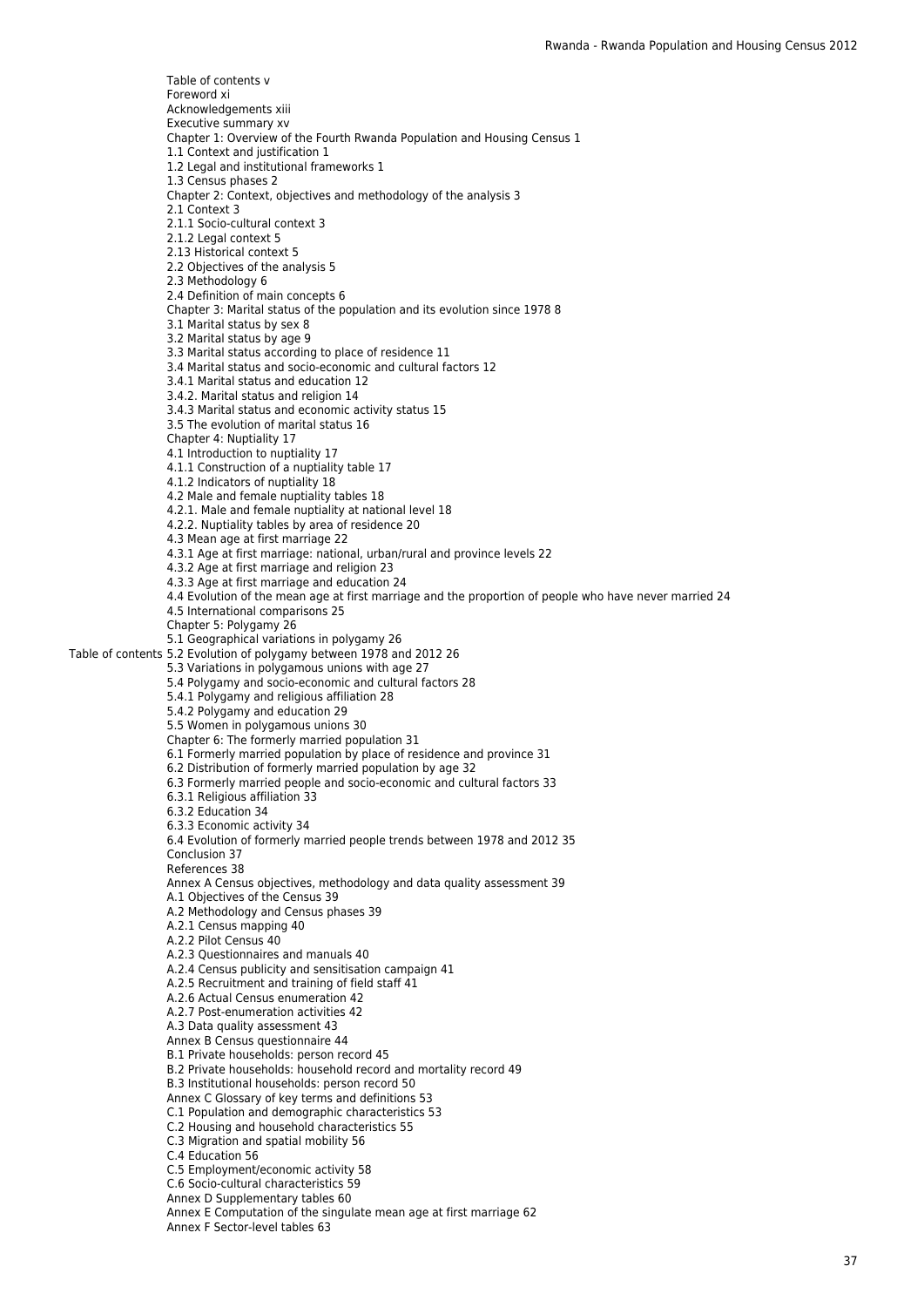# Measurement and Mapping of Non-Monetary Poverty

| Title        | Measurement and Mapping of Non-Monetary Poverty    |
|--------------|----------------------------------------------------|
| Author(s)    | National Institute of Statistics of Rwanda         |
| Date         | 2014-01-01                                         |
| Country      | Rwanda                                             |
| Language     | English                                            |
| Publisher(s) | NISR                                               |
| Description  | This thematic report is about non-monetary poverty |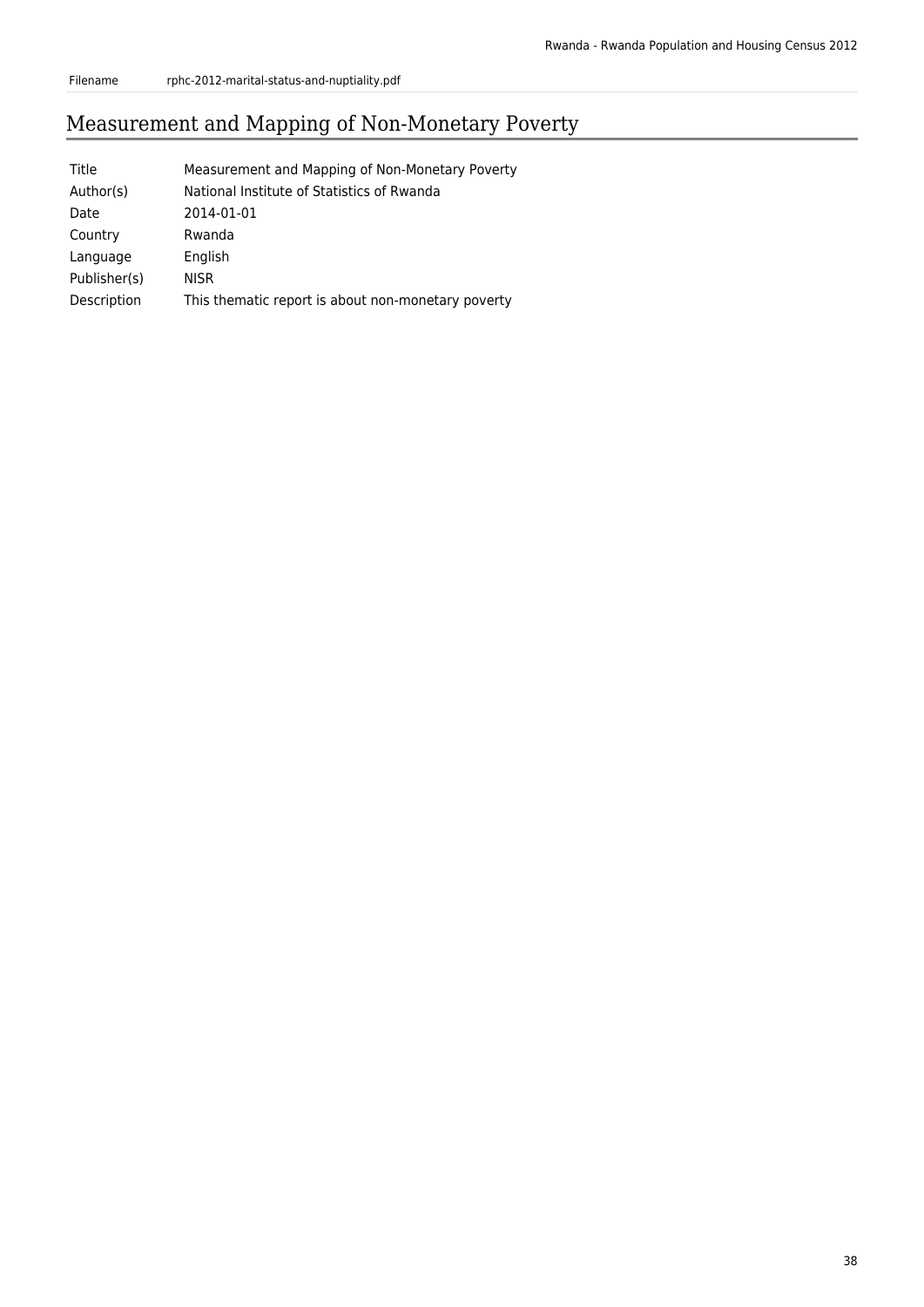Table of contents Chapter 6: Individual characteristics by poverty status 32 List of tables vii List of figures ix List of abbreviations x Foreword xi Acknowledgements xiii Executive summary xv Chapter 1: Overview of the Fourth Rwanda Population and Housing Census 1 1.1 Context and justification 1 1.2 Legal and institutional frameworks 1 1.3 Census phases 2 Chapter 2: Context, justification and objectives of the analysis 3 2.1 Context 3 2.1.1 National policy on poverty 3 2.1.2 Measurement of poverty 3 2.1.3 Past MPI results for the East African Community 4 2.2 Justification 5 2.3 Objectives 6 Chapter 3: Methodology 7 3.1 International standard methodology for MPI 7 3.2 Modifications to the MPI methodology for the RPHC4 8 3.3 Results for MPI indicators and triangulation with other data sources 10 Chapter 4: Non-monetary poverty at the provincial, district and sector levels 12 4.1 Non-monetary poverty status by province and urban/rural areas 12 4.2 Non-monetary poverty status by district 14 4.3 Non-monetary poverty status by sector 16 4.4 Evolution of non-monetary poverty between 2002 and 2012 17 Chapter 5: Household characteristics by poverty status 20 5.1 Poverty and household characteristics 20 5.2 Poverty and characteristics of the household head 26 6.1 Poverty, age and sex 32 6.2 Poverty and economic activity 32 6.3 Poverty and migration 36 Chapter 7: Multidimensional Poverty Index 38 7.1 MPI at the provincial and district levels 38 7.2 MPI at sector level 42 Conclusion 43 References 44 Annex A Census objectives, methodology and data quality assessment 45 A.1 Objectives of the Census 45 A.2 Methodology and Census phases 45 A.2.1 Census mapping 45 A.2.2 Pilot Census 46 A.2.3 Questionnaires and manuals 46 A.2.4 Census publicity and sensitisation campaign 46 A.2.5 Recruitment and training of field staff 47 A.2.6 Actual Census enumeration 47 A.2.7 Post-enumeration activities 48 A.3 Data quality assessment 49 Annex B Census questionnaire 50 B.1 Private households: person record 51 B.2 Private households: household record and mortality record 55 B.3 Institutional households: person record 56 Annex C Glossary of key terms and definitions 59 C.1 Population and demographic characteristics 59 C.2 Housing and household characteristics 60 C.3 Migration and spatial mobility 61 C.4 Education 62 C.5 Employment/economic activity 63 Annex D Additional tables 65 Filename rphc-2012-measurement-and-mapping-of-non-monetary-poverty.pdf

# Migration and Spatial Mobility

Title Migration and Spatial Mobility Author(s) National Institute of Statistics of Rwanda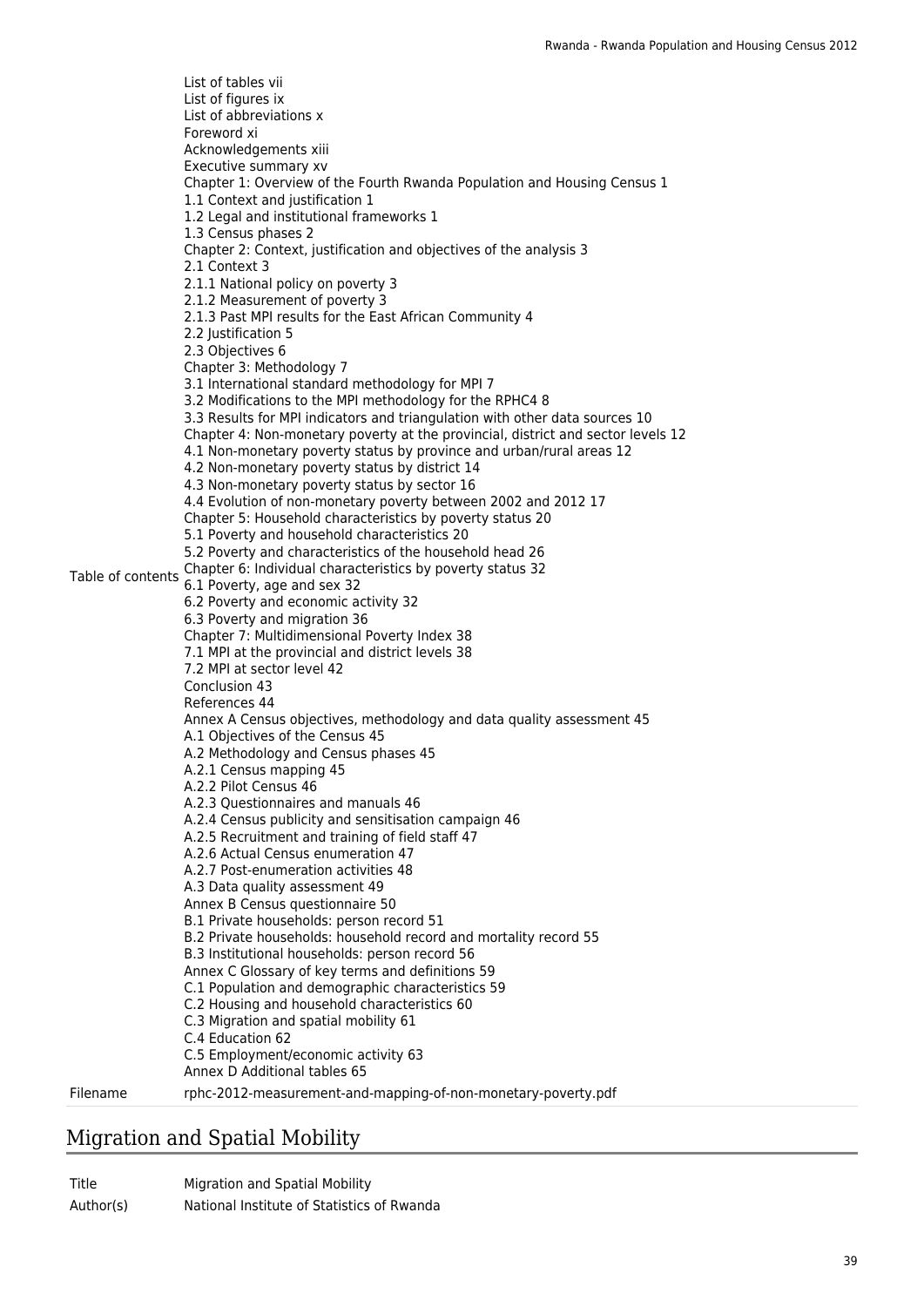| Date              | 2014-01-01                                                                                                           |
|-------------------|----------------------------------------------------------------------------------------------------------------------|
| Country           | Rwanda                                                                                                               |
| Language          | English                                                                                                              |
| Publisher(s)      | <b>NISR</b>                                                                                                          |
|                   |                                                                                                                      |
| Description       | this report is about migration and spatial mobility                                                                  |
|                   | Table of contents y                                                                                                  |
|                   | List of tables vii<br>List of figures xii                                                                            |
|                   | List of abbreviations xiii                                                                                           |
|                   | Foreword xv                                                                                                          |
|                   | Acknowledgements xvii                                                                                                |
|                   | Executive summary xix                                                                                                |
|                   | Chapter 1: Overview of the Fourth Rwanda Population and Housing Census 1                                             |
|                   | 1.1 Context and justification 1                                                                                      |
|                   | 1.2 Legal and institutional frameworks 1                                                                             |
|                   | 1.3 Census phases 2                                                                                                  |
|                   | Chapter 2: Context, objectives and methodology of the analysis 3<br>2.1 Introduction 3                               |
|                   | 2.2 Context 3                                                                                                        |
|                   | 2.3 Objectives 4                                                                                                     |
|                   | 2.4 Methodology 4                                                                                                    |
|                   | 2.5 Definition of basic concepts and indicators 5                                                                    |
|                   | Chapter 3: Migration stocks and flows 7                                                                              |
|                   | 3.1 Lifetime migration 7                                                                                             |
|                   | 3.2 Recent migration 11                                                                                              |
|                   | Chapter 4: Characteristics of the migrant population 16<br>4.1 Characteristics of the lifetime migrant population 16 |
|                   | 4.2 Characteristics of the recent migrant population 21                                                              |
|                   | Chapter 5: Internal migration 25                                                                                     |
| Table of contents | 5.1 Origin of internal migrants 25                                                                                   |
|                   | 5.2 Destination of internal migrants 27                                                                              |
|                   | 5.3 Migration effectiveness 30                                                                                       |
|                   | Chapter 6: International immigration 34                                                                              |
|                   | 6.1 Characteristics of international lifetime immigration 34                                                         |
|                   | 6.2 Characteristics of recent international immigration 38<br>Conclusion 41                                          |
|                   | References 42                                                                                                        |
|                   | Annex A Census objectives, methodology and data quality assessment 43                                                |
|                   | A.1 Objectives of the Census 43                                                                                      |
|                   | A.2 Methodology and Census phases 43                                                                                 |
|                   | A.3 Data quality assessment 47                                                                                       |
|                   | Annex B Census questionnaire 48                                                                                      |
|                   | B.1 Private households: person record 49<br>B.2 Private households: household record and mortality record 53         |
|                   | B.3 Institutional households: person record 54                                                                       |
|                   | Annex C Glossary of key terms and definitions 57                                                                     |
|                   | C.1 Population and demographic characteristics 57                                                                    |
|                   | C.2 Housing and household characteristics 59                                                                         |
|                   | C.3 Migration and spatial mobility 60                                                                                |
|                   | C.4 Education 60                                                                                                     |
|                   | C.5 Employment/economic activity 62                                                                                  |
|                   | C.6 Socio-cultural characteristics 63<br>Annex D Supplementary tables 64                                             |
|                   |                                                                                                                      |
| Filename          | rphc-2012-migration.pdf                                                                                              |

# Mortality

| Title        | Mortality                                  |
|--------------|--------------------------------------------|
| Author(s)    | National Institute of Statistics of Rwanda |
| Date         | 2014-01-01                                 |
| Country      | Rwanda                                     |
| Language     | English                                    |
| Publisher(s) | <b>NISR</b>                                |
| Description  | This thematic report is about mortality    |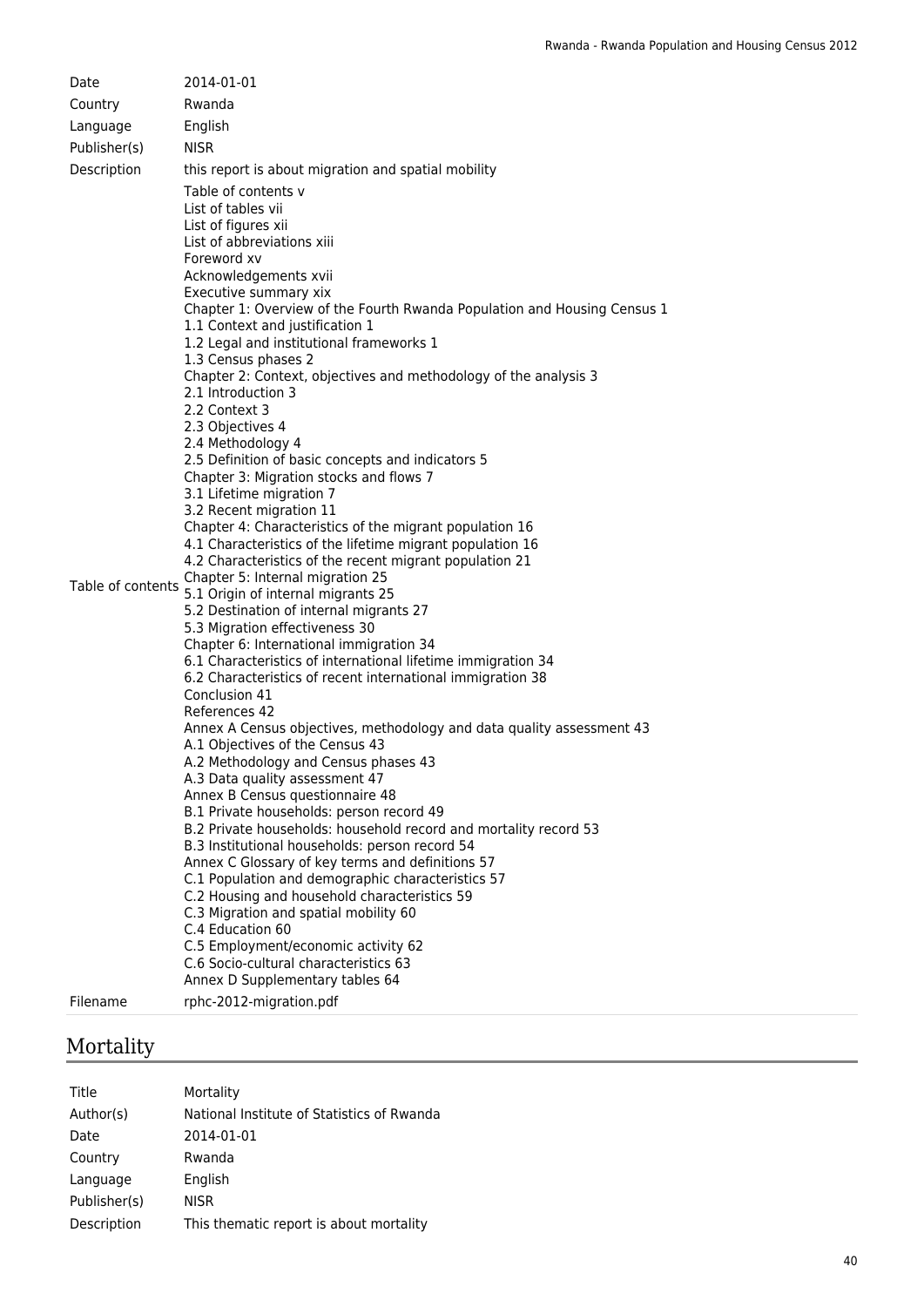Table of contents 4.1.3 The life tables and the life expectancy: current level and past evolution 28 List of Tables vii List of Figures viii List of Abbreviations ix Foreword xi Acknowledgements xiii Executive Summary xv Chapter 1: Overview of the Fourth Rwanda Population and Housing Census 1 1.1 Context and justification 1 1.2 Legal and institutional frameworks 1 1.3 Census phases 2 Chapter 2: Context and objectives of the analysis 3 2.1 Introduction 3 2.2 Objectives of the analysis 3 2.3 Background and determinants of health in Rwanda 4 2.3.1 Geographic context 4 Chapter 3: Methodology 13 3.1 Definition of concepts 13 3.2 Data collection method and information collected 14 3.3 Data Quality Evaluation 15 3.3.1 Identification of the biases that affect the data 15 3.3.2 Evaluation of the completeness of the overall death reporting 16 3.3.4 Evaluation of the completeness of the death reporting by sex 17 3.3.5 Evaluation of the completeness and accuracy of the deaths reporting by age 18 3.3.6 Evaluation of the completeness and accuracy of the infant death reporting 19 3.3.7 Evaluation of the declaration of the causes of deaths 21 3.4 Adjustment of the data and description of the indirect methods 21 Chapter 4: Findings 23 4.1 Mortality among the general population 23 4.1.1 Number and frequency of deaths among the population and their evolution since 1978 23 4.1.2 The mortality pattern in Rwanda 26 4.2 Early childhood mortality 34 4.2.1 Level of childhood Mortality 34 4.2.2 Evolution of childhood Mortality 35 4.2.3 Sex differentials in childhood mortality evolution 36 4.3 Mortality among the Adult and the Elderly 39 4.3.1 Adult mortality: current level 39 4.3.2 Mortality at late age: Current level 40 Conclusion 41 References 44 Annex A: Census objectives, methodology and data quality assessment 45 A.1 Objectives of the Census 45 A.2 Methodology and Census phases 46 A.2.1 Census mapping 46 A.2.2 Pilot Census 46 A.2.3 Questionnaires and manuals 46 A.2.4 Census publicity and sensitisation campaign 47 A.2.5 Recruitment and training of field staff 47 A.2.6 Actual Census enumeration 48 A.2.7 Post-enumeration activities 49 A.3 Data quality assessment 50 Annex B Census questionnaire 51 B.1 Private households: person record 52 B.2 Private households: household record and mortality record 56 B.3 Institutional households: person record 57 Annex C Glossary of key terms and definitions 60 C.1 Population and demographic characteristics 60 C.2 Housing and household characteristics 62 C.3 Education 63 C.4 Employment/economic activity 64 C.5 Socio-cultural characteristics 65 Filename rphc-2012-mortality.pdf

#### Socio-economic Status of Children

Title Socio-economic Status of Children Author(s) National Institute of Statistics of Rwanda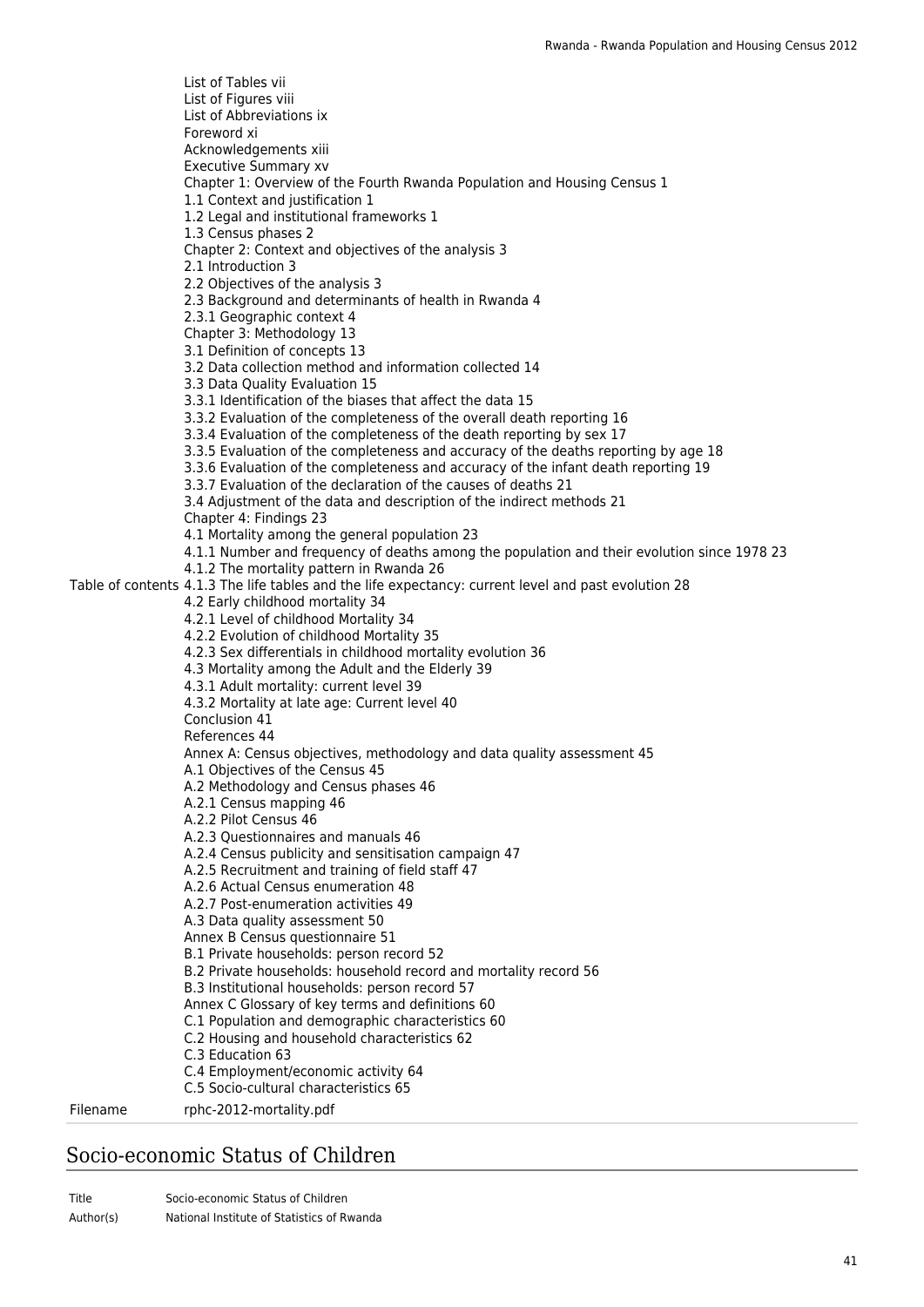| Date         | 2014-01-01                                                                                                                   |
|--------------|------------------------------------------------------------------------------------------------------------------------------|
| Country      | Rwanda                                                                                                                       |
| Language     | Enalish                                                                                                                      |
| Publisher(s) | NISR                                                                                                                         |
| Description  | This thematic report is about socio-economic status of children as shown by the Fourth Rwanda Populationa and Housing Census |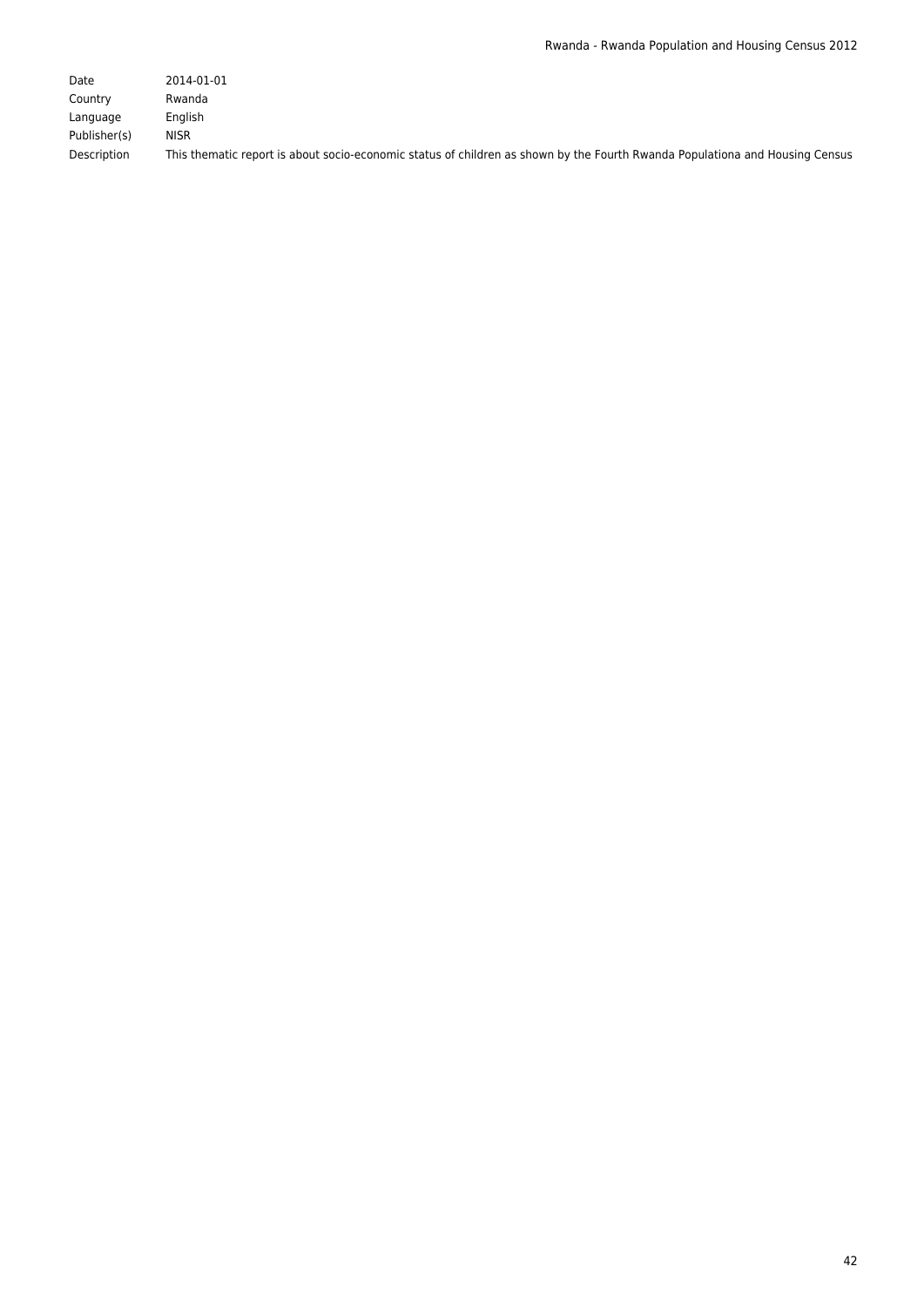Table of contents 4.3 Childrens migration experience 19 Table of contents v List of tables vii List of figures x List of abbreviations xi Foreword xiii Acknowledgements xv Executive summary xvii Chapter 1: Overview of the Fourth Rwanda Population and Housing Census 1 1.1 Context and justification 1 1.2 Legal and institutional frameworks 1 1.3 Census phases 2 Chapter 2: Context, objectives and methodology of the analysis 3 2.1 Context 3 2.1.1 Role of children in traditional Rwandan society and its evolution over time 3 2.1.2 Background to the evolution of children?s rights 3 2.1.3 National efforts since the World Summit for Children 4 2.1.4 Orphans and vulnerable children 5 2.2 Objectives 6 2.3 Data sources and methodology 7 2.4 Definition of the basic concepts 7 2.4.1 What is a child? 8 2.4.2 Adolescent 8 2.4.3 Youth 8 2.4.4 Orphan 8 2.4.5 Vulnerable children 8 2.4.6 Child labour and children in employment 8 Chapter 3: Size and structure of the child population 10 3.1 Size of the child population and its evolution since 1978 10 3.1.1 Size of the child population 10 3.1.2 Evolution between 1978 and 2012 in size of the child population 12 3.2 Age–sex structure and spatial distribution of the child population 14 3.2.1 Spatial distribution of the child population 14 3.2.2 Age structure of the child population 14 Chapter 4: Population dynamics affecting the child population 17 4.1 Marital status of children 17 4.2 Fertility among female children 18 Chapter 5: Educational characteristics of the child population 24 5.1 School attendance among the child population 24 Chapter 6: Economic activity of the child population 29 6.1 Economic activity status and labour force participation 29 6.2 Status in employment 31 6.3 Main occupation and main industry of economic activity 32 6.4 School attendance of children in employment 34 Chapter 7: Vulnerable children, living arrangements and children's health 36 7.1 Birth registration 36 7.2 Living arrangements of children and orphan children 37 7.3 Household headship among the child population 41 7.4 Disability among children and children?s access to health care 45 Conclusion 49 References 51 Annex A Census objectives, methodology and data quality assessment 53 A.1 Objectives of the Census 53 A.2 Methodology and Census phases 53 A.2.1 Census mapping 53 A.2.2 Pilot Census 54 A.2.3 Questionnaires and manuals 54 A.2.4 Census publicity and sensitisation campaign 54 A.2.5 Recruitment and training of field staff 55 A.2.6 Actual Census enumeration 56 A.2.7 Post-enumeration activities 56 A.3 Data quality assessment 57 Annex B Census questionnaire 58 B.1 Private households: person record 59 B.2 Private households: household record and mortality record 63 B.3 Institutional households: person record 64 Annex C Glossary of key terms and definitions 67 C.1 Population and demographic characteristics 67 C.2 Housing and household characteristics 68 C.3 Migration and spatial mobility 69 C.4 Education 70 C.5 Employment/economic activity 71 C.6 Socio-cultural characteristics 72 Annex D Supplementary tables 73 Annex E Sector-level tables 93 Annex F Child-related policies 100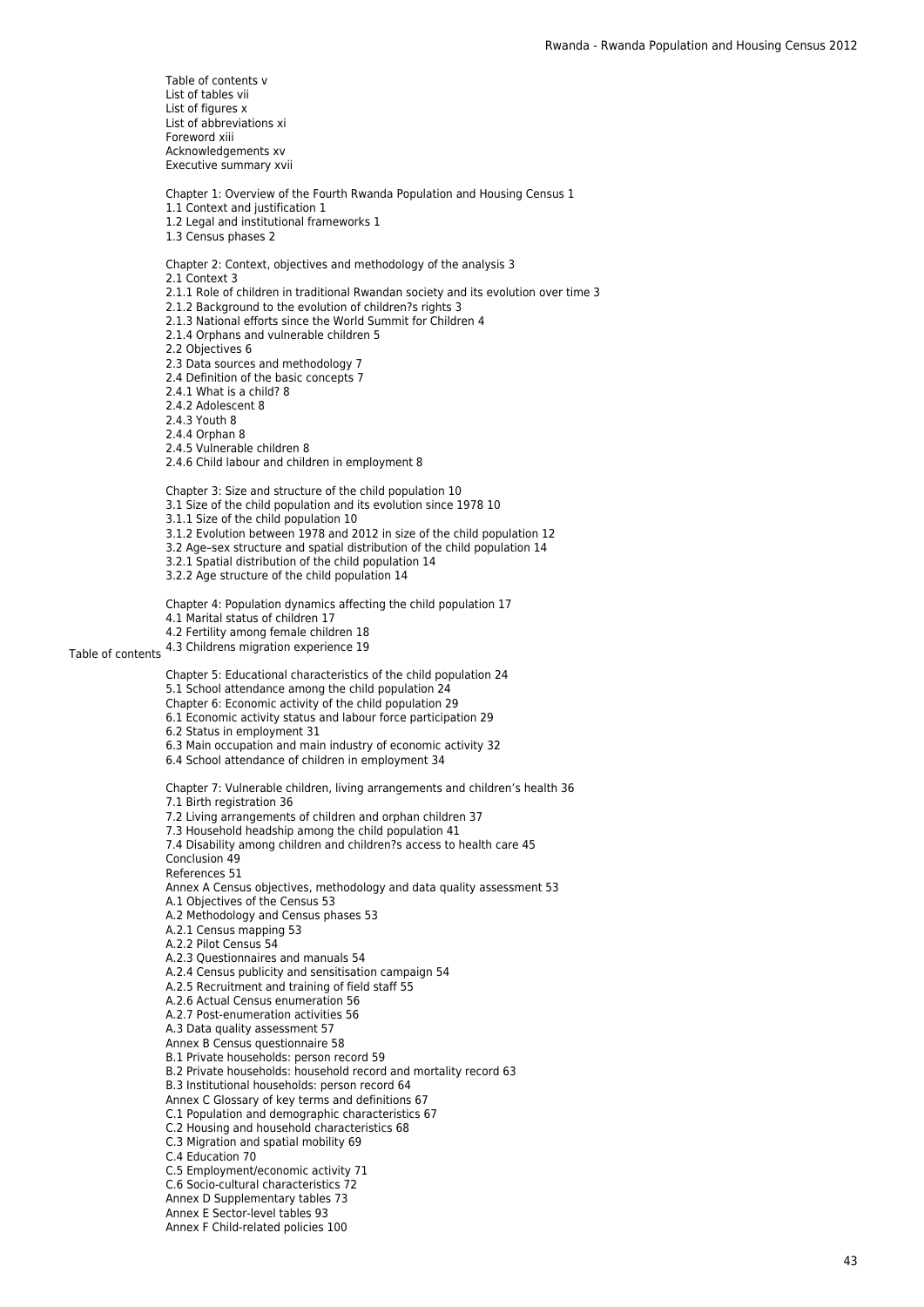# Socio-economic Status of Youth

| Title        | Socio-economic Status of Youth             |
|--------------|--------------------------------------------|
| Author(s)    | National Institute of Statistics of Rwanda |
| Date         | 2014-01-01                                 |
| Country      | Rwanda                                     |
| Language     | English                                    |
| Publisher(s) | <b>NISR</b>                                |
| Description  | This thematic report is about youth        |
|              |                                            |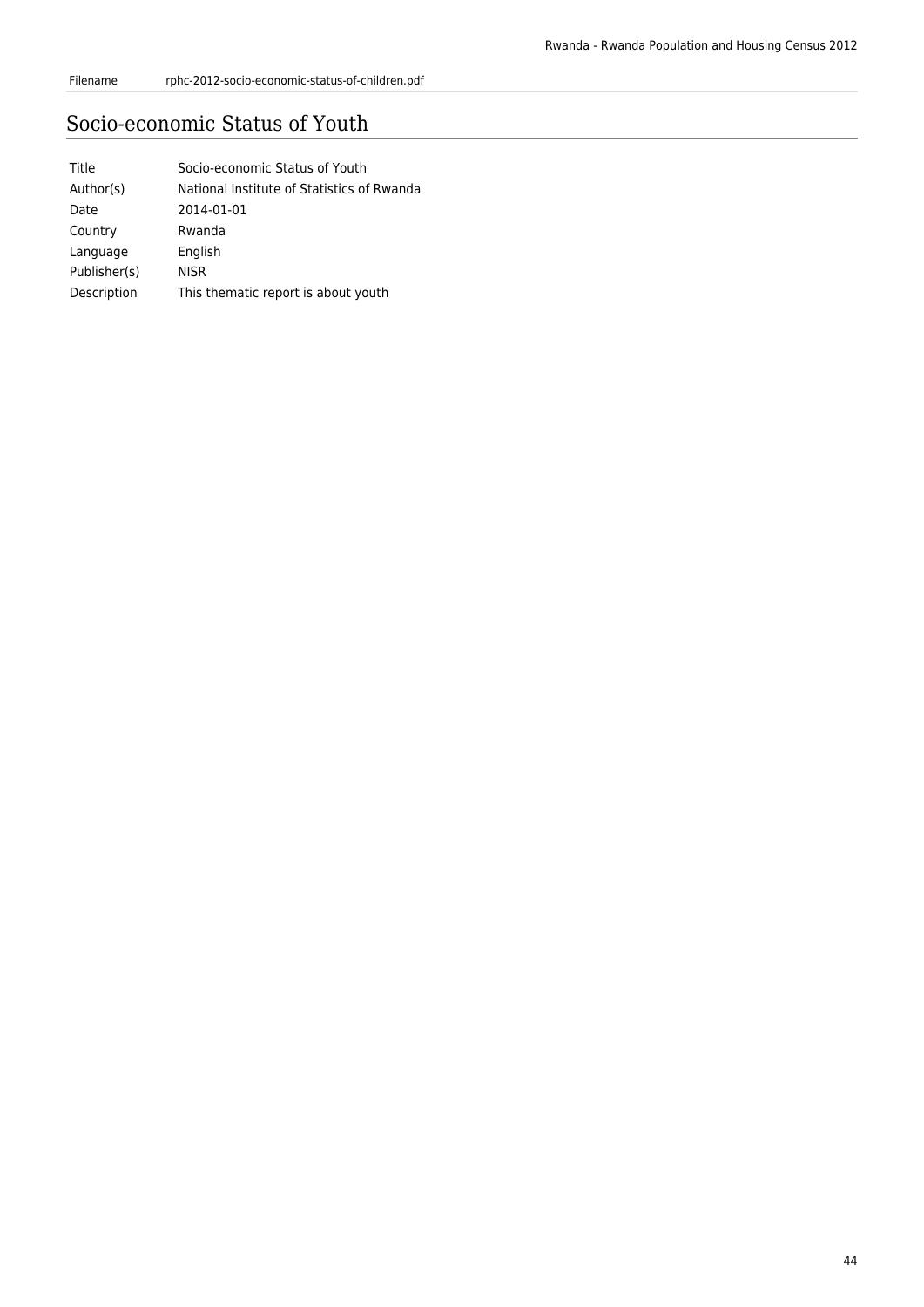Table of contents Chapter 7: Economic activity of the youth 41 List of tables vii List of figures xi List of abbreviations xii Foreword xv Acknowledgements xvii Executive summary xix Chapter 1: Overview of the Fourth Rwanda Population and Housing Census 1 1.1 Context and justification 1 1.2 Legal and institutional frameworks 1 1.3 Census phases 2 Chapter 2: Context, objectives and methodology of the analysis 3 2.1 General context 3 2.1.1 Regional and country context 3 2.1.2 Overview of the youth sector in Rwanda 5 2.2 Objectives of the thematic report 6 2.3 Methodology and definition of the basic concepts 6 2.3.1 Methodology 6 2.3.2 Definition of "youth?/"young people? 7 Chapter 3: Size of the youth population and its evolution since 2002 9 3.1 Size of the youth population 9 3.2 Evolution between 2002 and 2012 12 Chapter 4: Socio-demographic characteristics of the youth population 13 4.1 Spatial distribution and age–sex structure of the youth population 13 4.2 Migration experience of young people 16 4.3 Marital status, nuptiality and fertility 24 4.4 Fertility among young women 26 4.5 Prevalence and causes of disability among youth 28 4.6 Young people?s access to health insurance 30 Chapter 5: Socio-cultural characteristics of the youth 32 5.1 Distribution of the youth population by nationality 32 5.2 Distribution of young people by religious affiliation 33 Chapter 6: School attendance, level of education and literacy among the youth 34 6.1 School attendance 34 6.2 Highest level of education attended among the youth 36 6.3 Highest qualification/certificate obtained 37 6.4 Youth literacy 38 7.1 Economic activity status and composition of inactive youth 41 7.2 Youth Labour Force Participation 42 7.3 Status in employment 48 7.4 Institutional sector of employment 49 7.5 Main occupation 50 7.6 Main industry 52 Chapter 8: Youth household headship, characteristics of young household heads and the living conditions of their households 54 8.1 Household headship rates 54 8.2 Profile of young household heads and their households 54 Conclusion 59 References 63 Annex A Census objectives, methodology and data quality assessment 65 A.1 Objectives of the Census 65 A.2 Methodology and Census phases 65 A.2.1 Census mapping 66 A.2.2 Pilot Census 66 A.2.3 Questionnaires and manuals 66 A.2.4 Census publicity and sensitisation campaign 67 A.2.5 Recruitment and training of field staff 67 A.2.6 Actual Census enumeration 68 A.2.7 Post-enumeration activities 69 A.3 Data quality assessment 69 Annex B Census questionnaire 70 B.1 Private households: person record 71 B.2 Private households: household record and mortality record 75 B.3 Institutional households: person record 76 Annex C Glossary of key terms and definitions 79 C.1 Population and demographic characteristics 79 C.2 Housing and household characteristics 81 C.3 Migration and spatial mobility 81 C.4 Education 82 C.5 Employment/economic activity 83 C.6 Socio-cultural characteristics 84 Annex D Supplementary tables 86 Annex E Sector-level tables 114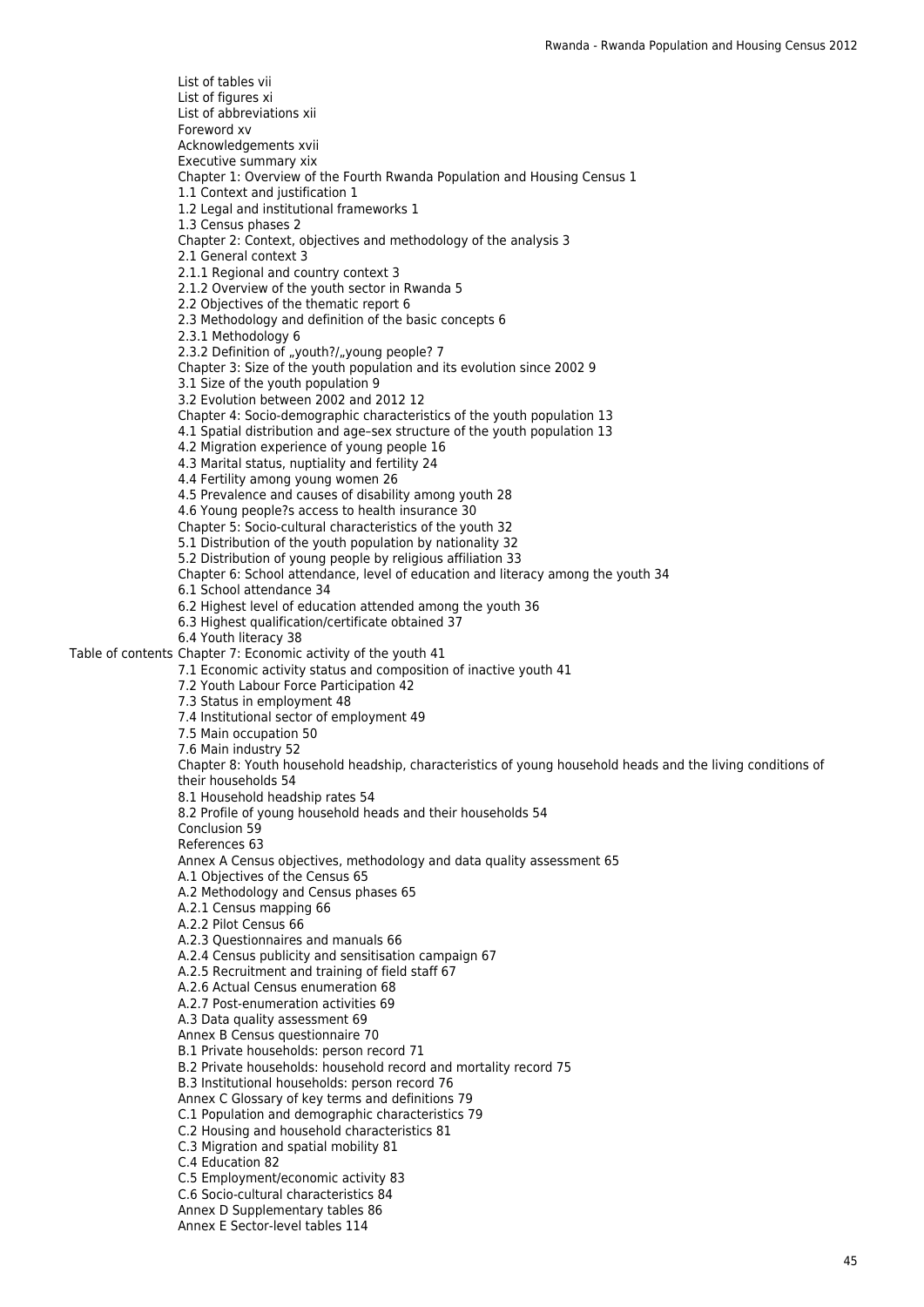# Socio-cultural Characteristics of the Population

| Title        | Socio-cultural Characteristics of the Population                       |
|--------------|------------------------------------------------------------------------|
| Date         | 2014-01-01                                                             |
| Country      | Rwanda                                                                 |
| Language     | English                                                                |
| Publisher(s) | <b>NISR</b>                                                            |
| Description  | This report is about socio-cultural characteristics of the population. |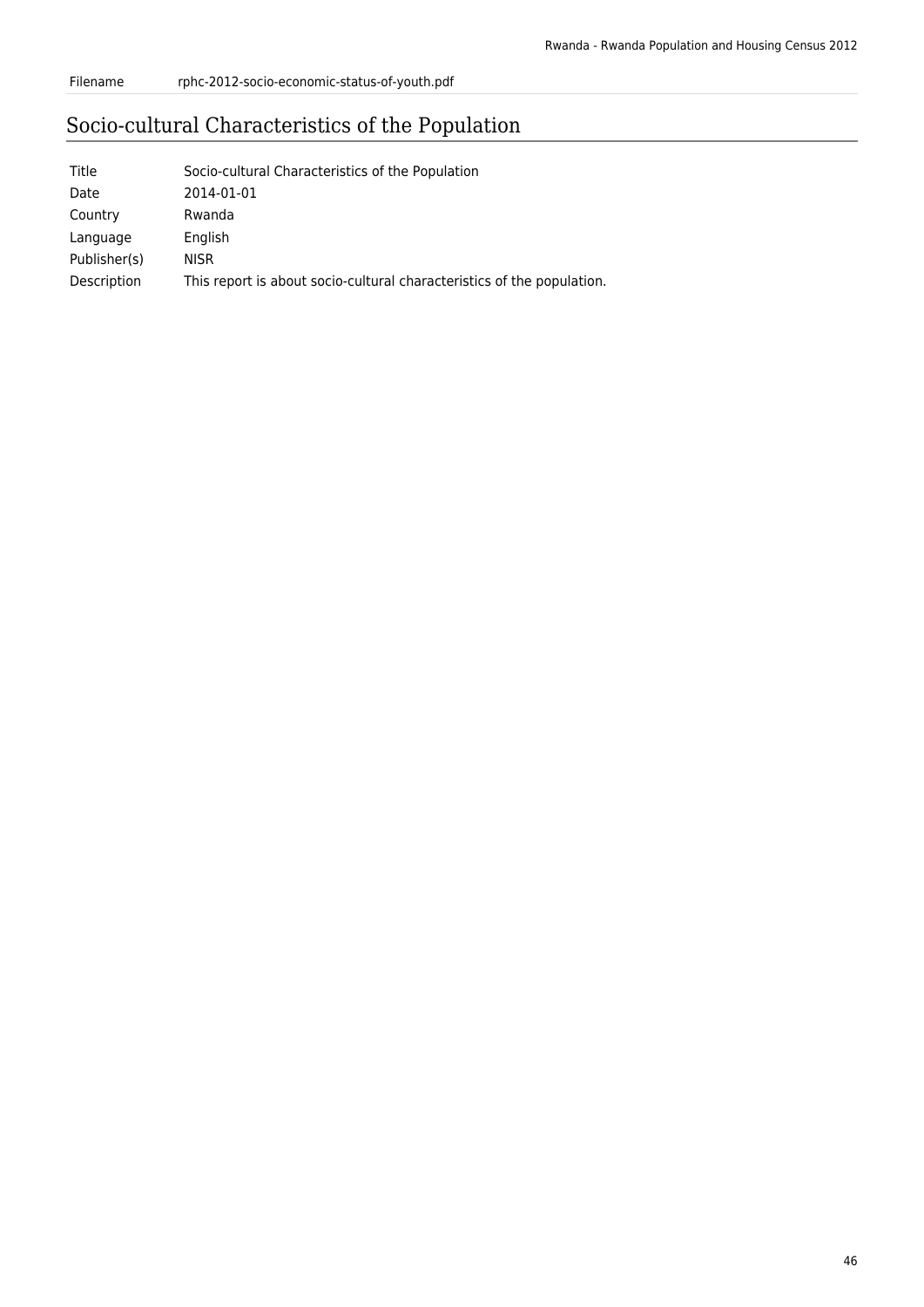Table of contents 4.2 Evolution between 1978 and 2012 of the distribution of the resident population by religious affiliation<br>Table of contents <sub>19</sub> List of tables vii List of figures ix List of abbreviations x Foreword xi Acknowledgement xiii Executive Summary xv Chapter 1: Overview of the Fourth Rwanda Population and Housing Census 1 1.1 Context and justification 1 1.2 Legal and institutional frameworks 1 1.3 Census phases 2 Chapter 2: Context, objectives and methodology of the analysis 3 2.1 Context 3 2.1.1 Socio-cultural context 3 2.1.2 Nationality 3 2.1.3 Religious affiliation 3 2.2 Objectives of the analysis 4 2.3 Methodology of the analysis 4 2.4 Definition of key concepts 4 2.4.1 Religion 5 2.4.2 Nationality 6 Chapter 3: Nationality 8 3.1 Distribution of the resident population by nationality by area of residence and sex 8 3.2 Distribution of the resident population by nationality by province and sex 10 3.3 Distribution of the foreign resident population by sex and age group 11 3.4 Distribution of the different nationalities by religious affiliation 12 3.5 Background characteristics of the resident population by nationality 13 3.5.1 Current marital status and nationality 13 3.5.2 Level of education and nationality 13 3.5.3 Economic activity status and nationality 14 3.5.4 Occupation and nationality 15 Chapter 4: Religion 16 4.1 Religious affiliation of the resident population by sex and area of residence 16 18 4.3 Age and sex structure and spatial distribution of the population by religious affiliation 18 4.4 Background characteristics of the resident population by religious affiliation 20 4.4.1 Current marital status and religious affiliation 20 4.4.3 Level of education and religious affiliation 20 4.4.4 Economic activity status and religious affiliation 22 4.4.5 Occupation and religious affiliation 23 Conclusion 24 References 25 Annex A Census objectives, methodology and data quality assessment 26 A.1 Objectives of the Census 26 A.2 Methodology and Census phases 26 A.2.1 Census mapping 26 A.2.2 Pilot Census 27 A.2.3 Questionnaires and manuals 27 A.2.4 Census publicity and sensitisation campaign 27 A.2.5 Recruitment and training of field staff 28 A.2.6 Actual Census enumeration 29 A.2.7 Post-enumeration activities 29 A.3 Data quality assessment 30 Annex B Census questionnaire 31 B.1 Private households: person record 32 B.2 Private households: household record and mortality record 36 B.3 Institutional households: person record 37 Annex C Glossary of key terms and definitions 40 C.1 Population and demographic characteristics 40 C.2 Housing and household characteristics 42 C.3 Migration and spatial mobility 43 C.4 Education 43 C.5 Employment/economic activity 45 C.6 Socio-cultural characteristics 46 Annex D Supplementary tables 47 Annex E Sector-level tables 58 Filename rphc-2012-socio-cultural-characteristics-of-the-population.pdf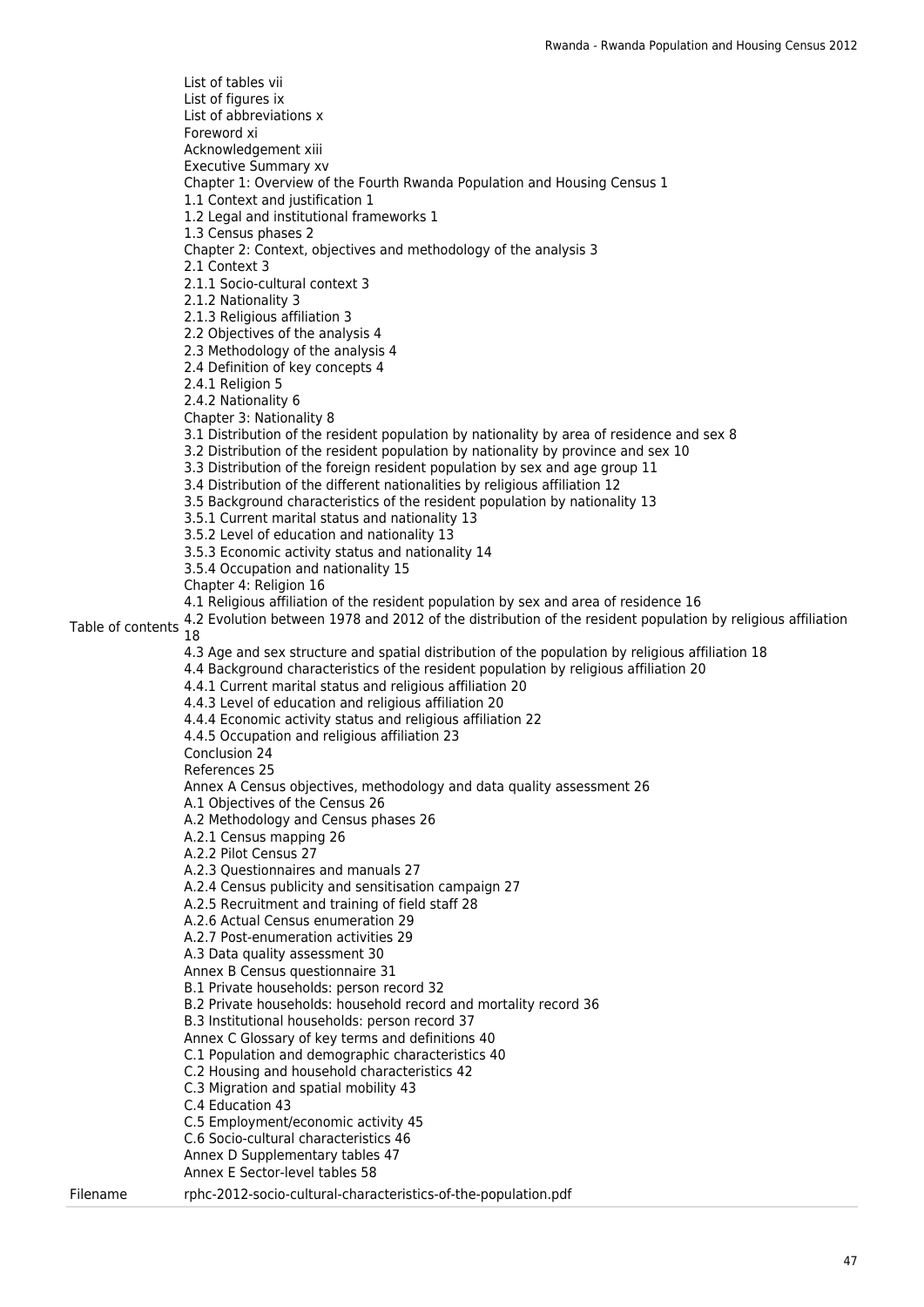# **Technical documents**

# Population and Housing Census Coding Manual

| Title            | Population and Housing Census Coding Manual      |
|------------------|--------------------------------------------------|
| Date             | 2012-04-01                                       |
| Country          | Rwanda                                           |
| Language English |                                                  |
|                  | Description This is the code list for the census |
| Filename         | rhpc-2012-coding manual-20120410.pdf             |

# ISCO Codes

| Title             | <b>ISCO Codes</b>                                                                        |
|-------------------|------------------------------------------------------------------------------------------|
| Country           | Rwanda                                                                                   |
| Language          | English                                                                                  |
| Publisher(s) NISR |                                                                                          |
|                   | Description This is the occupations code list for the census, in English and Kinyarwanda |
| Filename          | rhpc-2012-isco-codes.xls                                                                 |

# International Standard Industrial Classification of All Economic Activities (ISIC), Revision 4

| Title             | International Standard Industrial Classification of All Economic Activities (ISIC), Revision 4 |
|-------------------|------------------------------------------------------------------------------------------------|
| Date              | 2012-03-01                                                                                     |
| Country           | Rwanda                                                                                         |
| Language          | Kinyarwanda                                                                                    |
| Publisher(s) NISR |                                                                                                |
|                   | Description This is the industries code list for the census, in Kinyarwanda                    |
| Filename          | rphc-2012-isic-kiny.pdf                                                                        |

# Rwanda PHC4 2012 - Edit Specifications

| Title               | Rwanda PHC4 2012 - Edit Specifications          |
|---------------------|-------------------------------------------------|
| Author(s)           | National Institute of Statistics of Rwanda      |
| Date                | 2012-01-01                                      |
| Country             | Rwanda                                          |
| Language            | English                                         |
| Contributor(s) NISR |                                                 |
| Description         | These are the editing instructions for the data |
| Filename            | rhpc-2012-edit-specs-20120405.pdf               |
|                     |                                                 |

# Agatabo k'amabwiriza y'umukarani w'ibarura

| Title             | Agatabo k'amabwiriza y'umukarani w'ibarura                  |
|-------------------|-------------------------------------------------------------|
| Date              | 2012-08-01                                                  |
| Country           | Rwanda                                                      |
| Language          | Kinyarwanda                                                 |
| Publisher(s) NISR |                                                             |
|                   | Description This is the manual for enumerators in the field |
| Filename          | rphc-2012-003-enumerators-manual-kiny.pdf                   |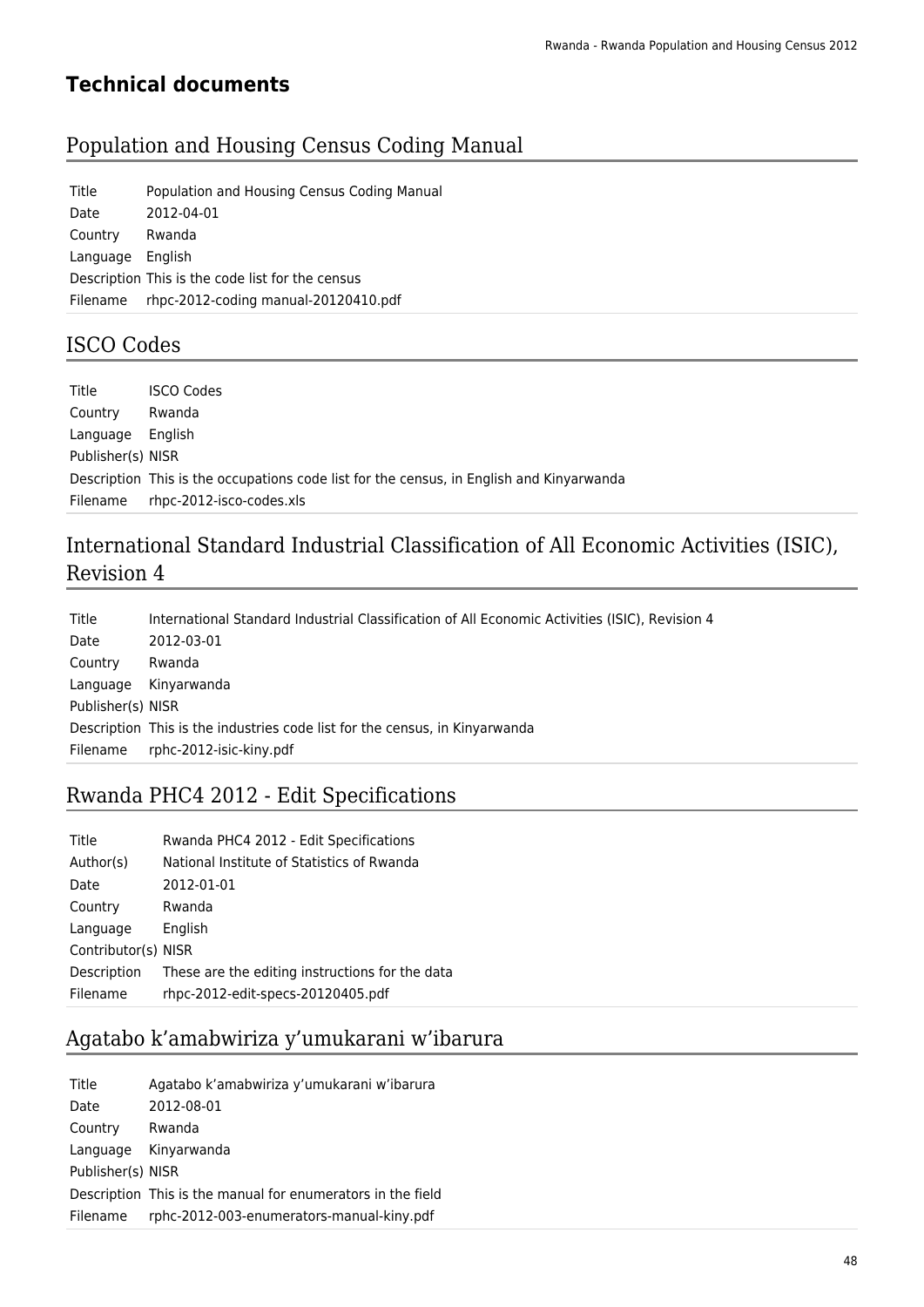### Team supervisor's manual

Title Team supervisor's manual Date 2012-08-01 Country Rwanda Language Kinyarwanda Filename rphc-2012-004-supervisors-manual-eng.pdf

### Agatabo k'amabwiriza y'umugenzuzi w'udupande tw'ibarura

Title Agatabo k'amabwiriza y'umugenzuzi w'udupande tw'ibarura Date 2012-08-01 Country Rwanda Language Kinyarwanda Publisher(s) NISR Description This is the supervisor's manual Filename rphc-2012-004-supervisors-manual-kiny.pdf

#### Agatabo k' amabwiriza y'umugenzuzi w'umurenge

| Title             | Agatabo k' amabwiriza y'umugenzuzi w'umurenge                      |
|-------------------|--------------------------------------------------------------------|
| Date              | 2012-01-01                                                         |
| Country           | Rwanda                                                             |
| Language          | Kinyarwanda                                                        |
| Publisher(s) NISR |                                                                    |
|                   | Description This is the manual for supervisors at the sector level |
| Filename          | rphc-2012-006-sector-controllers-manual-kiny.pdf                   |

### Agatabo k' amabwiriza y'umugenzuzi w'agace k'igenzura

| Title             | Agatabo k' amabwiriza y'umugenzuzi w'agace k'igenzura                      |
|-------------------|----------------------------------------------------------------------------|
| Date              | 2012-01-01                                                                 |
| Country           | Rwanda                                                                     |
| Language          | Kinyarwanda                                                                |
| Publisher(s) NISR |                                                                            |
|                   | Description This is the manual for supervisors of zones (combined sectors) |
| Filename          | rphc-2012-007-zone-supervisors-manual-kiny.pdf                             |

### Agatabo k'amabwiriza y'umugenzuzi w'akarere

| Title             | Agatabo k'amabwiriza y'umugenzuzi w'akarere              |
|-------------------|----------------------------------------------------------|
| Date              | 2012-02-01                                               |
| Country           | Rwanda                                                   |
| Language          | Kinyarwanda                                              |
| Publisher(s) NISR |                                                          |
|                   | Description This is the manual for district coordinators |
| Filename          | rphc-2012-008-district-coordinators-manual-kiny.pdf      |

### Agatabo k' amabwiriza agenewe umuhuzabikorwa w'ibarura rusange ku rwego rw'intara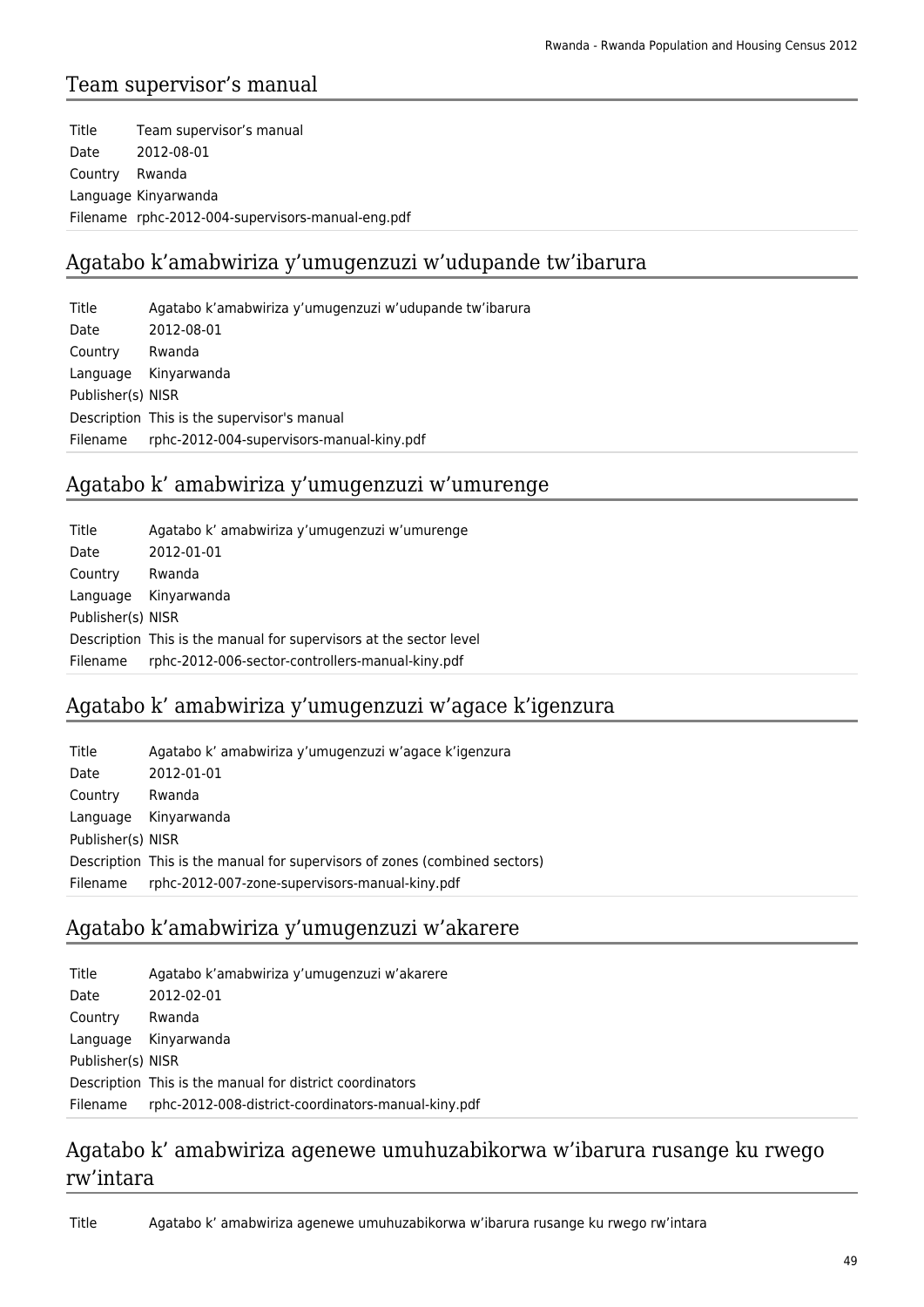Date 2012-02-01 Country Rwanda Language Kinyarwanda Publisher(s) NISR Description This is the manual for provincial coordinators Filename rphc-2012-009-province-coordinators-manual-kiny.pdf

#### Data entry user manual

Title Data entry user manual Date 2012-08-01 Country Rwanda Language English Publisher(s) NISR Description This is the manual for the data entry team Filename rphc-2012-data-entry-manual-eng.pdf

### **Other materials**

# Audio for the Training (MP3)

| Title             | Audio for the Training (MP3)                                                                                                                                                      |
|-------------------|-----------------------------------------------------------------------------------------------------------------------------------------------------------------------------------|
| Author(s)         | National Institute of Statistics of Rwanda                                                                                                                                        |
| Date              | 2012-01-01                                                                                                                                                                        |
| Country           | Rwanda                                                                                                                                                                            |
| Language          | Kinyarwanda                                                                                                                                                                       |
| Publisher(s) NISR |                                                                                                                                                                                   |
| Description       | This audio was developed by Core Master Trainers from NISR as a training material. The quality of the training<br>was ensured by the use of standard materials including the CDs. |
| Filename          | https://soundcloud.com/statistics-rwanda/rphc-2012-audio-for-training                                                                                                             |

# [Call back visit letter]

| Title             | [Call back visit letter]                                                                             |
|-------------------|------------------------------------------------------------------------------------------------------|
| Date              | 2012-01-01                                                                                           |
| Country           | Rwanda                                                                                               |
| Language          | Kinyarwanda                                                                                          |
| Publisher(s) NISR |                                                                                                      |
|                   | Description This is the letter provided to the household repondent on return visits to the household |
| Filename          | rphc-2012-call-back-revisit.pdf                                                                      |

### Census Campaign Billboards

| Title             | Census Campaign Billboards                                                                                     |
|-------------------|----------------------------------------------------------------------------------------------------------------|
| Author(s)         | National Institute of Statistics of Rwanda                                                                     |
| Date              | 2012-06-01                                                                                                     |
| Country           | Rwanda                                                                                                         |
| Language          | Kinyarwanda                                                                                                    |
| Publisher(s) NISR |                                                                                                                |
| Description       | These communication materials were used in the Fourth Population and Housing Census campaign as<br>billboards. |
| Filename          | rphc-2012-census-campaign-billboards.pdf                                                                       |